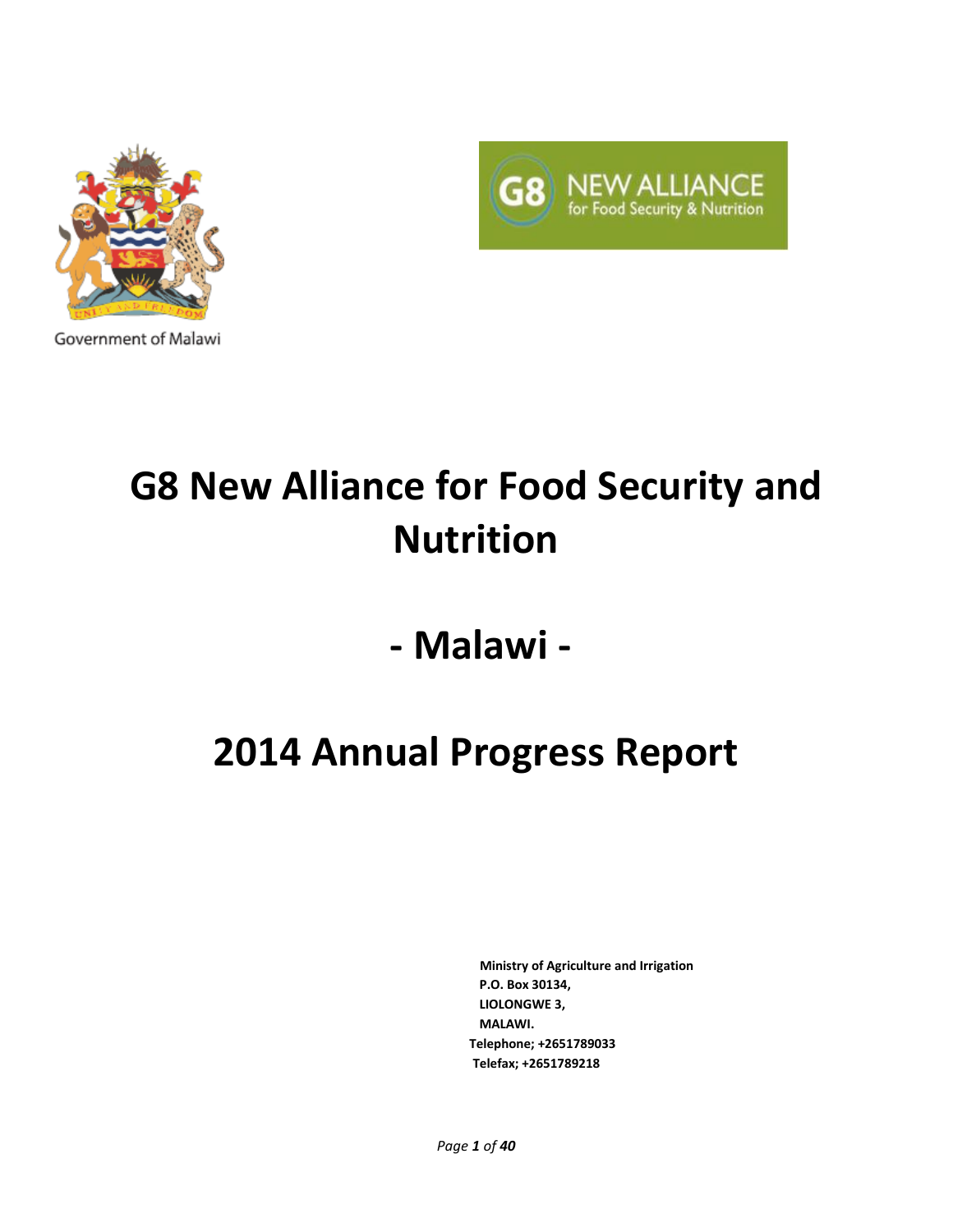# **Contents**

| 1.             |                                                                                        |  |
|----------------|----------------------------------------------------------------------------------------|--|
| 2.             |                                                                                        |  |
| 3.             | Progress on Key Outcomes: Agriculture Sector Performance, Economic Growth, Poverty and |  |
| 4.             |                                                                                        |  |
|                |                                                                                        |  |
|                |                                                                                        |  |
| 5.             |                                                                                        |  |
|                |                                                                                        |  |
|                |                                                                                        |  |
|                |                                                                                        |  |
| 6.             | Civil society report on enabling environment, responsible investment and growth 19     |  |
| 7.             |                                                                                        |  |
| 8.             |                                                                                        |  |
| a.             |                                                                                        |  |
| b.             |                                                                                        |  |
| $\mathsf{C}$ . |                                                                                        |  |

# List of tables and figures

| Table 1: Summary of Government policy commitments in G8NA CCF 14                |  |
|---------------------------------------------------------------------------------|--|
| Table 2: Summary of Government policy commitments by CCF objective  14          |  |
| Table 3: Summary Table of Original Development Partner Commitments to G8 New    |  |
|                                                                                 |  |
|                                                                                 |  |
| Table 5: Summary of Private Sector LOIs, investments, and impacts in Malawi  17 |  |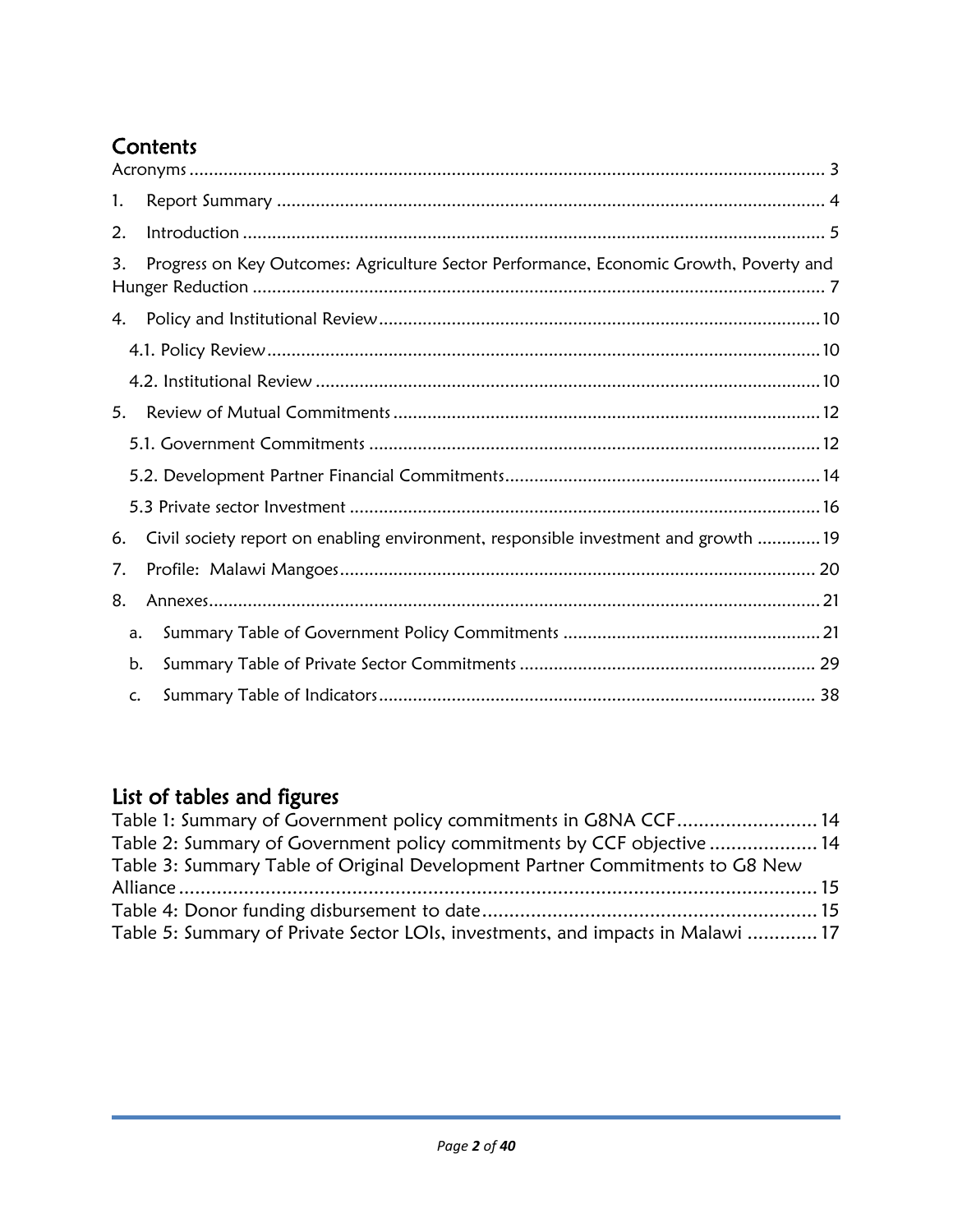# <span id="page-2-0"></span>Acronyms

| <b>ASWAp</b>   | Agriculture Sector Wide Approach                         |
|----------------|----------------------------------------------------------|
| <b>BERL</b>    | Bio Energy Resources Limited                             |
| <b>CAADP</b>   | Comprehensive African Agriculture Development Program    |
| <b>CASS</b>    | Community Savings and Investment Club                    |
| <b>CISANET</b> | Civil Society Agricultural Network                       |
| <b>COMESA</b>  | Common Market for Eastern and Southern Africa            |
| <b>DCAFS</b>   | Donor Committee on Agriculture and Food Security         |
| <b>DfID</b>    | Department for International Development                 |
| <b>EUD</b>     | European Union Delegation                                |
| FAO            | Food and Agriculture Organization                        |
| <b>FISP</b>    | Farm Input Subsidy Program                               |
| G8NA           | G8 New Alliance for Food Security and Nutrition          |
| <b>GDP</b>     | <b>Gross Domestic Product</b>                            |
| <b>GoM</b>     | Government of Malawi                                     |
| HLTF           | High Level Task Force                                    |
| <b>IFPRI</b>   | International Food Policy Research Institute             |
| <b>JICA</b>    | Japan International Cooperation Agency                   |
| JSR.           | Joint Sector Review                                      |
| <b>LUANAR</b>  | Lilongwe University of Agriculture and Natural Resources |
| <b>M&amp;E</b> | Monitoring and Evaluation                                |
| <b>MCCCI</b>   | Malawi Confederation of Chambers of Commerce and         |
| <b>MDTF</b>    | Multi Donor Trust Fund                                   |
| <b>MGDS</b>    | Malawi Growth and Development Strategy                   |
| <b>MITC</b>    | Malawi Investment and Trade Centre                       |
| <b>MoAl</b>    | Ministry of Agriculture and Irrigation                   |
| <b>MoFED</b>   | Ministry of Finance and Economic Development             |
| MolT           | Ministry of Industry and Trade                           |
| MoU            | Memorandum of Understanding                              |
| <b>MoWD</b>    | Ministry of Water Development                            |
| <b>MoLGRD</b>  | Ministry of Local Government and Rural Development       |
| <b>NAIP</b>    | National Agricultural Investment Plan                    |
| <b>NAP</b>     | National Agriculture Policy                              |
| <b>NASFAM</b>  | National Smallholder's Farmers Association of Malawi     |
| <b>NEPAD</b>   | New Partnership for Africa's Development                 |
| <b>NES</b>     | National Export Strategy                                 |
| <b>OPC</b>     | Office of the President and Cabinet                      |
| <b>PPD</b>     | Public Private Dialogue                                  |
| PS.            | Principal Secretary                                      |
| <b>SADC</b>    | Southern Africa Development Community                    |
| <b>SME</b>     | Small and Medium Enterprises                             |
| SSU            | Seeds Surveillance Unit                                  |
| <b>STAM</b>    | Seed Trade Association of Malawi                         |
| <b>SUN</b>     | <b>Scaling Up Nutrition</b>                              |
| <b>SWG</b>     | Sector Working Group                                     |
| TIP Swap       | Trade and Industry Sector Wide Approach Program          |
| <b>TWG</b>     | <b>Technical Working Group</b>                           |
| <b>USAID</b>   | US Agency for International Development                  |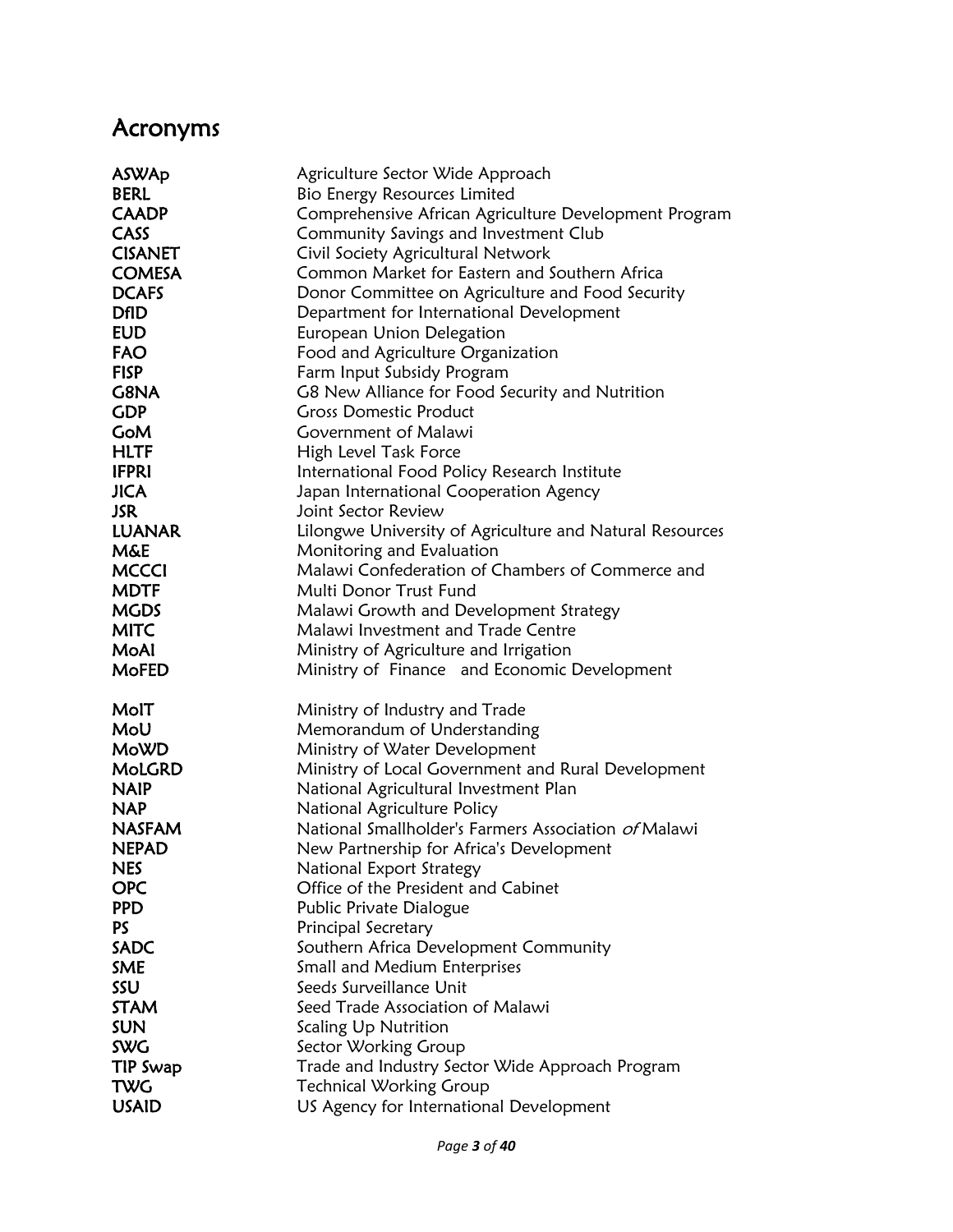## <span id="page-3-0"></span>1. Report Summary

This report presents a comprehensive overview of the progress and challenges on the G8 New Alliance for Food Security and Nutrition (G8NA) in Malawi. The Government of Malawi (GoM), private sector, development partners and civil society committed to working together to generate greater private sector investment in agricultural development; to scale innovation; to achieve sustainable food security and to reduce poverty and hunger. This report outlines Malawi's progress towards these objectives, as established in the Country Cooperation Framework and Monitoring Matrix, which were finalized in 2013. It further evaluates the policy and institutional environment within which the G8NA commitments are being implemented, and looks at the roles played and challenges faced by the government, private sector, development partners and civil society.

The next chapter of this report provides a brief background to the G8NA in Malawi. This is followed by an analysis of key indicators for growth, agriculture, poverty and nutrition, in Chapter 3. Chapter 4 examines the policy and institutional frameworks under which the G8NA is being implemented in Malawi. Chapter 5 reviews the progress against mutual commitments made by the government, private sector and development partners. A report by civil society is included in Chapter 6, focussing on the G8NA enabling environment, responsible investment and growth. The final chapter, Chapter 7, is a profile of Malawi Mangoes, one of the private sector companies supporting the G8NA in Malawi with inclusive investments in Malawi's agricultural sector. The five annexes include the ministers of G8NA meetings, provide more detail on the progress made against policy commitments by government and private, and include a summary table of core indicators.

As well as the recent Joint Sector Review of the Agriculture Sector Wide Approach (ASWAp) and Grow Africa's  $2<sup>nd</sup>$  annual report into private sector investment in agriculture in Africa, this report is based on widespread consultation with key G8NA stakeholders from private sector, civil society, development partners and government ministries and institutions.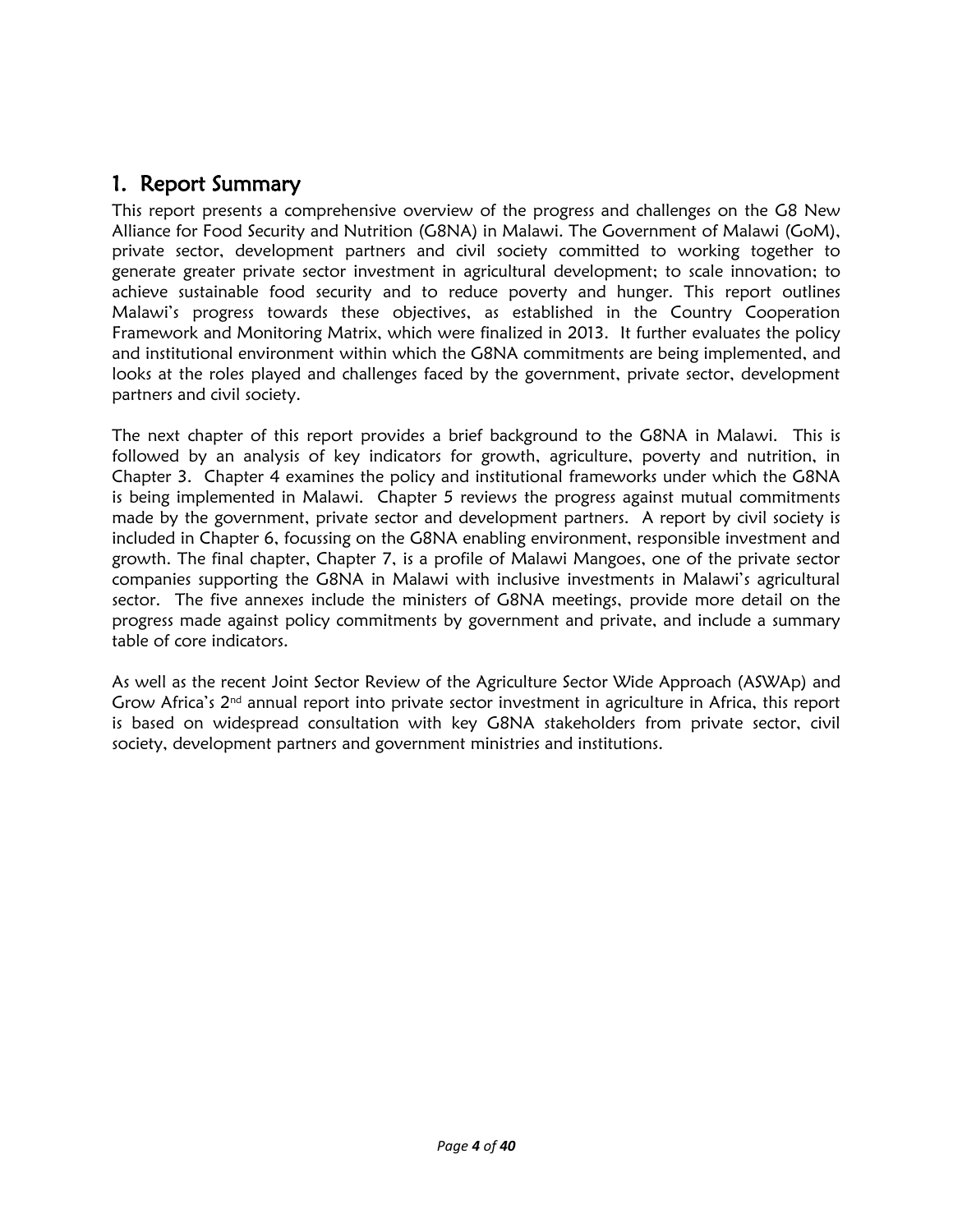## <span id="page-4-0"></span>2. Introduction

The G8NA was launched internationally in 2012, with the stated aim of lifting 50 million people out of poverty over 10 years, initially in 6 African countries: Ethiopia, Tanzania, Mozambique, Burkina Faso, Ghana and Ivory Coast. In February 2013, Malawi requested to become a member of the New Alliance and was accepted in June, alongside Benin and Nigeria. In December 2013, the G8NA in Malawi was officially launched by the honourable Minister of Agriculture and Food Security in the capital, Lilongwe.

The G8NA is based on the principles of the Comprehensive African Agriculture Development Program (CAADP) and the concept of country ownership and leadership in the development and implementation of country agriculture strategies. It builds on work that Malawi has already done to develop their CAADP Business Plan, known as the Agriculture Sector Wide Approach (ASWAp). In Malawi, the New Alliance also incorporates the main recommendations from the Malawi National Export Strategy (NES) that are related to agricultural investment, and is jointly implemented through the already-established ASWAp and the Trade, Industry and Private Sector Development Sector Wide Approach (TIP SWAp ).

The Country Cooperation Framework and Monitoring Matrix are the overarching documents setting the direction of the G8NA in Malawi. The Country Cooperation Framework includes development partner and private sector investment commitments to agriculture and food security, as well as the GoM's policy commitments. This tri-party arrangement aims to promote stronger coordination and mutual accountability of different stakeholders in the agriculture sector. Policy commitments in Malawi focus on four main areas to ensure a strong enabling environment for agriculture and food security investments:

- 1. competitive environment with consistent and coherent policies;
- 2. access to land, water, farm inputs and basic infrastructure;
- 3. re-organisation of extension services, promotion of agri-business and cooperative programmes; and
- 4. Addressing malnutrition.

In addition to this, in a Public Private Dialogue session held immediately after the official launch, high level delegates from government, private sector, civil society and development community discussed how they could fast track the achievement of the G8NA objective. They agreed to prioritise commitments that fall under the following areas:

- 1. access to land and water;
- 2. access to finance; and
- 3. Seed sector reform.

The G8NA in Malawi is part of a broader framework of policy commitments and national goals:

- CAADP recommends that 10% of the national budget be allocated to the agricultural sector, and that countries aim for at least 6% agricultural growth.
- Government is committed to promoting long-term economic growth and development to reduce poverty and achieve food and nutrition security, ensuring efficiency and effectiveness in utilization of public expenditure.
- Development partners are committed to CAADP principles and ASWAp objectives, established in the CAADP Business Compact and ASWAp Investment Framework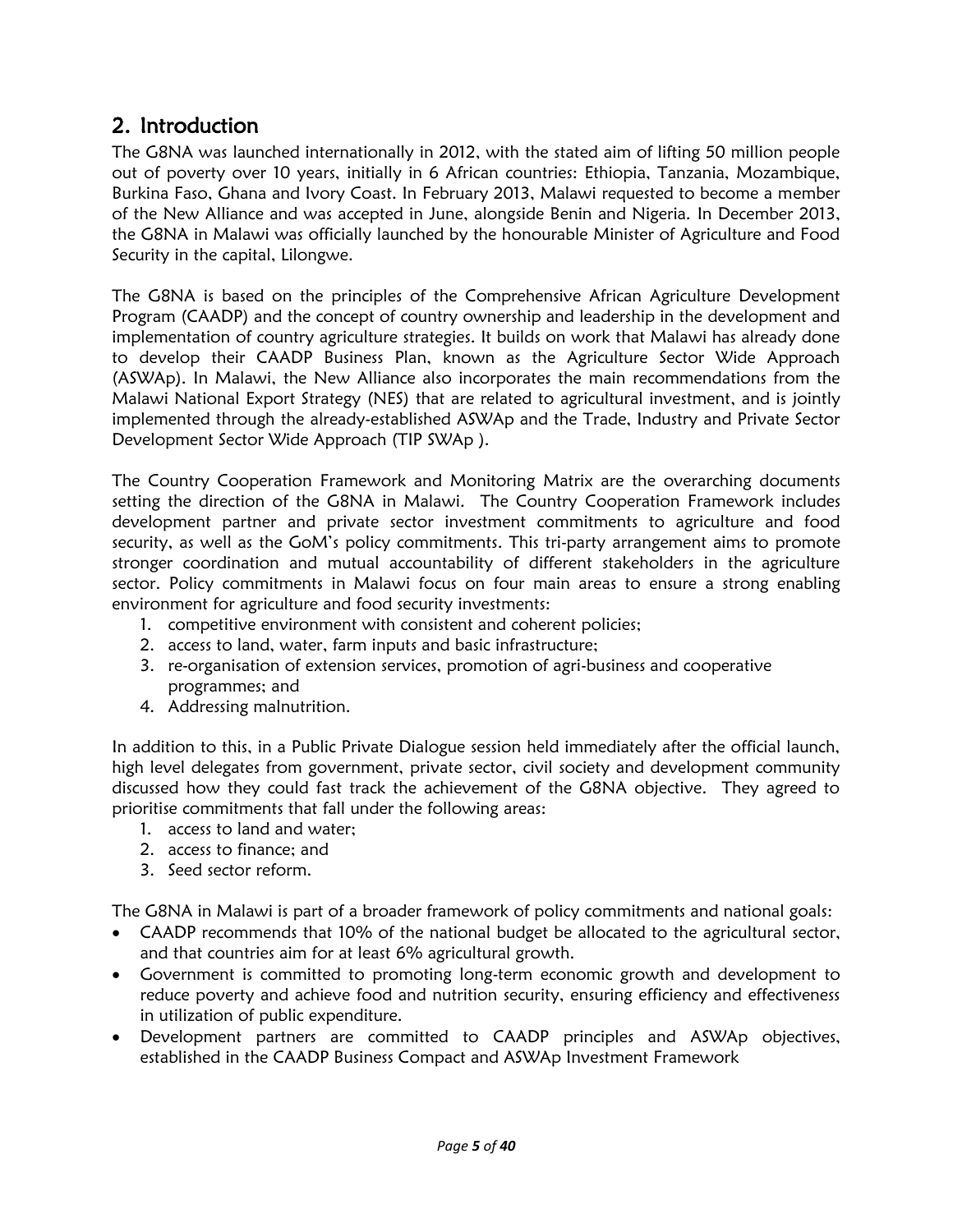- The Development Cooperation Strategy includes covers a spectrum of macroeconomic issues, including agriculture's role in the economy. Regular meetings are attended by government and development partners.
- The G8 NA in Malawi is also aligned to the Scaling Up Nutrition programme, whose main function is to mobilise resources and support for the implementation of nutrition interventions to be in line with the country's National Nutrition Policy and Strategic Plan, monitor progress and evaluate impact.
- Private sector, civil society and agricultural unions are committed to work effectively in partnership with government and the people of Malawi in implementing the G8NA commitments.
- The G8NA Core Team and High Level Task Force work with the existing implementation structures of the ASWAp and TIP Swap to ensure a harmonized approach to agricultural development, food security and nutrition. The nutrition sector is also being integrated into discussions to strengthen the nutrition aspect of the G8NA efforts.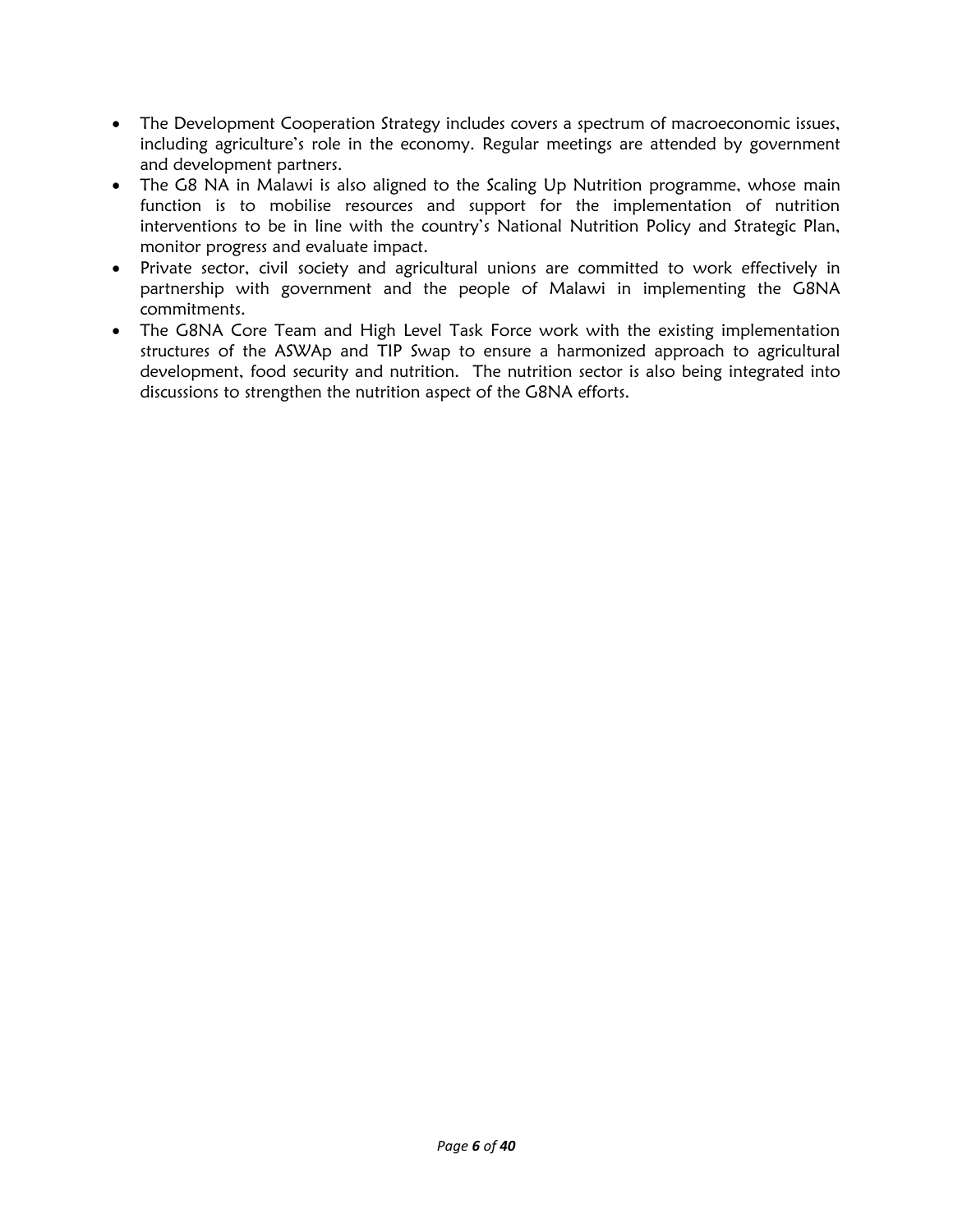## <span id="page-6-0"></span>3. Progress on Key Outcomes: Agriculture Sector Performance, Economic Growth, Poverty and Hunger Reduction

Key to the development of the agriculture, are the three priority areas which were agreed between the private sector and government at the December 2013 launch of the G8NA in Malawi, namely:

- Access to land and water;
- Access to finance; and
- Seed sector reform.

 $\overline{\phantom{a}}$ 

The government's progress in these areas is explained in greater detail in Section 5.1.

Since 2003, government spending on agriculture has increased and, in 2013, the sector received 21% of the national budget, far exceeding the CAADP recommendation of 10%. However, much of this is accounted for by the Farm Input Subsidy Programme, which has been successful in terms of increasing productivity and therefore food security and income.

Agricultural growth remained below the 6% target level since 2003. However, Malawi's economy is heavily reliant on agriculture, in particular tobacco, and therefore it is essential that government focus on economic diversification at the same time as developing the agricultural sector,.]In particular, the government is working to diversify the agricultural sector, in order to reduce the dependence on a small number of crops and to improve agricultural productivity, given the high demand for land in Malawi. Irrigation initiatives are one clear example of this and the Ministry of Water Development and Irrigation has submitted the final draft of the National Irrigation Policy and Development Strategy to be vetted by the OPC. It is also designing 11 irrigation projects, and has aligned the cropping patterns to the NES priorities.

Malawi's GDP per capita has recently stagnated at below USD 800. This is below the Southern African Development Community (SADC) lower income average of USD 890 per capita and far behind the average of USD4300, as shown by the graph below:



#### Figure 1: GDP per capital since 1980 in Southern Africa

<sup>&</sup>lt;sup>1</sup>Source: IMF World Economic Outlook. IMF forecasts from most recent data to 2018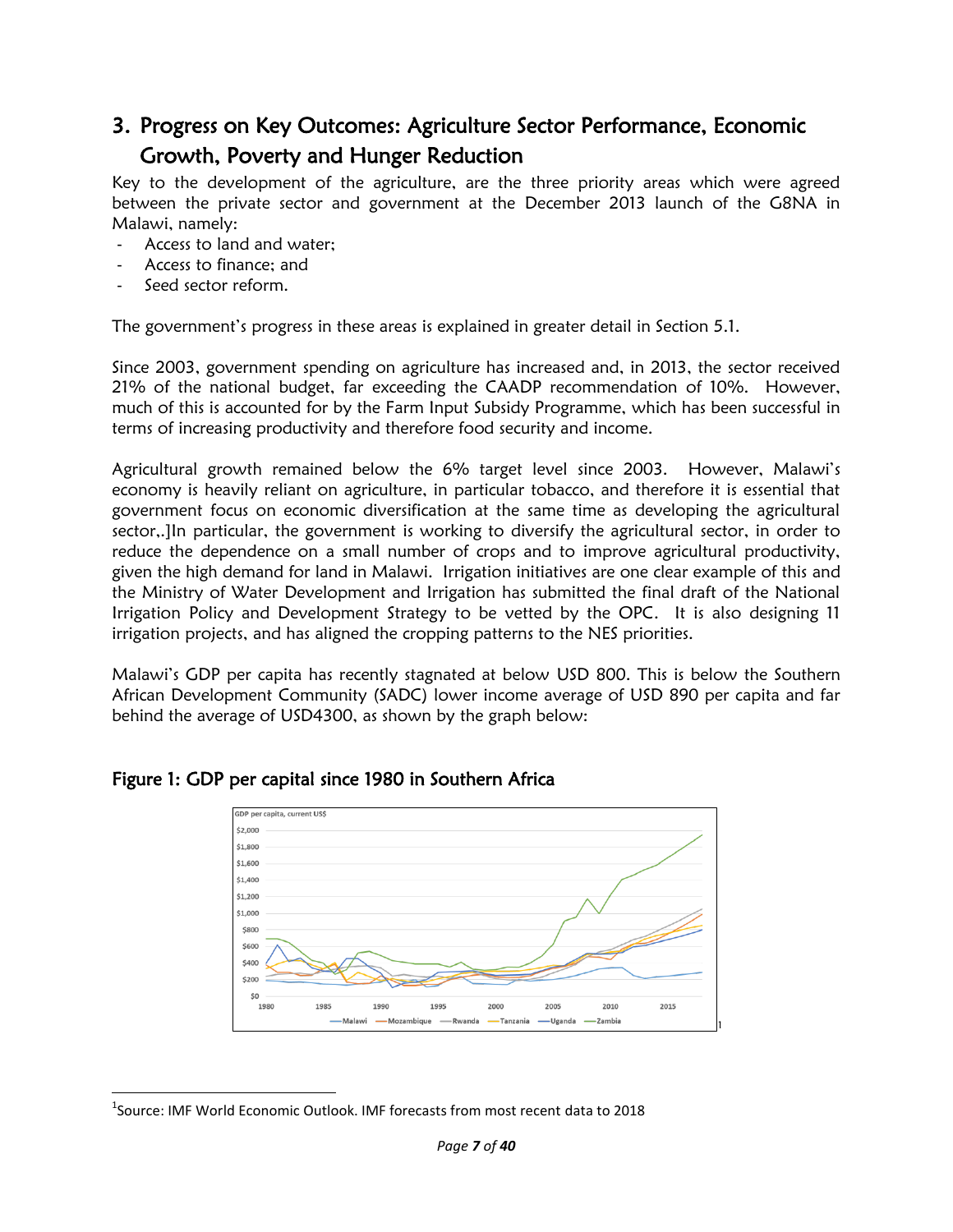Furthermore, Malawi's structural trade deficit, as shown in [Figure 2](#page-7-0) below, means it is struggling to afford its welfare bill:



#### <span id="page-7-0"></span>Figure 2: Malawi's structural trade deficit

These two graphs highlight the need for increased agricultural investment and improvements in quality to enable Malawian companies to compete in regional and international markets. As well as providing vital foreign exchange earnings, this would improve food security and enable job creation.

Assuming the current GDP growth rates of about 4-5% per annum, and assuming business as usual scenario in the agricultural, mining and service sectors, Malawi would have to wait for at least 40 years before reaching the standards of living enjoyed in an average middle income country in the SADC. The GoM is therefore working hard to overcome these barriers, and the G8NA's objectives of increasing agricultural quality, productivity and growth are keys to this effort.

Food security in Malawi is a critical issue: 13.8% of children less than 5 years are classified as malnourished. The vulnerable population requiring food assistance during the lean season has increased from 1.4 to 1.8 million (of a population of 16.8 million), according to the updated November 2013 assessment conducted by Malawi's Vulnerability Assessment Committee. The main factors contributing to food insecurity include low crop production as a result of earlier dry spells, floods, and input shortages<sup>3</sup>. Currency fluctuations also impact on the affordability of food supplies and market functioning.

61.6% of the 16.8m population live below USD 1.25 per day. For smallholder farmers, the average cultivable land holding in Malawi is just 0.87ha or barely 0.2ha per capita. Overall, 58 percent of the farmers cultivate on less than 1ha, while 11 percent are nearly landless. Only 13 percent of households cultivate on more than 2ha and the majority of these are in the north, where population density is lower compared with central and southern Malawi. The small size of plots causes deterioration of soil fertility from overuse and has also been shown to be a disincentive to the adoption of productivity-enhancing technologies, which has a negative impact on poverty levels, economic growth and food security.<sup>4</sup>

 $\overline{\phantom{a}}$ 

<sup>&</sup>lt;sup>2</sup>Sources: Comtrade Trade Map

<sup>3</sup> World Food Programme

 ${}^{4}$ Green and Ng'ong'ola, 1993; Zeller et al., 1998; Chirwa, 2003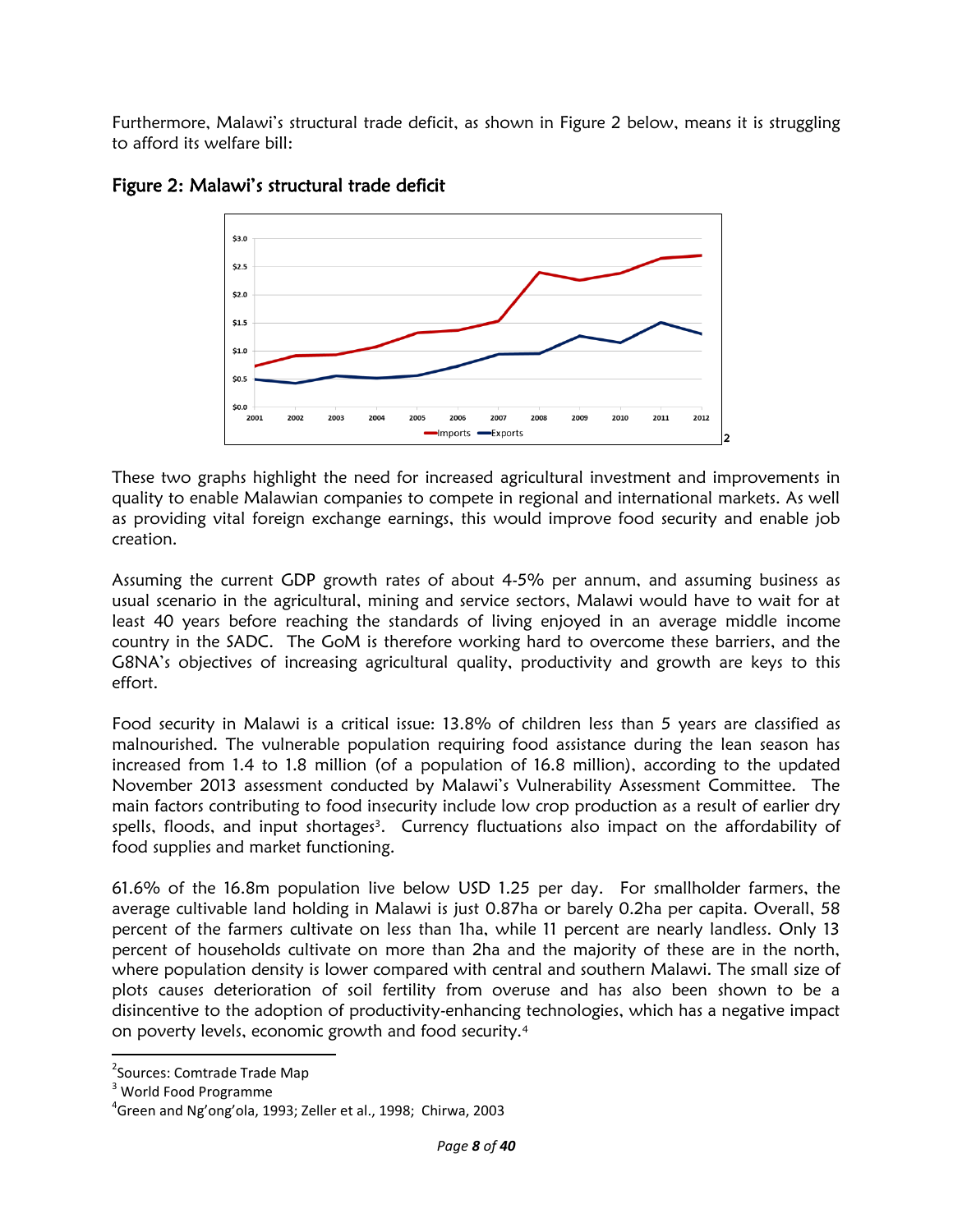Finally, population growth could constitute one of the biggest obstacles that Malawi is facing in terms of development: If the fertility rate remains constant, the national population will more than triple by 2040, to 41 million people. This will increase the government's welfare bill and constrain its ability to invest in growth and development, put more pressure on scarce land and water resources, and compound food security and environmental issues. Such a scenario serves to highlight the need for continued support of the G8NA objectives.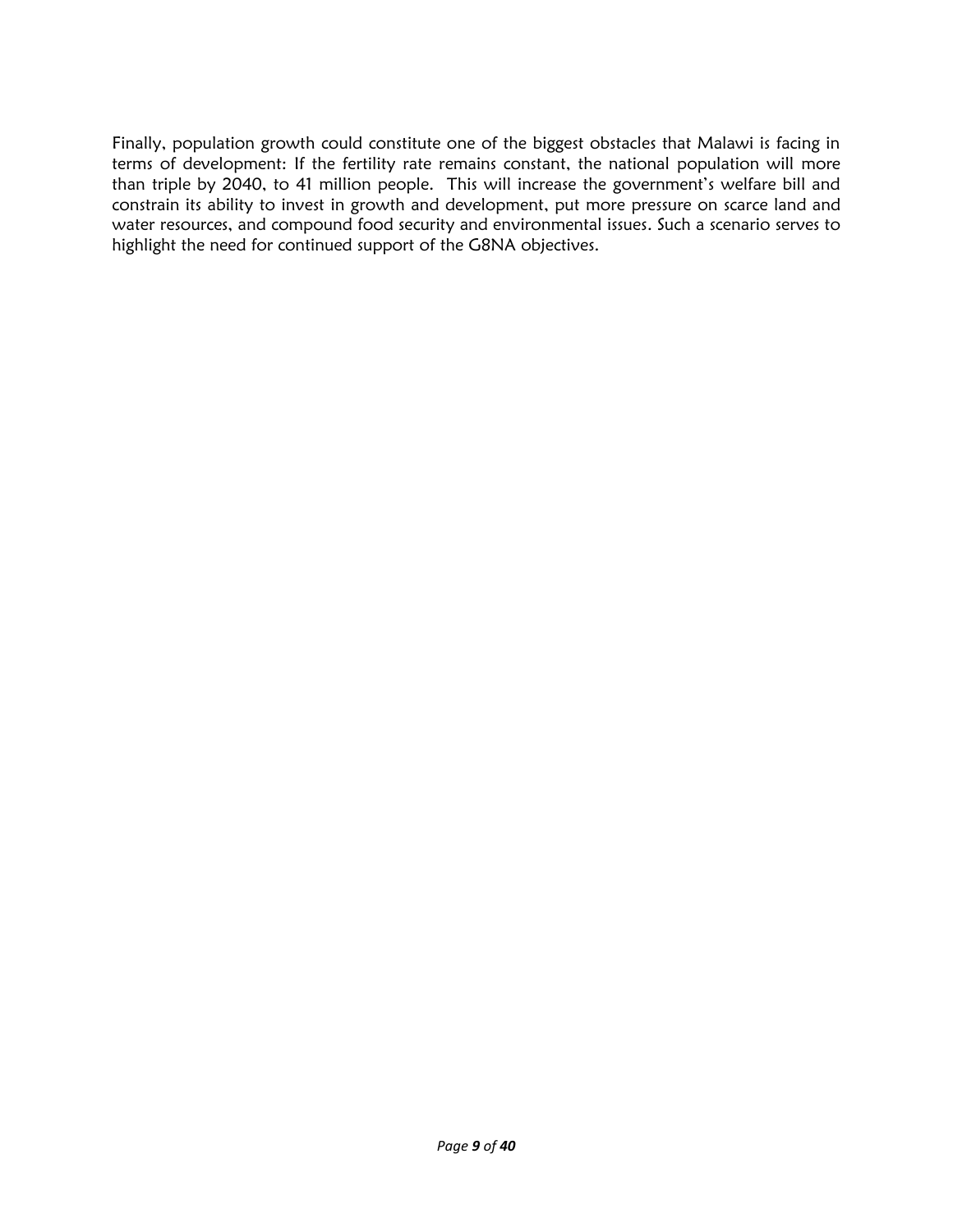## <span id="page-9-0"></span>4. Policy and Institutional Review

### <span id="page-9-1"></span>4.1. Policy Review

The Ministry of Agriculture and Irrigation is currently developing the National Agricultural Policy. In the absence of this, the ASWAp has and is still acting as the defacto overarching policy framework for the agricultural sector in Malawi. ASWAp is guided by the ASWAp Investment Framework, which includes targets and indicators for the agricultural sector, as well as resource commitments and gaps. The Investment Plan is aligned to the Malawi Growth and Development Strategy, the CAADP compact and the Development Cooperation Strategy. It also incorporates the principles of international resolutions, including the World Summit on Food Security by the Food and Agriculture Organisation, the Paris Declaration on Aid Effectiveness and Agricultural Trade Policy by the World Trade Organisation.

The Country Cooperation Framework, Monitoring Matrix and Communication Strategy form the basis of the G8 NA and there is an ongoing process of sensitisation of Principal Secretaries and managerial levels of government. Ongoing debates with private sector and donors on institutional responsibilities and solving key bottlenecks take the form of Public Private Dialogues, which enable issues under the TIP SWAp and ASWAP to be debated at a higher level, including with key Ministers.

In addition to the CCF, the TWGs under the ASWAp and TIP SWAp are currently reviewing a number of policies that are crucial to agricultural development and achieving food security. These have been prioritised in the G8 Monitoring Matrix government commitments, and notably include:

- National Irrigation Policy
- National Industrial Policy
- National Trade Policy
- Seed Act
- Contract Farming Strategy
- Nutrition Education and Communication Strategy

The Monitoring Matrix also incorporates regulatory reform associated with the World Bank's Doing Business Index..The G8NA in Malawi encompasses many government ministries and TWGs from at least two SWAps, which means it is balancing the policy priorities of all of these. Whist there is still a lot of progress to be made to present a harmonised and complimentary policy and regulatory framework that would constitute an enabling environment for private sector investment, the government is actively pursuing this goal. Both donors and government strive to harmonise their approaches and develop complimentary policies and strategies.

#### <span id="page-9-2"></span>4.2. Institutional Review

The MoAI is the lead ministry of the G8NA in Malawi. The European Union was selected as the lead development partner, and works in close collaboration with the other agriculture sector troika members (USAID-Chair, and UK-DFID). The G8NA Core Team oversees day-to-day implementation of the G8 and is chaired jointly by MoAI and the EU, while the High Level Task Force (HLTF) is co-chaired by the Minister for MoAI and the EU Ambassador and provides highlevel policy direction. Both the Core Team and HLTF meet when required and include consistent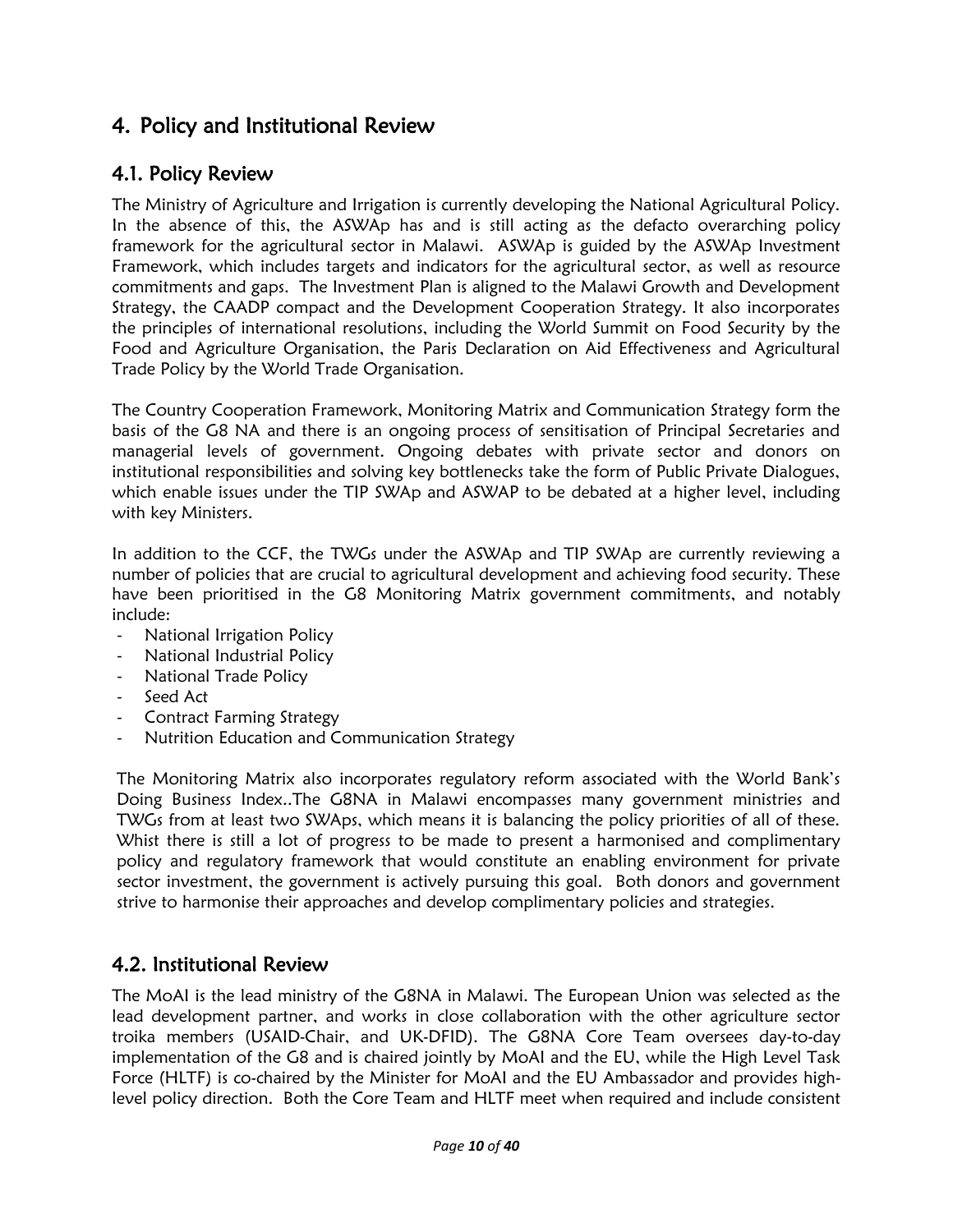and high-level representation from across government, private sector, civil society and development partners.

Key government institutions and Ministries (including the Ministry of Agriculture and Irrigation, Ministry of Industry and Trade, Ministry of Lands and Housing, Ministry of Water Development and Irrigation, the Ministry of Finance, Ministry of finance and Economic Development and the Malawi Investment Trade Centre) also developed their key priorities into a monitoring matrix and the Country Cooperation Framework and are members of the Core Team and HLTF. There is therefore cross-government agreement on the direction of the G8NA, which has been extremely important to maintaining its momentum and ensuring resources can be directed efficiently.

The G8NA is implemented through the already existing ASWAp's TWGs, particularly the Commercial Agriculture TWG, the Sustainable Land and Water TWG, The Technology Generation TWG and the Food Security TWG. It also works through the TIP Swap, notably the Access to Finance and Inputs TWG, which is guided by the National Export Strategy. This approach means the G8NA in Malawi is fully embedded in pre-established structures, to avoid creating a duplication of work. This also strengthens existing structures as new players are incorporated into them. The government intends to streamline initiatives such as Grow Africa and SAADPP into existing implementation structures.

G8NA faces some implementation challenges, such as a lack of baseline data to inform strategic decision making and a lack of human resources to staff projects. Also, coordinating a large number of institutions (governmental and non-governmental) will always present challenges. However, through regular communications and accurate minting of meetings and action points, all parties are informed regularly of progress.

Recent tripartite elections in Malawi have necessarily consumed a lot of government's time over the first half of 2014. However, upon appointment of the new cabinet it is expected that there will be renewed energy for the G8NA process. For this reason, Malawi plans to hold a stakeholder meeting in July 2014, by which time the new government will have settled into dayto-day tasks and will be well-positioned to use this report as a starting point from which to take over the implementation of the G8NA commitments from its predecessors. It will also be an invaluable opportunity to review the prioritisation of the policy commitments and, if necessary, change and add new commitments.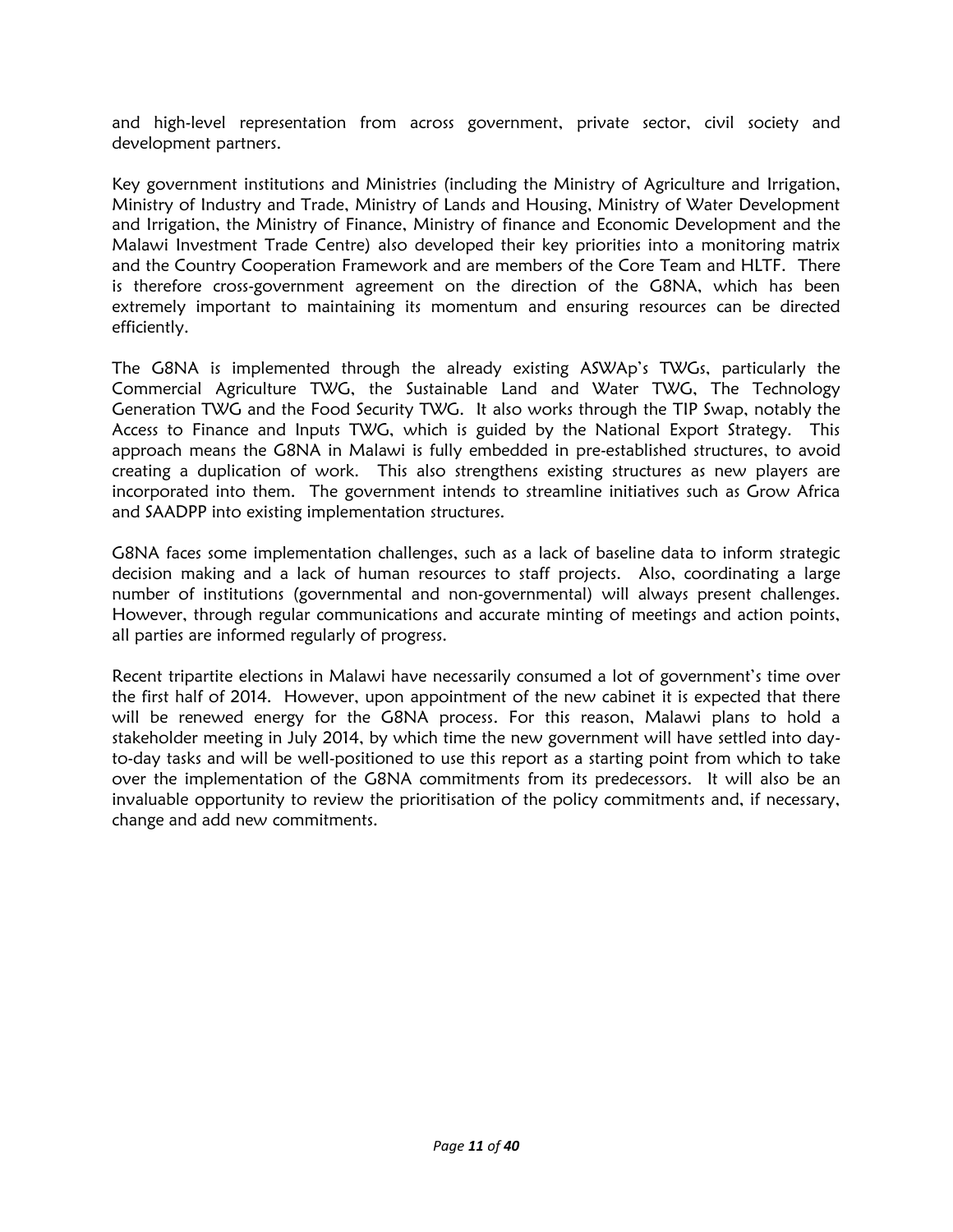## <span id="page-11-0"></span>5. Review of Mutual Commitments

#### <span id="page-11-1"></span>5.1. Government Commitments

The GoM joined the G8NA partnership in June 2013. In the CCF, it has committed to provide human and financial resources and the mechanisms for dialogue with the private sector, donor community, farmers and other stakeholders and across government ministries that are required for the achievement of tangible and sustainable outcomes, the acceleration of Malawi's development, and the delivery of tangible benefits to smallholder farmers, including women.

The government's policy commitments and progress made against them are detailed in annex b. The four overarching policy commitments are:

- 1. create a competitive environment with reduced risk in doing business for private sector investments in various value chains related to food security and nutrition, while also ensuring consistency and coherence in policies;
- 2. improve access to land, water and basic infrastructure to support food security and nutrition;
- 3. reorganise extension services targeting nutrition, agribusiness and cooperative programmes focusing on priority crops in their primary growing areas; and
- 4. reduce malnutrition by promoting production and utilization of diversified foods with high nutritive values.

In addition to these, at the Public Private Dialogue, held in December 2013, government responded to the private sector's calls to prioritise access to land, water and finance and seed sector reform. They agreed the following priority actions in addition to the monitoring matrix:

- 1. Access to land and water: Ministry of Agriculture and Food Security to call for a meeting of all stakeholders (including Ministry of Environment) to discuss implementation of pilot schemes proposed under presentation on access to land and water, including coordination with ongoing initiatives by government and donor partners.
- 2. Access to land and water: Dedicated teams of high level government officials (Principal Secretary and upwards) will be assigned to oversee and facilitate implementation of approved pilot schemes.
- 3. Seed sector reform: Seed Act review to be put on the agenda of the Technology Generation Technical Working Group, with private sector participation.
- 4. Seed sector reform: Ministry of Agriculture and Irrigation is fostering the institutionalized of the Seeds Surveillance Unit to be a parastatal that will be regulating the operationalisation of sector
- 5. Access to finance: Those working on the Commercial Agricultural Support Services (CASS) will follow up with relevant stakeholders, including Ministry of Finance, to further develop the proposal.

In all of these areas, the government is demonstrating its ongoing commitment to creating an enabling environment for private sector investment to develop the agricultural sector. Under access to land and water, it has begun to implement pilot investment scheme, which can be used as learning tools, to refine the approach that the GoM wants to take to private sector investment in agriculture. Notably, Malawi Mangoes is implementing the pledges it made in its letter of intent, with government support, and is planning to train 5,000 young smallholder farmers. More information is provided in the profile on Malawi Mangoes, in Chapter 6, which outlines the progress achieved in partnership with government.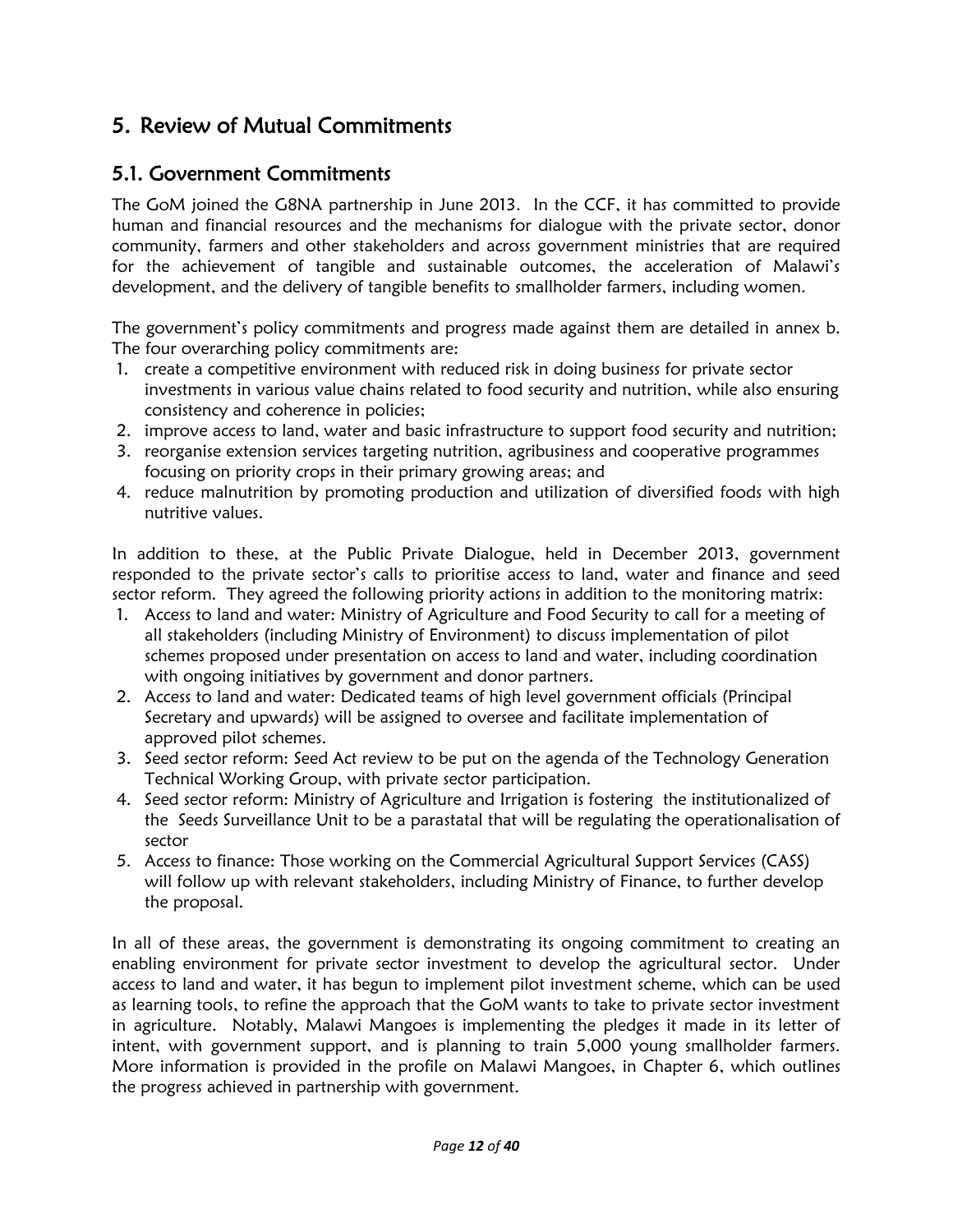The Seed Act has been reviewed by both government and development partners and is expected to be passed by early 2015 at the latest. This will be a large step towards harmonisation with the SADC region, which the private sector has been requesting in order for them to focus on higheryield crops. It will therefore be beneficial to companies and smallholder farmers alike, through improved access to certified seed.

The Community Agriculture Support Services initiative, an initiative to improve smallholder farmers' access to finance – commercial interest rates can be as high as 40% in Malawi – is still in concept stage, but has won widespread support and has a dedicated team furthering its aims.

Among the progress that government has made on the commitments in its monitoring matrix, it has worked hard to create an enabling environment through various policy reforms (including the removal of export bans on all crops except maize) and by enacting legislation (such as the Anti-Money Laundering Act and the Credit Reference Bureau Act for increased access to finance, which is being supported by various donors). Discussions on value chain partnerships have been initiated, particularly on sugarcane.

The GoM has also commenced works on 530 ha (out of 6,293 ha) of the Chikwawa Green Belt Irrigation Scheme in Salima district. These include building a lake pump station, booster pump station, reservoir, pipeline, site office, workshop, ablution block and pivot areas, with overall progress at 80%. Under the Scheme, the GoM has secured lines of credit for \$10 million and \$40 million respectively from the Indian government for irrigation and mechanisation, as well setting up a sugar processing plant in Salima district.

However, the country has been grappling with crises on several fronts, including a huge devaluation of the Malawi Kwacha, inflation, a major financial scandal ('cash gate'), as well as being immersed in election preparations in the first half of 2014. The cash gate scandal in particular saw a reduction in on-budget sectoral support by donors and impacted on government-donor relations. Government remains committed to address the weaknesses in public financial management and to prosecute anyone implicated in the cash gate scandal. A Forensic Audit has been completed and the new Government has committed to continue investigations. Further forensic audits are planned and evidence will be submitted to the Director of Public Prosecutions to ensure that all those implicated in the cash gate scandal are prosecuted. However, in terms of the G8, the majority of donors have maintained their financial commitments to support government priorities. Government has consistently reaffirmed its own commitment to efficient use of public funds for agricultural development and food security.

The elections took place in May 2014 and were mostly peaceful. Voter turnout was high, although there were anomalies in the electoral process, and some allegations of rigging, external observers and the Malawi Electoral Commission have confirmed that a manual recount would not have altered the results. There was a democratic handover of power and the new President has been sworn in. At the time of writing this report, a new, lean Cabinet is in place

The events described above have inevitably impacted on the implementation of G8NA in Malawi since its official launch in December 2014. However, the collaboration and support in the drafting of this report is testament to the continued support and enthusiasm for this initiative, as is the ongoing progress by all stakeholders in implementing the policy commitments.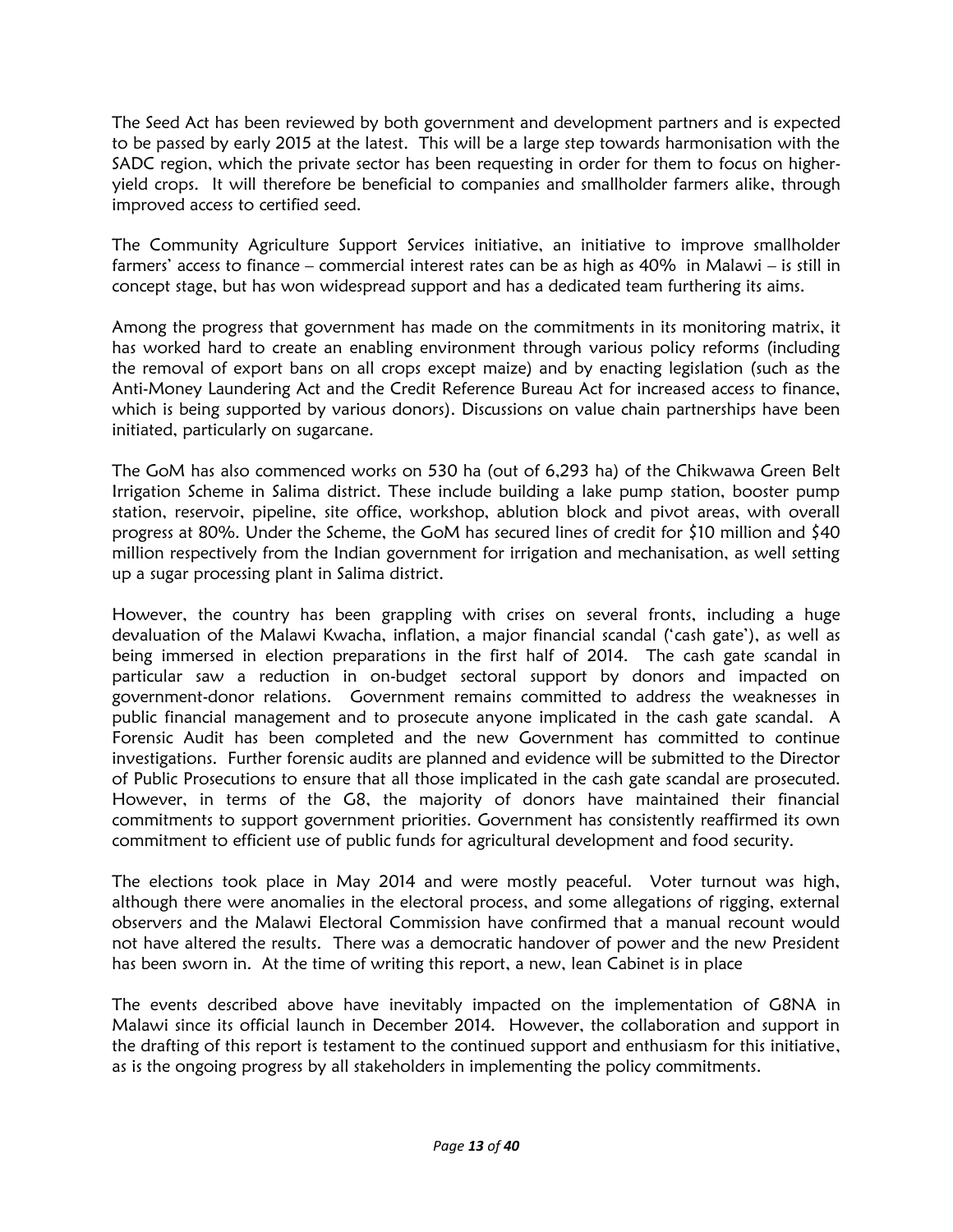The new government's most immediate challenge will be to reassess its monitoring matrix and streamline the policy commitments, targeting a smaller number into which resources can be focused for maximum impact and timely achievement. [Table 1a](#page-13-1)nd [Table 2,](#page-13-2) below, summarize the status of policy actions that GoM committed under the New Alliance.

|                    | No<br>progress | Some<br>progress | Significant<br>progress | Completed<br>Green | <b>TOTAL</b> |
|--------------------|----------------|------------------|-------------------------|--------------------|--------------|
| Due by May 2014    |                | 6                |                         |                    |              |
| Due after May 2014 |                | 28               |                         |                    |              |
| <b>TOTAL</b>       |                | 34               |                         |                    | 40           |

#### <span id="page-13-1"></span>Table 1: Summary of Government policy commitments in G8NA CCF

#### <span id="page-13-2"></span>Table 2: Summary of Government policy commitments by CCF objective

| Policy Objective                                                                   | <b>No</b><br>progress | Some<br>progress | Significant<br>progress | Complete -<br>Green | <b>TOTAL</b> |
|------------------------------------------------------------------------------------|-----------------------|------------------|-------------------------|---------------------|--------------|
| <b>Enabling Environment for</b><br>Private Sector Investment; trade<br>and markets |                       | 12               |                         |                     | 13           |
| <b>Inputs Policy</b>                                                               | 2                     | 5                |                         |                     |              |
| Land and Resource Rights and<br>Policy                                             |                       | 4                |                         |                     | 5            |
| Nutrition, Resilience, Gender,<br>Risk management, institutions                    |                       | 13               |                         | $\mathcal{P}$       | 15           |
| Total                                                                              | ર                     | 34               |                         |                     | 40           |

### <span id="page-13-0"></span>5.2. Development Partner Financial Commitments

G8 Members and other bilateral development partners set out their commitment to support the GoM's objectives in Annex 2 of the CCF. Nine partners in total have committed financial resources over the period 2013-2016.

As well as monitoring the quantity of aid disbursed, under the G8NA in Malawi, efforts are being made to ensure that the quality is adequate. For example, development partners' contributions need to be aligned to the G8 and to promote sustainable, systematic change.

Although improving, donor financing in agriculture is quite fragmented, with around 30 to 40 percent of agricultural aid being off-budget. This poses some challenges in terms of the linkage between the policy framework and agriculture. A movement towards placing more donor resources on budget and reducing fragmentation, improving harmonization and alignment of aid to the ASWAP and TIP-SWAP objectives could enhance aid effectiveness and reduce transaction costs. The recent establishment of a Multi-Donor Trust Fund in support of the ASWAP is an encouraging move in the right direction.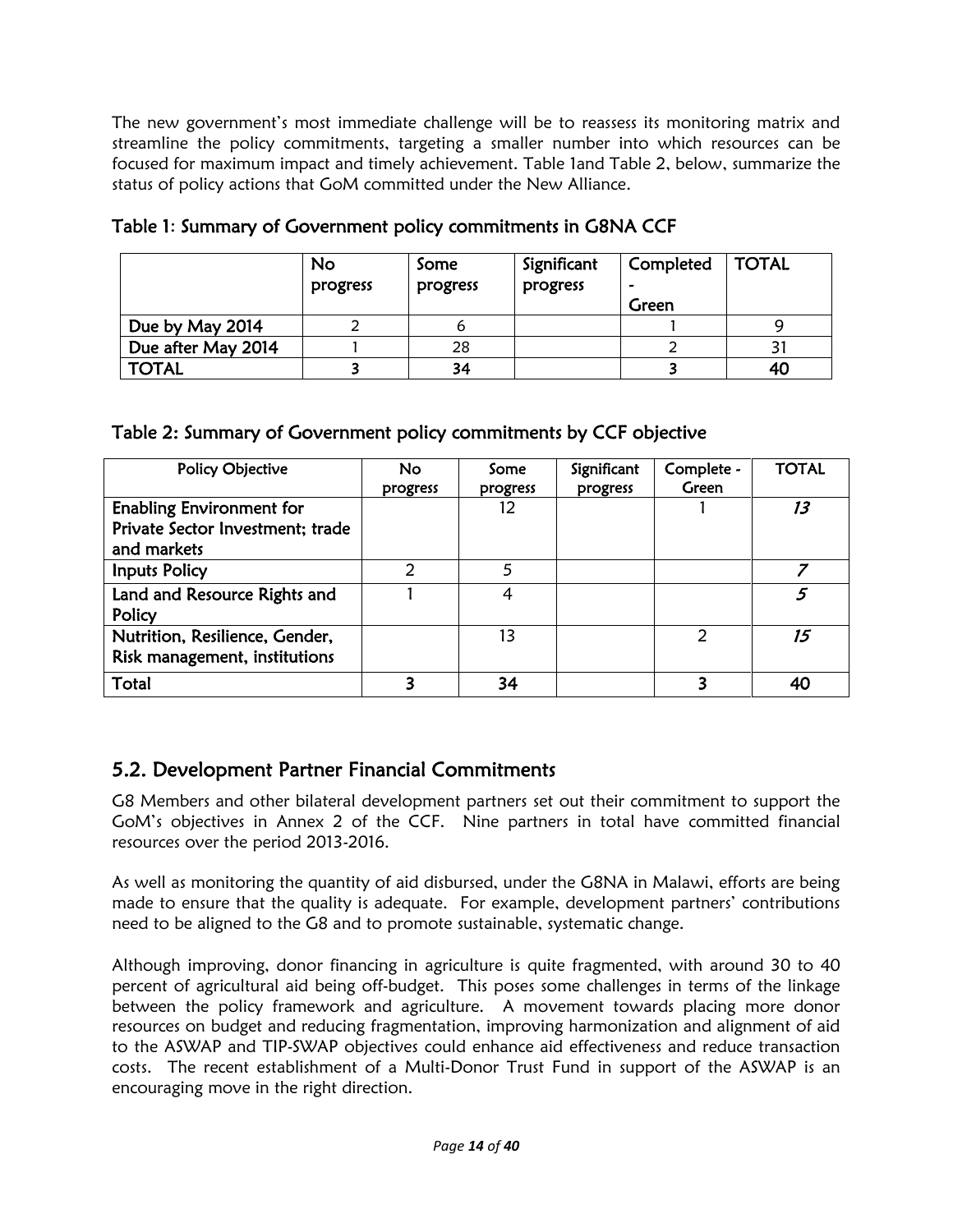Donors are proactively working to further the companies' commitments to the G8NA. For example, USAID's activities in Malawi are designed to support the development of market systems and improve the enabling environment for private sector-led agricultural development. One example of how USAID/Malawi aims to directly support implementation of the G8 New Alliance is through the establishment of new public-private partnerships with the letter of intent companies, targeting increased productivity and access to technologies and markets for smallholder farmers.

There is also a need for donors to support a more robust vetting of project proposals at the Technical Working Group level (i.e. identifying private sector investors ahead of beginning works for major projects).

Recently, a delay in disbursements of project funds emanated from late submission of project financial statements for reimbursement. Donor funded projects have put in place conditions that reports must be submitted before any funds are disbursed. With the recent development of "cash gate scandal" signifying very high fraud and corruption in the public financial system, donor disbursement of project financial resources might be disrupted. However, all donors remain committed to supporting the implementation of the G8NA commitments.

| <b>Development Partners</b> | Original   | 2013              | 2014             | 2015             | 2016                  | Total             | Total $\zeta$     |
|-----------------------------|------------|-------------------|------------------|------------------|-----------------------|-------------------|-------------------|
|                             | Currency   |                   |                  |                  |                       | Original          |                   |
|                             |            |                   |                  |                  |                       | Currency          |                   |
| FICA*`                      | <b>EUR</b> | 4.1 <sub>m</sub>  | 4.2 <sub>m</sub> | 2.9 <sub>m</sub> | 2.7 <sub>m</sub>      | 13.8m             | 18.1 <sub>m</sub> |
| CIDA**                      | <b>CAD</b> | 3.8 <sub>m</sub>  | 5.1 <sub>m</sub> | 3.0 <sub>m</sub> |                       | 11.9 <sub>m</sub> | 12.3 <sub>m</sub> |
| GIZ                         | <b>EUR</b> | 0.15 <sub>m</sub> | 0.2 <sub>m</sub> | 0.15m            | $\tilde{\phantom{a}}$ | 0.5 <sub>m</sub>  | 0.67 <sub>m</sub> |
| EU                          | <b>EUR</b> | 35.3m             | 28.8m            | 34.7m            | 24m                   | 122.8m            | 160.8m            |
| Irish Aid***                | <b>EUR</b> | 7.9 <sub>m</sub>  | 8.0 <sub>m</sub> | 7.4 <sub>m</sub> | 6.3 <sub>m</sub>      | 29.6m             | 38.7m             |
| <b>JICA</b>                 | <b>YEN</b> | 500.0m            | 230.0m           | 165.0m           | 79.0m                 | 975.0m            | 10.6 <sub>m</sub> |
| Norway                      | <b>NOK</b> | 140.0m            | 150.0m           | 150.0m           | 150.0m                | 590.0m            | 102.0m            |
| <b>DfID</b>                 | <b>GBP</b> | 20.0m             | 20.1m            | 16.8m            | 6m                    | 63.5m             | 96.3m             |
| <b>USAID</b>                | <b>USD</b> | 27.5m             | 26.2m            |                  | ٠                     | 53.7m             | 53.7m             |
|                             |            |                   |                  |                  |                       |                   |                   |
| Total                       | <b>USD</b> |                   |                  |                  |                       |                   | 493.1m            |

<span id="page-14-0"></span>Table 3: Summary Table of Original Development Partner Commitments to G8 New Alliance

Note: The euro exchange rate is the Infoeuro rate as at May 2013. The pound rate is the BBC market rate in May 2013. The Norwegian Krone exchange rate used is NOK 5.80 to one dollar. The Canadian Dollar exchange rate used is CAD 1.033 to one US dollar. The Japanese Yen exchange rate used is 92.4 Yen to one US dollar.

\*The Flemish Government is drafting its next Country Strategy Paper Malawi – Flanders 2014 – 2018. Therefore, more detailed commitments cannot be shared at this time.

\*\*CIDA has recently closed their country office. Their funds are managed through the World Bank's Trust Fund. \*\*\* Ireland's only Cooperation Framework commitment is in Malawi, which is a commitment to the Malawi CAADP Country Investment Plan. Ireland's other food security commitments are not included in other Cooperation Frameworks.

<span id="page-14-1"></span>

| Table 4: Donor funding disbursement to date |  |
|---------------------------------------------|--|
|---------------------------------------------|--|

| `otal<br>_ommitment_ |  |                 |                |         |
|----------------------|--|-----------------|----------------|---------|
|                      |  | Disbursement to | % disbursed of | Traffic |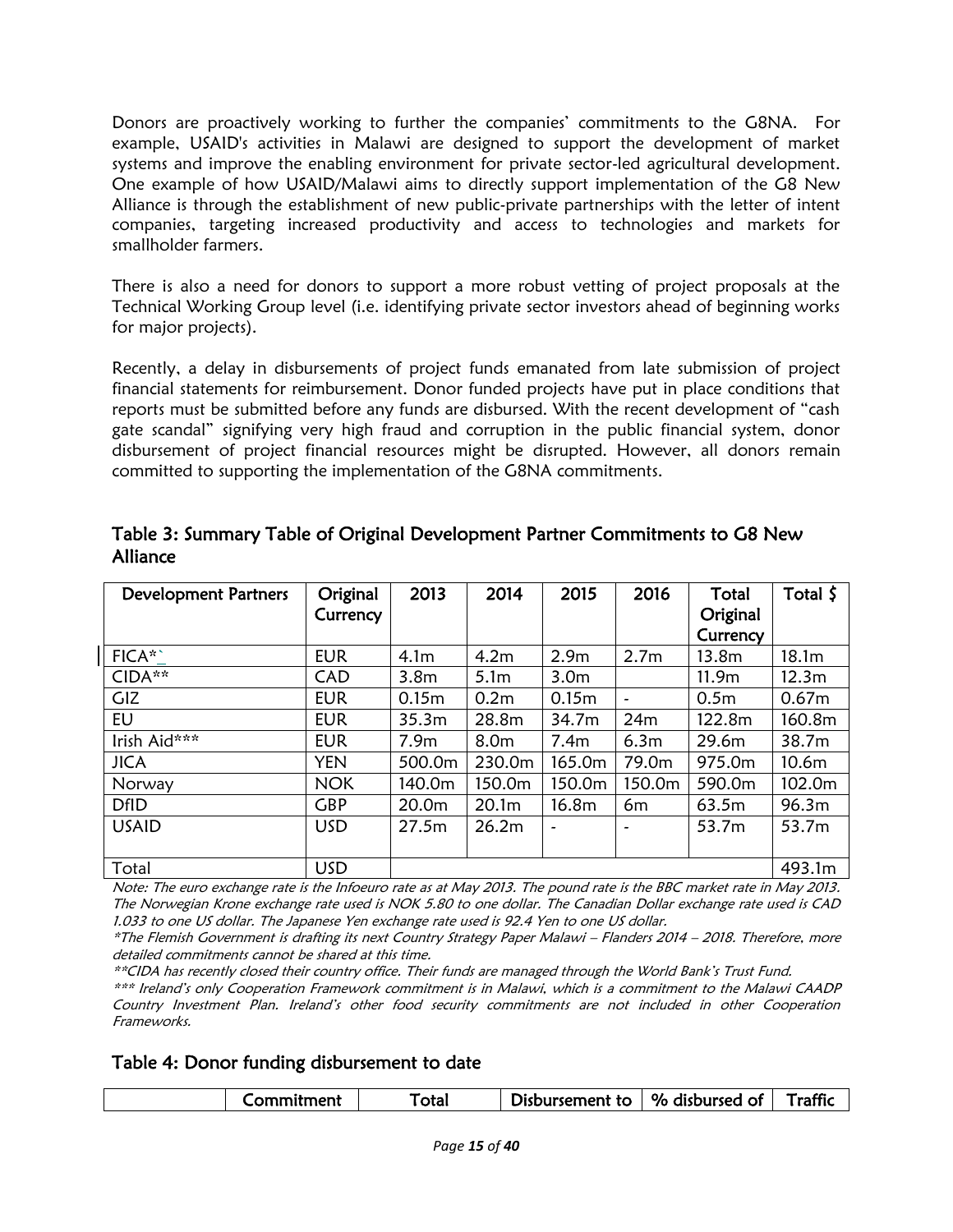|              | timeframe | <b>Commitments</b> | date          | committed to<br>date | light<br>rating |
|--------------|-----------|--------------------|---------------|----------------------|-----------------|
| <b>DFID</b>  | 2011-2017 | 133m               | 41.49 million | 31.20                |                 |
| <b>USAID</b> | 2011-2018 | 119.7m             | 5.92 million  | 4.95                 |                 |
| EU           | 2011-2019 | 160.8              | 31.97         | 19.9                 |                 |
| Irish Aid    | 2011-2021 | 47.6m              | 14.42 million | 30.29                |                 |
| Norway       | 2011-2022 | 102.00             | 20.40         | 20                   |                 |
| <b>FICA</b>  | 2011-2023 | 18.1m              | 6.28 million  | 34.7                 |                 |
| <b>JICA</b>  | 2011-2024 | 18.6m              | 0.2 million   | 1.08                 |                 |
| <b>CIDA</b>  |           |                    |               |                      |                 |
| GIZ          |           | 0.67 <sub>m</sub>  | 0.35m         | 51.5                 |                 |

#### <span id="page-15-0"></span>5.3 Private sector Investment

23 private sector companies submitted Letters of Intent, demonstrating their intentions to invest in Malawi's agricultural sector in support of the G8NA initiative. 15 of these are Malawi registered companies and 8 international companies. In total, they have committed financial resources amounting approximately to \$702 million over the upcoming five years.

Companies have showed tremendous leadership in converting their commitments into actual investments. They invested in new or existing processing facilities and reached more smallholders through origination, capacity building and improved farming methods (e.g. Malawi Mangoes, Agora, RAB Processors, Universal Industries, and FUM). Others went further and also created a joint venture to overcome the problem of access to finance (BERL, NASFAM, Afri-Nut, and ExAgris).

The private sector have been active advocates and participants of the G8 process in Malawi, and have reached agreement with government on their core needs in order to scale up inclusive investments in Malawi. It was at the initiative of the private sector that the three priority areas – access to land and water, access to finance and seed sector reform – were agreed in December 2013.

However, in some cases slow progress in implementing private sector investment plans has been attributed to a lack of government support and coordination. Furthermore, due to the differing natures of the private sector and development partners financial procedures, donor funding streams are not always responsive to the formers' needs. This is something which both parties are looking into, where appropriate, in order to further progress implementation of G8 commitments.

Notable success has been made in trialling and developing a land acquisition process, as part of a broader investment pilot scheme, which can be implemented quickly enough to attract investment, but that respects land rights of Malawi's rural population. It will ensure that compensation levels and payment modalities are in line with government approved standards and avoid 'land grabbing'.

#### Figure 3: Implementation of letters of intention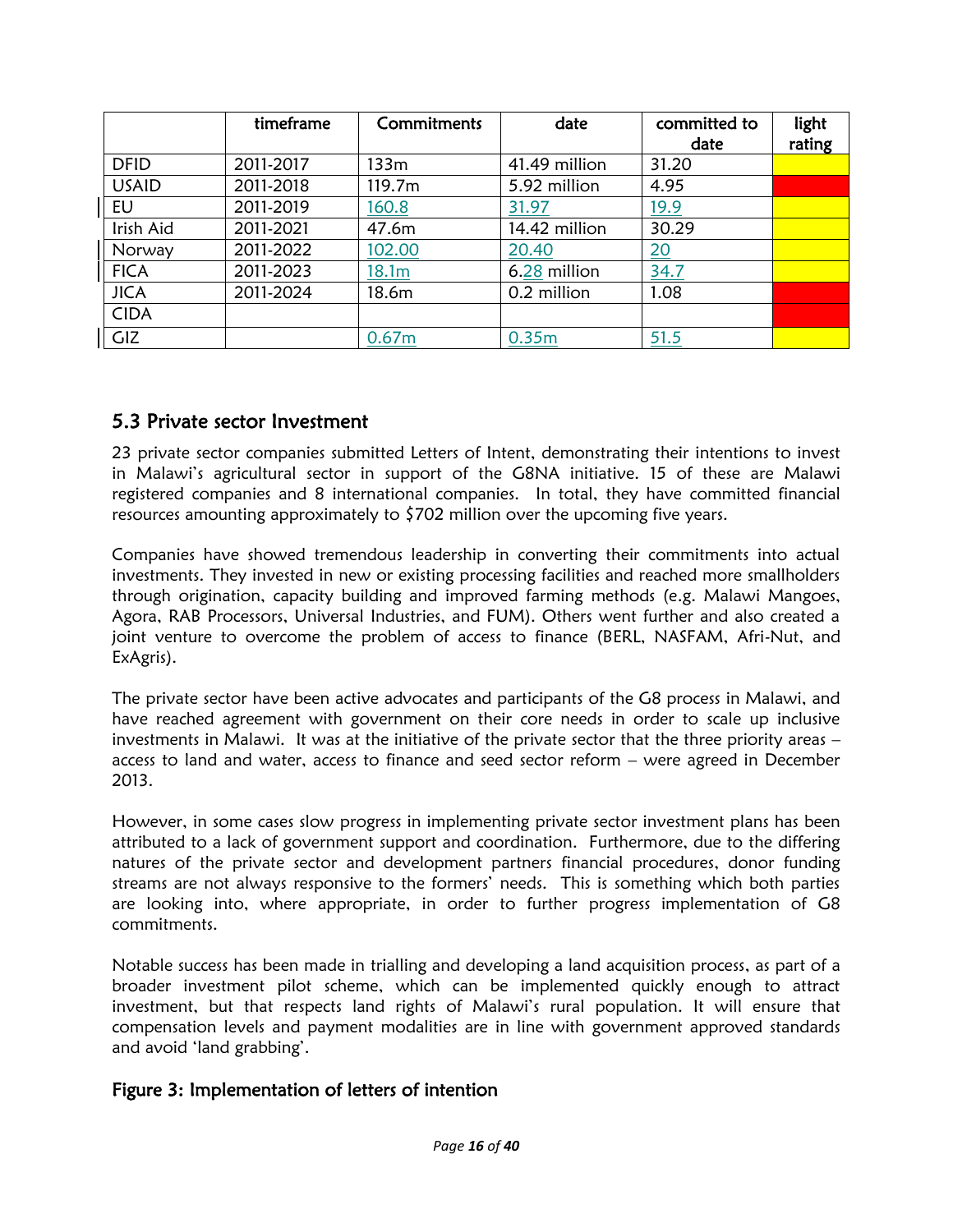

<span id="page-16-0"></span>Table 5: Summary of Private Sector LOIs, investments, and impacts in Malawi

| Companies with<br><b>LOIs</b> | Planned<br><b>Investments</b> | Investments made in<br>2013 | Total jobs<br>created<br>from LOIs <sup>1</sup> | Total number of<br>smallholder<br>farmers reached<br>from LOIs <sup>2</sup> |
|-------------------------------|-------------------------------|-----------------------------|-------------------------------------------------|-----------------------------------------------------------------------------|
| 15 local and 11               | 177 (million USD)             | 31 (million USD)            | 2,750                                           | 156,000                                                                     |
| international                 |                               |                             | 24 %                                            | 19% Female and                                                              |
|                               |                               |                             | Female                                          | 81 % male                                                                   |
|                               |                               |                             | and 76 %                                        |                                                                             |
|                               |                               |                             | male                                            |                                                                             |

Companies highlighted the following constraints faced by their investments and the potential mechanisms to strengthen the enabling environment and unlock further investment.

- 1. Access to finance: Prohibitively high interest rates and lending conditions are preventing growth. Agribusinesses require large working capital, yet interest rates of over 40% are constraining private-sector development of the sector. In addition, a number of donor initiatives already in place and aimed at addressing this constraint are perceived by the private sector as not responding to the kind of long-term perspective that is paramount for agricultural projects to be transformational and sustainable. The CASS initiative is intended to overcome high interest rates for smallholder farmers by working with farmers to develop their loan applications, and by working with banks to lower their risks of lending. For larger investors, recommendations to increase competition and regulation in the financial sector are being reviewed.
- 2. Access to certified seed: The way in which seed monitoring is structured significantly restricts access to good seed varieties, despite the existence of Malawi-ratified SADC and Common Market for Eastern and Southern Africa (COMESA) protocols on sharing seed varieties across the region. Unlocking this constraint would stimulate agricultural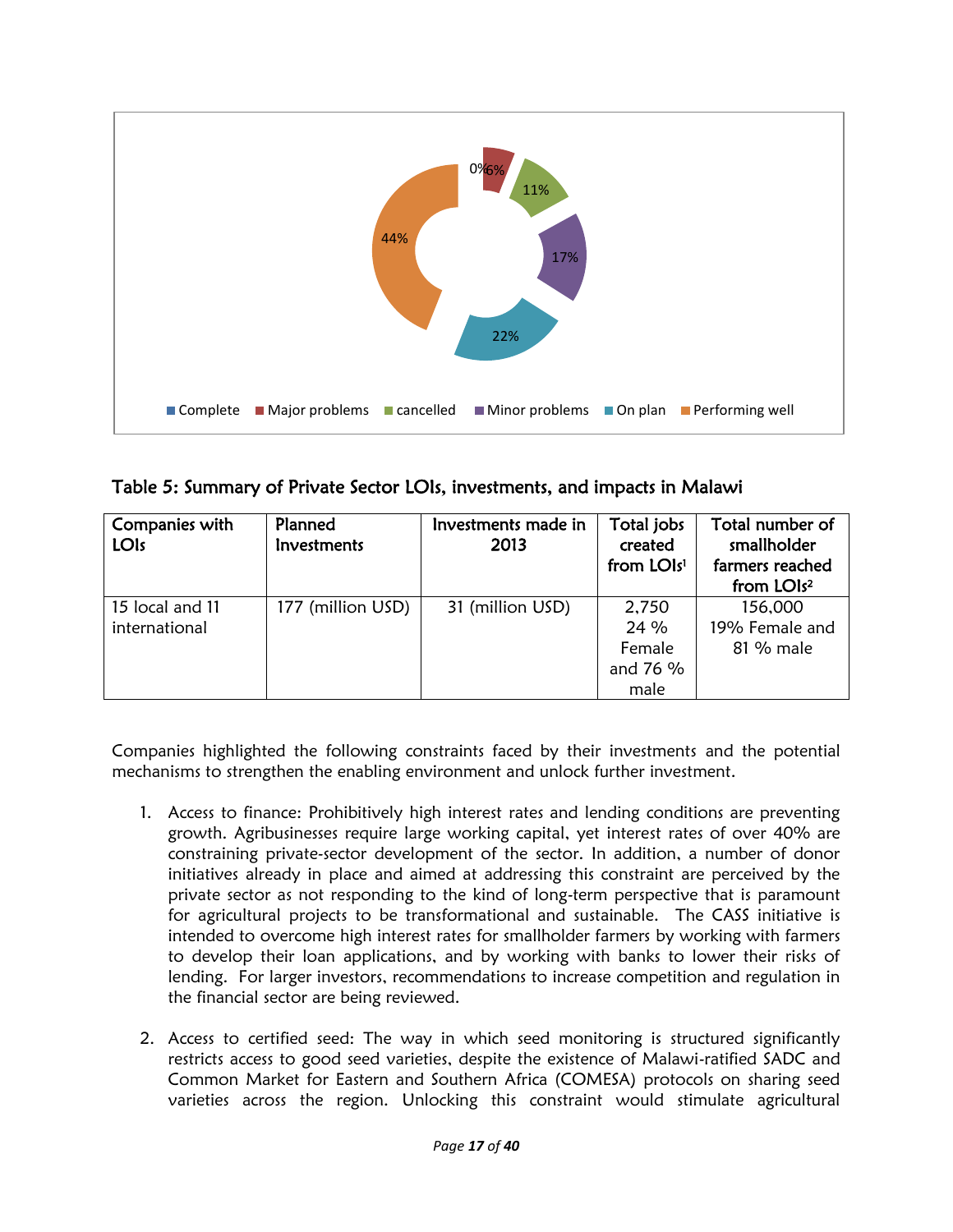development in the country through the full implementation of the SADC Harmonised Seed Regulatory System. The review of the Seed Act is intended to be a major step towards solving these issues.

3. Access to land and water: The GoM has committed to releasing 200,000 ha (with supporting infrastructure) for large-scale commercial agriculture by 2018. Some pilot investment schemes have begun and private sector is advocating this to be scaled up as a basis for eliciting learning to enable the right parameters to be set for the roll-out of the full 200,000 ha, The private sector has also indicated their willingness to invest in pilot irrigation schemes on these farms.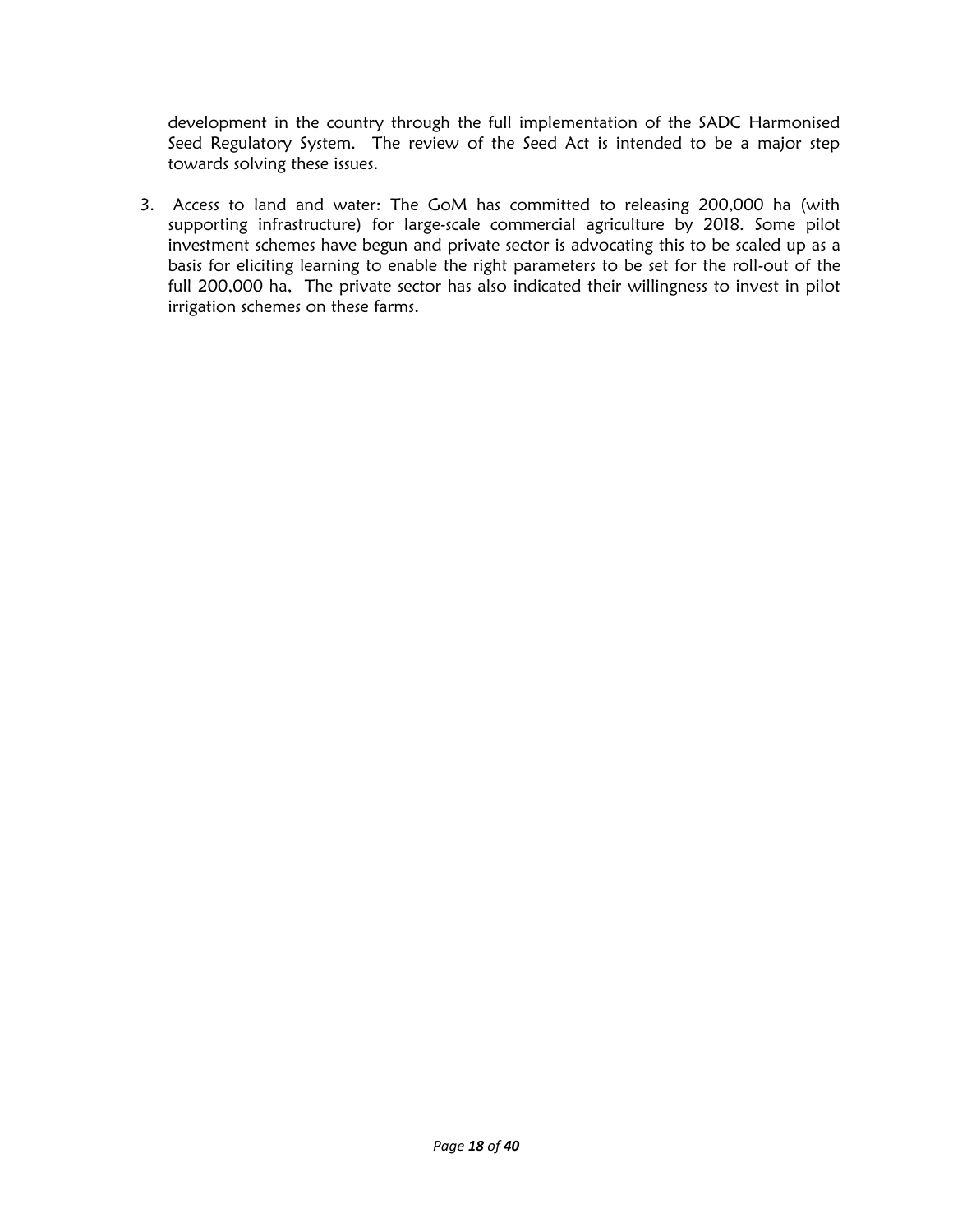## <span id="page-18-0"></span>6. Civil society report on enabling environment, responsible investment and growth

The Civil society generally welcomes the idea of the Government to commit to the G8 Alliance as we hope that this will increase the participation of the Private Sector in agricultural development in general but also the implementation of the ASWAp in particular. Currently the participation of the private sector is much lower than what we would have expected. The G8 Alliance will also open doors for smallholder farmers to reap more benefits from an increase presence of the Private Sector as we hope the private sector will make available inputs like seeds, fertiliser and other technologies to smallholder farmers. In addition to these we also hope the private sector will help in the provision of extension services and marketing opportunities to the smallholder farmers.

As the G8 Alliance will be implemented, we take note of the fact that there will be need for some institutional transformation in form of revision of the Acts, strategies and policies governing the sector. Government will also be required to make available and provision of land and water to some private sector companies. Our hope is that as this is taking place, there will be an involvement of the smallholder farmers, especially women farmers, in these processes. The civil society will thus provide the space that will enable the farmers to contribute to these processes. We believe that the general involvement of the ultimate beneficiaries of the G8 Alliance, who are the poor, resources constrained smallholder farmers in these processes, will promote a responsible and inclusive investment by the private sector. We also hope that Government will put in place monitoring mechanisms that will track the progress but also the impact the investment is having on the smallholder farmers. Whether the investments by the private sector are indeed helping the smallholder farmers out of poverty or condemning them deeper into poverty.

The civil society has generally been in support of the G8 Alliance. However there have not been many activities on the ground as most of the civil society organisations are not directly involved in the implementation of activities under the Alliance. However, CISANET has been part of the G8 Alliance core team and also as a member of the Joint Sector Review team and also a member of all the seven ASWAp Technical Working Group, it has participated in all the discussion taking place at that level in as far as G8 Alliance is concerned. Although CISANET came in a bit late in whole G8 Alliance program (joined in September 2013), we have been instrumental in publicising the program through our list serve, thematic groups and also website. We were part of the team that helped in planning for the launch of the G8 Alliance in Malawi but also been an active participant in the launch ceremonies.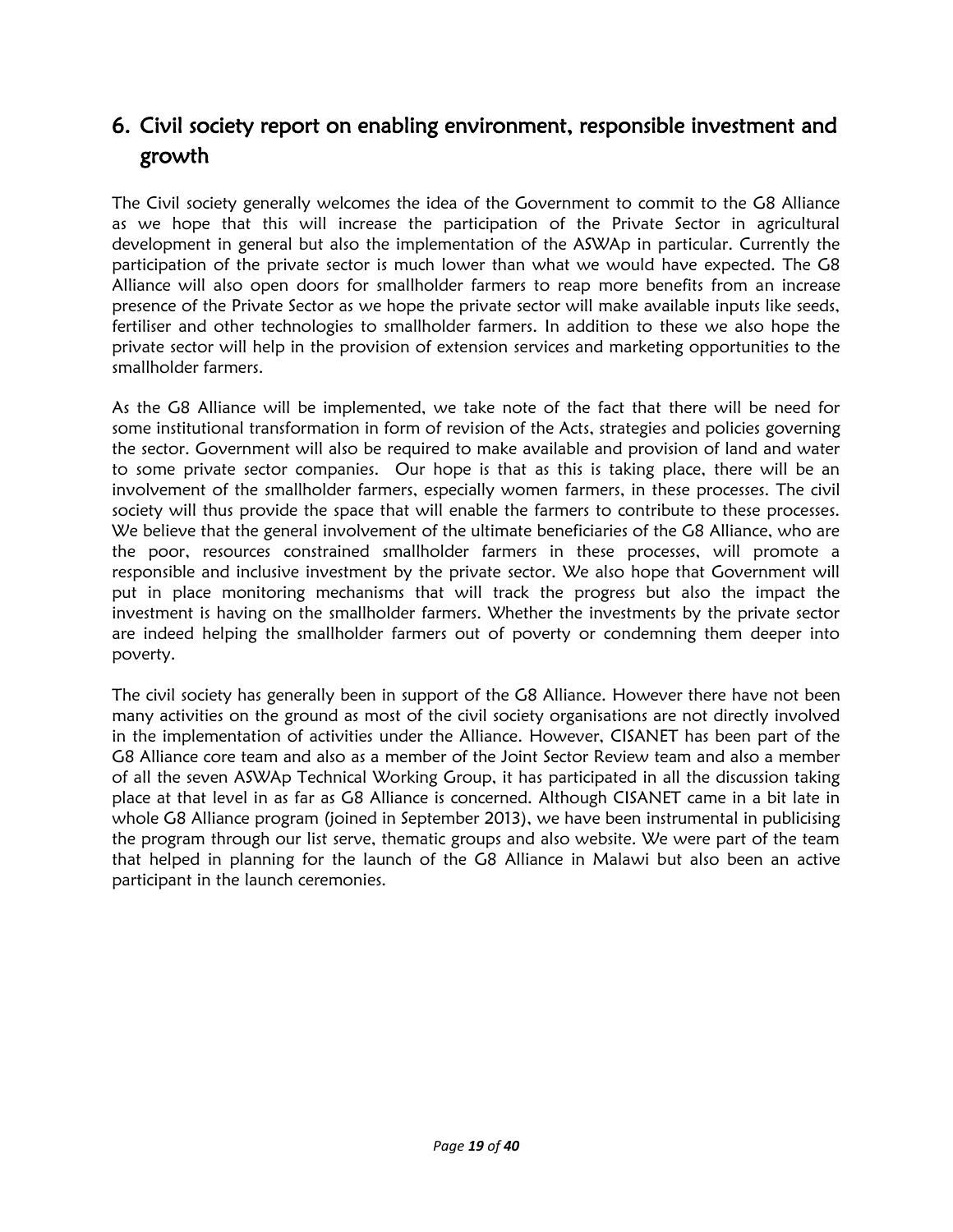## <span id="page-19-0"></span>7. Profile: Malawi Mangoes

Around 4 million small-fruited mango trees grow along the shores of Lake Malawi. Over 85% of the fruit from these trees is wasted every season. The founders of Malawi Mangoes (MM) spotted a business opportunity that could leverage this oversupply, turning what was close to a zerovalue product for smallholders into a lucrative source of income.

MM realised that by "top-work" grafting internationally recognised mango varieties onto the small-fruited trees, it was possible within 18 months to turn trees producing low-value local mangoes into trees producing improved income-generating varieties.

Trading since January 2011, the company has completed constructing a world-class fruit processing facility in the Salima district, with commercial banana samples produced and sent to several regional and international customers, and commercial trials imminent. The mango season in Malawi only lasts for approximately 2.5 months in a year and cannot guarantee year-round supply to the factory. This is why MM decided to expand into banana processing, sourcing produce exclusively from its anchor farms during the initial years (to ensure disease protection and best-practice production), while mangoes will be sourced 100% from smallholders for the first 2 years.

All MM farms will be Rain Forest Alliance-certified, a key indicator of proper soil management, environmental protection and agriculture sustainability, with MM's banana plantation on-track to becoming the first such certified banana plantation in Africa by late-2014

Widespread interest in these operations from regional and international customers has boosted MM's demand for guaranteed supplies of high-volume/ high-quality mangoes, bananas and other produce for processing, in turn requiring local smallholders to improve farming techniques and expand production to fill this gap.

To address this need, and building on Malawi's Green Belt Initiative, MM is looking to establish a 500 ha Incubator Farm as a revolving training resource, leased every year to a new "class" of 1,000 smallholders. Participating growers will be guided in cultivating target crops using MMendorsed farming practices, in close proximity to MM's processing plant and with MM also facilitating market linkages. It is envisaged that within 5 years of establishment the Incubator Farm will have trained over 5,000 mostly young people in higher-value horticulture and irrigation techniques while being linked to a guaranteed market, with knock-on benefits for community farming practices once they return to their village plots.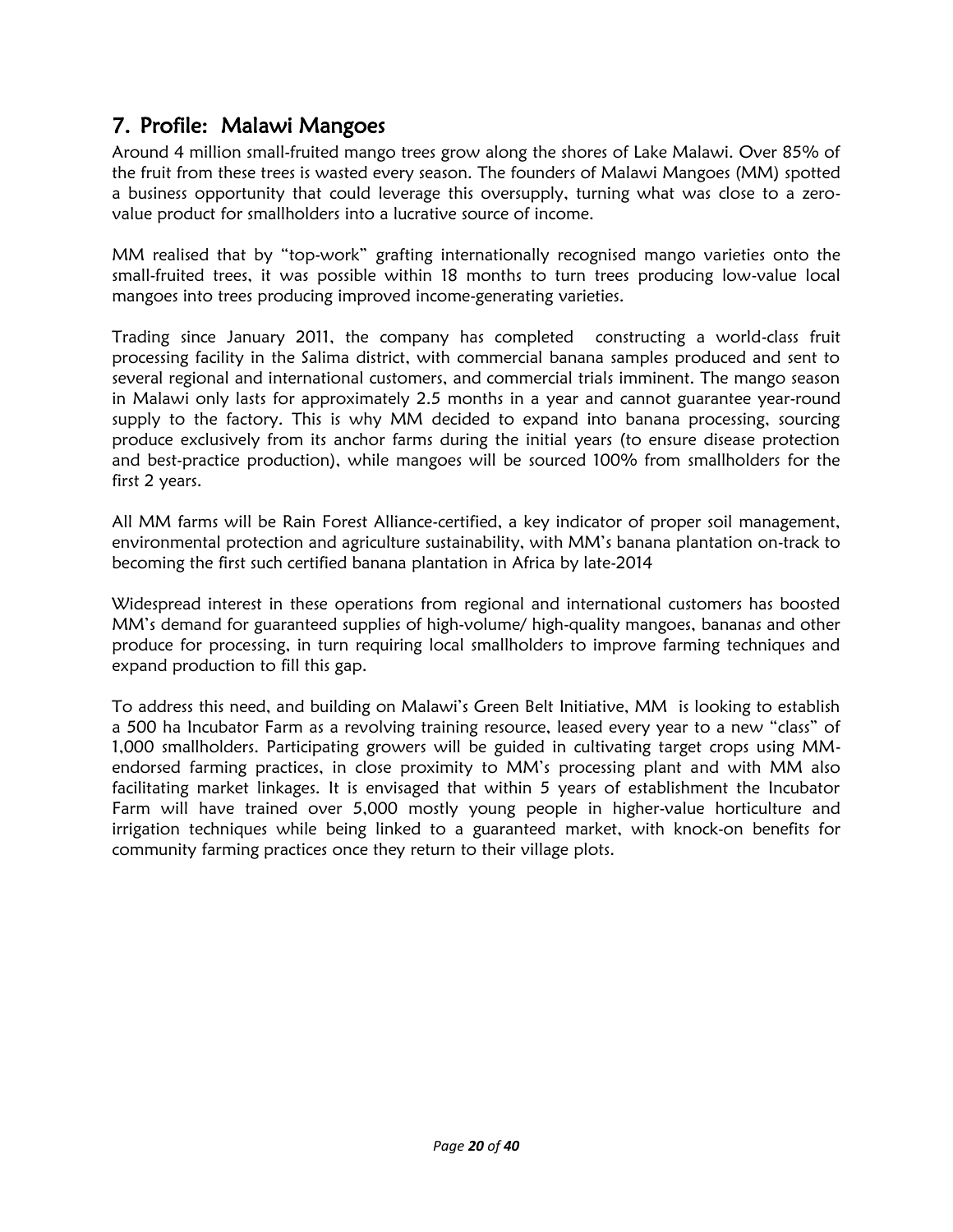## **8. Annexes**

## **a. Summary Table of Government Policy Commitments**

<span id="page-20-1"></span><span id="page-20-0"></span>

| <b>Policy Objective</b>                                                                           | Policy action from cooperation framework                                                                                                                                                                                                    | <b>Timeline</b><br>for<br>completion | <b>Status and narrative update</b>                                                                                                                                                                                                                                           | <b>Traffic light</b><br>rating           |
|---------------------------------------------------------------------------------------------------|---------------------------------------------------------------------------------------------------------------------------------------------------------------------------------------------------------------------------------------------|--------------------------------------|------------------------------------------------------------------------------------------------------------------------------------------------------------------------------------------------------------------------------------------------------------------------------|------------------------------------------|
| 1.Create a<br>competitive<br>environment with<br>reduced risk in<br>doing business for<br>private | 1. Fast track finalization of the National Agriculture<br>Policy, National Irrigation Policy and Industry and<br><b>Trade Policy</b>                                                                                                        | January<br>2014                      | The Ministry of Agriculture and Food Security<br>(MoAFS) is currently developing a National<br>Agriculture Policy (NAP). MoAFS conducted a<br>needs assessment exercise leading to the<br>development of a background paper for NAP. The<br>final draft is expected in July. | $Y$ ellow –<br>some<br>progress          |
| sectorinvestments<br>in various value<br>chains related to<br>food security and                   |                                                                                                                                                                                                                                             |                                      | The Industry and Trade Policy has been split into<br>two policies. The Industrial Policy has been<br>drafted and a validation workshop will take place<br>on 30 <sup>th</sup> June 2014.                                                                                     | $Y$ ellow $-$<br>significant<br>progress |
| nutrition, while also<br>ensuringconsistency<br>and coherence in                                  |                                                                                                                                                                                                                                             |                                      | A consultant has been contracted through UNDP<br>to lead the development of the Trade Policy                                                                                                                                                                                 | Yellow-<br>some<br>progress              |
| policies;                                                                                         |                                                                                                                                                                                                                                             |                                      | The Ministry of Water Development and Irrigation<br>has submitted a Final Draft of the National<br>Irrigation Policy and Development Strategy to the<br>Policy Unit of the OPC for vetting. The Revised<br>NIPDS is planned for formal submission to OPC<br>within June 2014 | $Y$ ellow $-$<br>significant<br>progress |
|                                                                                                   | 2. Eliminate export bans on other crops but not<br>maize; review the Special Crops Act and the Control<br>of Goods Act in relation to the Malawi Growth and<br>Development Strategy (MGDS) and the National<br><b>Export Strategy (NES)</b> | September<br>2014                    | Review of the Special Crops Act and the Control<br>of Goods Act is ongoing. Elimination of export<br>bans on crops excluding maize has been done.                                                                                                                            | $Y$ ellow $-$<br>significant<br>progress |
|                                                                                                   | 3. Realign existing<br>Government<br>policies<br>and<br>strategies to ensure that they are coherent and<br>consistent and ensure that the various relevant                                                                                  | December<br>2014                     | This is an ongoing process                                                                                                                                                                                                                                                   | $Y$ ellow –<br>some<br>progress          |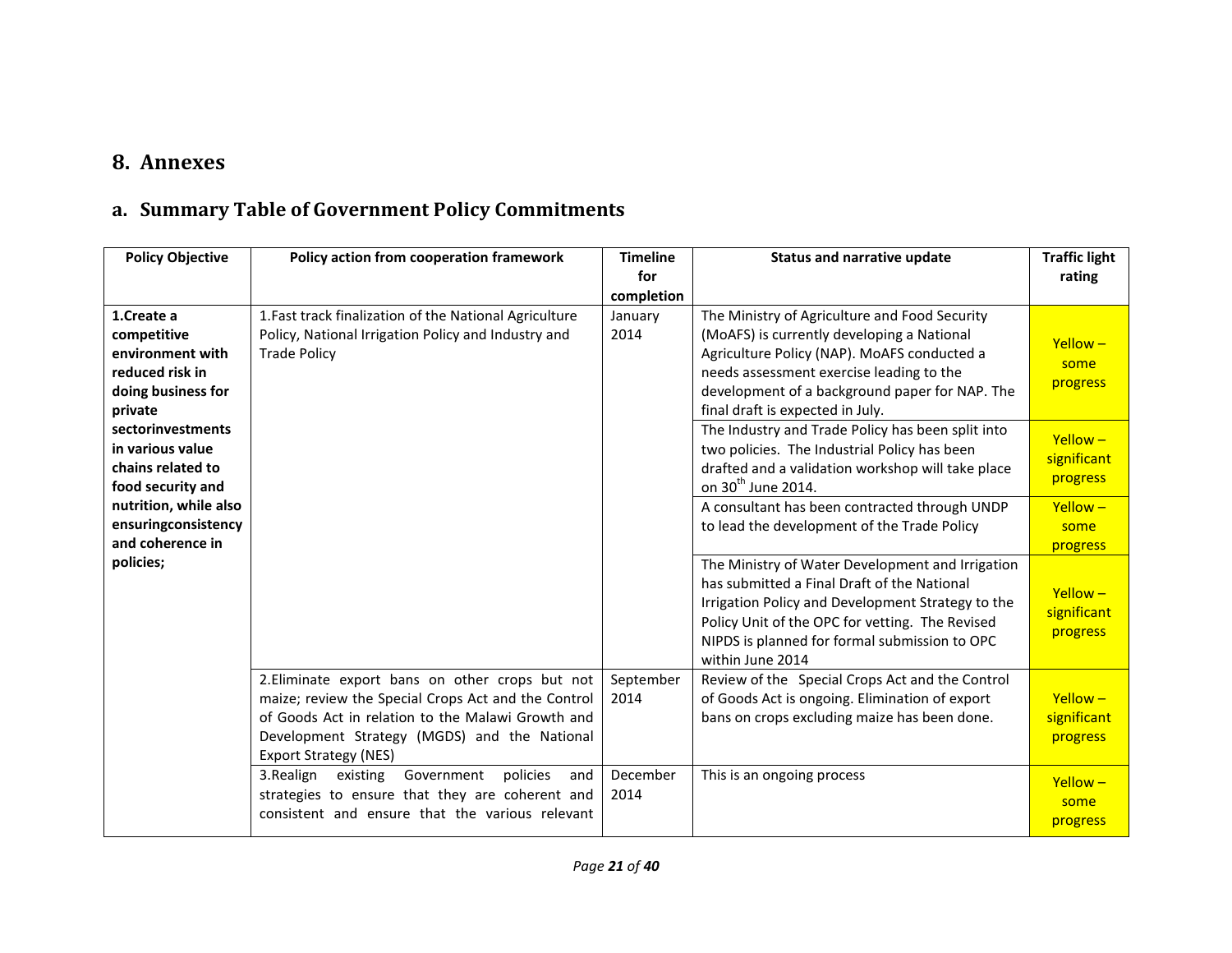| departments work together                            |           |                                                    |               |
|------------------------------------------------------|-----------|----------------------------------------------------|---------------|
|                                                      |           |                                                    |               |
|                                                      |           |                                                    |               |
| 4. Government will develop a regulatory framework    | September | Realignment by a multi-sectoral team is ongoing    |               |
| for commodity exchanges and warehousing receipts     | 2014      | includes MoAI, Auction Holdings Limited and ACE.   |               |
|                                                      |           | Draft Warehouse Receipts Act (2014) has been       |               |
|                                                      |           | developed and circulated for comments and was      |               |
|                                                      |           | discussed at a technical working group meeting on  |               |
|                                                      |           | June4 2014 at the Ministry of Trade and Industry.  | $Y$ ellow $-$ |
|                                                      |           | IFC supported the start of warehouse receipt       | significant   |
|                                                      |           | regulation work with initial consultative workshop | progress      |
|                                                      |           | on 26 February 2014. Funding has been secured      |               |
|                                                      |           | for a consultant through the IFC, to develop WRS   |               |
|                                                      |           | law, Commodities Exchange law and the              |               |
|                                                      |           | accompanying regulations. Aiming to present bill   |               |
|                                                      |           | to parliament in November 2014.                    |               |
| 5. Fast track the doing business reforms and review  | December  | A Task Force on Taxes, VAT and Industrial Rebate   |               |
| taxation regimes in order to maximise incentives to  | 2016      | has been established. They recommend the           |               |
| investment in the growth clusters under the          |           | formation of Industrial Rebate Appeals Committee   |               |
| National Export Strategy and to support agricultural |           | to comprise MoF, MBS, MoIT, MITC, and MCCCI.       |               |
| mechanization                                        |           | ToRs have been developed to conduct a study on     |               |
|                                                      |           | Industrial Rebate Scheme to be undertaken by the   | $Y$ ellow $-$ |
|                                                      |           | MoIT with support from UNDP.                       | some          |
|                                                      |           | DFID support is also being mobilised to            | progress      |
|                                                      |           | conduct a comprehensive taxation review.           |               |
|                                                      |           | AFDB also finalised a domestic resource            |               |
|                                                      |           | mobilisation study and have launched a             |               |
|                                                      |           | programme based on that.                           |               |
|                                                      |           | Implementation of the Doing Business reforms is    | Yellow-       |
|                                                      |           | being led by the DRG and is ongoing                | some          |
|                                                      |           |                                                    | progress      |
| 6. Fast track the implementation of the Financial    | December  | The Malawi Financial Sector Technical Assistance   |               |
| Sector Development Strategy, particularly the        | 2016      | Project is facilitating the implementation of the  | $Y$ ellow $-$ |
| Government is committed to facilitating and          |           | financial sector development strategy in order to  | some          |
| enabling rural empowerment through increased         |           | increase access to finance.                        | progress      |
| access to finance for farm inputs and agricultural   |           | Concept paper on the Farm Input Loan               |               |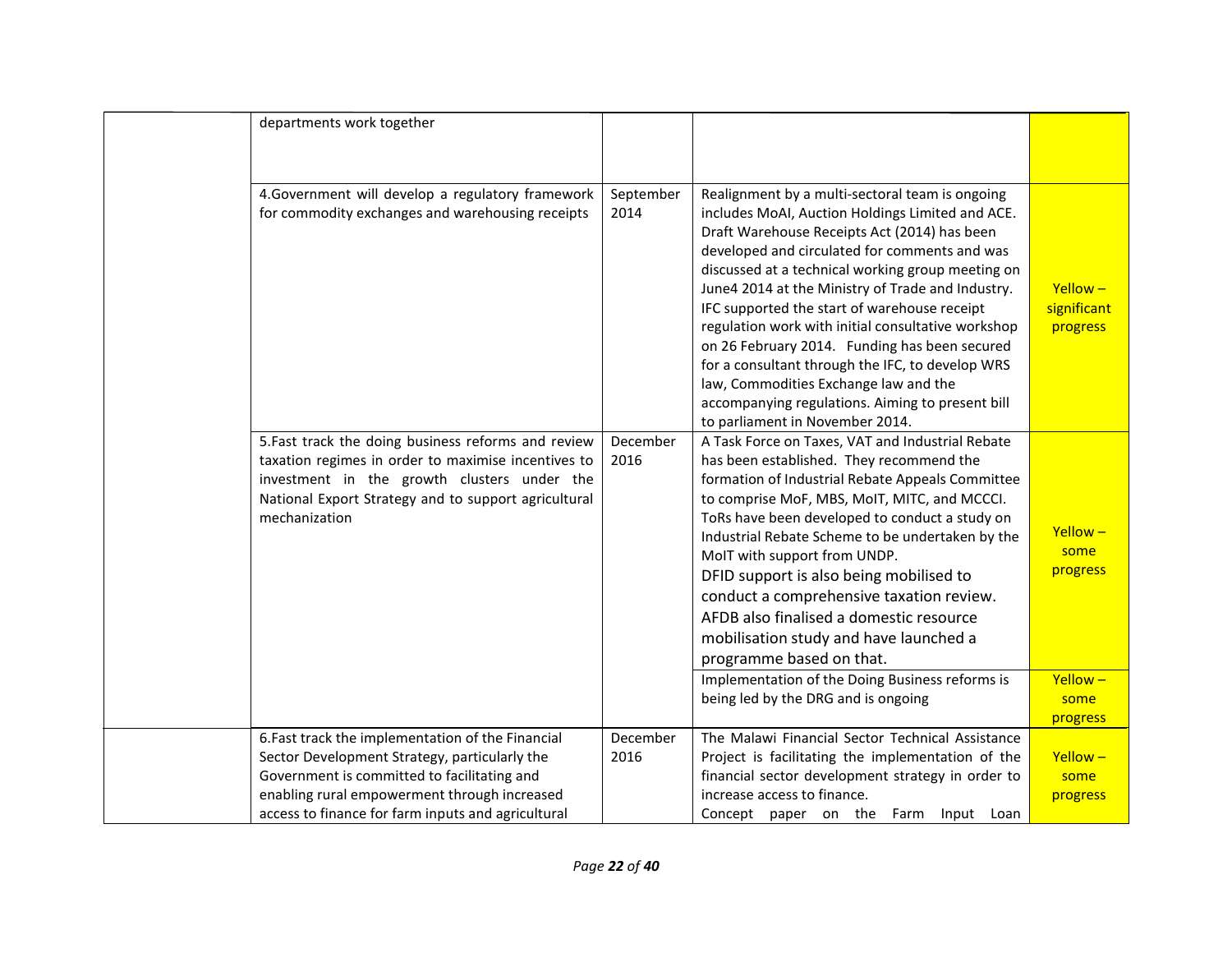|                                                                                                    | and water development                                                                                                                                                                                                                                           |                   | Programme was developed and has been revised<br>to facilitate access to agricultural finance for<br>farmers to purchase farm inputs                                                                                                                                                                                                                                                                                                                                                                                                                                                                                                                                                                                                                       |                                   |
|----------------------------------------------------------------------------------------------------|-----------------------------------------------------------------------------------------------------------------------------------------------------------------------------------------------------------------------------------------------------------------|-------------------|-----------------------------------------------------------------------------------------------------------------------------------------------------------------------------------------------------------------------------------------------------------------------------------------------------------------------------------------------------------------------------------------------------------------------------------------------------------------------------------------------------------------------------------------------------------------------------------------------------------------------------------------------------------------------------------------------------------------------------------------------------------|-----------------------------------|
|                                                                                                    | 7. Government will make the Export Development<br>Fund (EDF) more cost effective and focused on<br>service delivery.                                                                                                                                            | March<br>2014     | The EDF has some credit in MKW through Reserve<br>Bank: Some went to a timber project and this loan<br>became non-performing, and some to a rice<br>project. Ministry of Finance and Justice need to<br>agree on guarantee for line of credit. EDF lacks<br>access to the USD line of credit that was sourced<br>through the African Import and Export Bank.                                                                                                                                                                                                                                                                                                                                                                                              | $Y$ ellow $-$<br>some<br>progress |
|                                                                                                    | 8. Government will make the Malawi Investment and<br>Trade Centre, a one stop shop whose roles<br>willinclude promotion and attraction of investment<br>to the key clusters of the NES, trade facilitation and<br>ensuring smooth information flow to investors | September<br>2014 | The Malawi Investment and Trade Centre (MITC)<br>will establish the 'one-stop shop' for investors, but<br>needs sufficient capacity and authority to<br>effectively facilitate investments.<br>One stop shop for investment and product market<br>mapping being implemented by MITC. Progress<br>includes:<br>far<br>SO.<br>• Draft Memorandum of Understanding (MoU)<br>between stakeholders (MRA, Immigration, etc)<br>were developed by MITC and have been vetted by<br>οf<br>Ministry<br>Justice:<br>• MITC has started signing the MoUs with the<br>concerned<br>Parties;<br>• MITC website up and running<br>DFID support being mobilised to support<br>MITC establish itself as a one-stop shop and<br>to update the Investment and Promotion Act. | $Y$ ellow –<br>some<br>progress   |
| 2. Improve access to<br>land, water and<br>basic infrastructure<br>to support food<br>security and | 1. The Government will take measures to release<br>200,000 hectares for large scale commercial<br>agriculture by 2015, this will be done after<br>conducting a survey to identify idle land and crop<br>suitability under both customary and leasehold          | <b>June 2015</b>  | Consultations for conducting survey and designing<br>of the survey are underway. Changes were made<br>to ensure large and small estates were both<br>included.                                                                                                                                                                                                                                                                                                                                                                                                                                                                                                                                                                                            | $Yellow -$<br>some<br>progress    |
| nutrition;                                                                                         | 2. Commitment to implementation of SADC and<br><b>COMESA Seed Harmonization Programme through:</b>                                                                                                                                                              | June 2015         |                                                                                                                                                                                                                                                                                                                                                                                                                                                                                                                                                                                                                                                                                                                                                           | Yellow                            |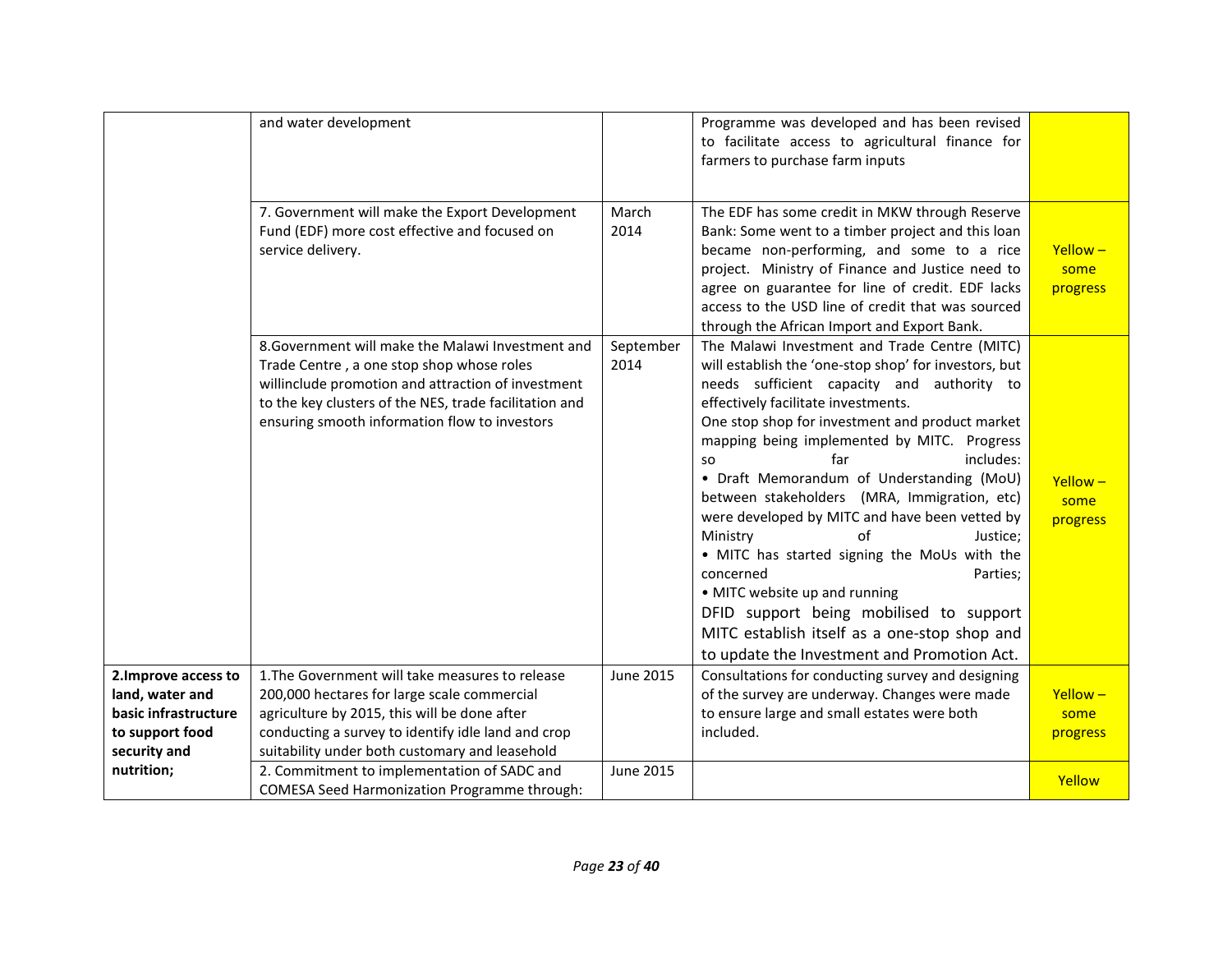| a. Enactment of crop variety protection legislation<br>(Plant Breeders Right Bill has been concluded and is<br>awaiting enactment)                    | December<br>2013 | Crop variety protection legislation has been<br>developed and is to be tabled at the next session<br>of parliament.                                                                                                                                                                                                                                                                        | $Y$ ellow $-$<br>significant<br>progress |
|-------------------------------------------------------------------------------------------------------------------------------------------------------|------------------|--------------------------------------------------------------------------------------------------------------------------------------------------------------------------------------------------------------------------------------------------------------------------------------------------------------------------------------------------------------------------------------------|------------------------------------------|
| b. Enactment of amended phyto-sanitary legislation<br>(Malawi Plant Protection Act, 1969)                                                             | January<br>2015  | The Act has been reviewed and vetted by Ministry<br>of Justice. The draft bill has been submitted to<br>cabinet for endorsement before parliament can<br>pass it.                                                                                                                                                                                                                          | $Yellow -$<br>significant<br>progress    |
| c. Reviewing of National Seed Certification System<br>(Seed Act, 1996)                                                                                | March<br>2014    | 1. Seed Act is being reviewed by the Technology<br>Generation Technical Working Group, with private<br>sector participation. A final Seed Act is expected<br>by end of 2014/early 2015.                                                                                                                                                                                                    | $Y$ ellow $-$<br>significant<br>progress |
|                                                                                                                                                       |                  | 2. The Ministry of Agriculture and Irrigation with<br>the Oil Seeds TWG intends to have a Seeds<br>Surveillance parastatal which will be regulating<br>the sector                                                                                                                                                                                                                          | Yellow -<br>some<br>progress             |
| d. Reviewing the current Pesticide Act                                                                                                                | June 2014        | The Act has been reviewed and the draft bill is<br>with the Ministry of Justice                                                                                                                                                                                                                                                                                                            | Yellow-<br>significant<br>progress       |
| e. Fast track the development of the Fertilizer<br>Regulatory Framework and the Contract Farming<br>Strategy                                          | January<br>2015  | The Fertilizer Regulatory<br>Framework and<br>fertilizer strategy are being developed with<br>support from AGRA. The draft contract farming<br>strategy is being reviewed by the technical<br>working group on Commercial Agriculture, Agro-<br>processing and Market development. In addition a<br>consultant has been engaged to develop a<br>regulatory framework for contract farming. | Yellow-<br>some<br>progress              |
| 3. Government will enact the new land bill                                                                                                            | <b>June 2015</b> | The bill was passed by parliament but not<br>endorsed by the president due to comments from<br>civil society - it is under review.                                                                                                                                                                                                                                                         | Yellow-<br>some<br>progress              |
| 4. Develop an Access to Land and Water Programme<br>by end of 2013 to be implemented over a 5-year<br>period up to 2018 for mostly the priority crops | December<br>2013 | The implementation program has not been done.<br>However, efforts have been enhanced to improve<br>on capacity of the Ministry of Land on land<br>registration and processing of deeds.<br>MoIT and Ministry of Lands are currently<br>negotiating with I-Fuse for the design of a                                                                                                         | Yellow-<br>some<br>progress              |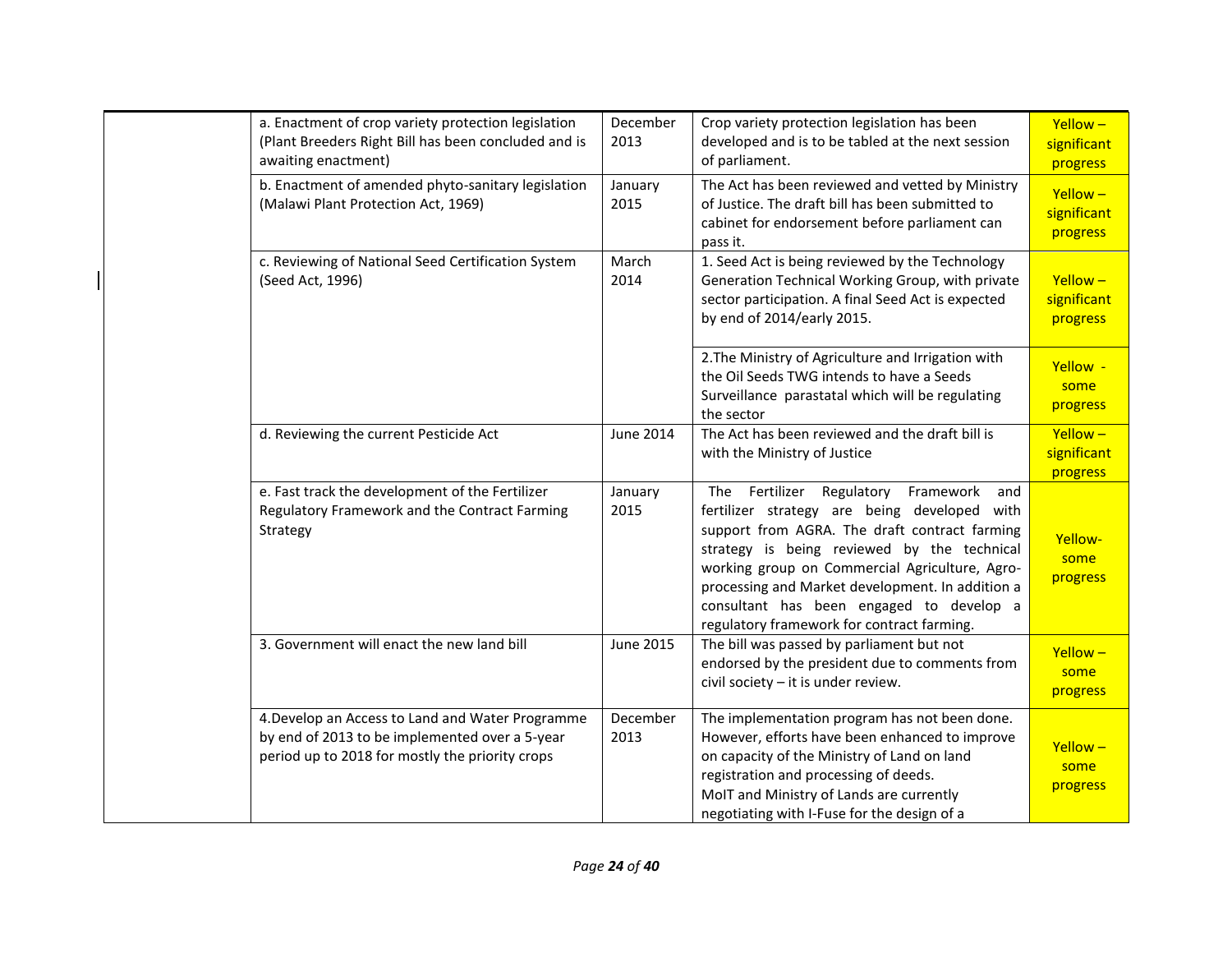|                                                      |                  | comprehensive land development support               |               |
|------------------------------------------------------|------------------|------------------------------------------------------|---------------|
|                                                      |                  | project. Next steps include Finalising negotiations, |               |
|                                                      |                  | sourcing funding for the implementation of the       |               |
|                                                      |                  | land development support programme.                  |               |
|                                                      |                  | The Ministry of Water Development and Irrigation     |               |
|                                                      |                  | with support from IFAD is designing the              |               |
|                                                      |                  | Programme for Irrigation Development (PRIDE)         |               |
|                                                      |                  | that will enhance farmers' access to irrigated land. |               |
|                                                      |                  | Approval is likely to be done within 2014            |               |
| 5. Government is committed to maintain its ongoing   | December         | FISP taskforce meetings regularly take place in a    |               |
| efforts to increase sustainability, transparency,    | 2014             | transparent and accountable manner and               | $Y$ ellow $-$ |
| accountability and value for money in its approach   |                  | membership consists of both public and private       | significant   |
| to the Farm Input Subsidy Programme (FISP)           |                  | sector actors. A FISP review stakeholder meeting     | progress      |
|                                                      |                  | is planned for July $8^{th}$ 2014.                   |               |
| 6. Government will ensure that the Strategic Grain   | January          | An assessment of the SGR was done and                |               |
| Reserves (SGR) are properly maintained and the       | 2015             | maintenance of silos in Kanengo (Lilongwe) is        |               |
| capacity for the management of the SGR enhanced      |                  | underway. Comprehensive operation and                | $Y$ ellow $-$ |
| and will also ensure private sector participation in |                  | maintenance plan is being developed. Discussions     | significant   |
| the SGR                                              |                  | underway with WFP & World Bank for engaging          | progress      |
|                                                      |                  | private sector in SGR warehouse receipt.             |               |
| 7. The GBI and other donor funded irrigation         | January          | GBI sugar project in Salima underway and is          |               |
| projects will strongly be linked to the National     | 2015             | linkedto NES. Construction is expected to be         |               |
| <b>Export Strategy</b>                               |                  | completed ahead of schedule. Investors are           |               |
|                                                      |                  | actively being sought.                               | Yellow -      |
|                                                      |                  | A consultancy is ongoing to assess the feasibility   | significant   |
|                                                      |                  | of irrigation of oil seeds in Malawi and will be     |               |
|                                                      |                  | completed in July.                                   |               |
| 8. Government will ensure that the irrigation        | <b>June 2016</b> | Design of eleven irrigation projects is underway     |               |
| infrastructure designs accommodate crops that have   |                  | and the proposed cropping patterns are linked to     |               |
| been identified in the National Export Strategy; and |                  | the NES. The designs will be completed within        | $Y$ ellow $-$ |
| the designs will be up to the farm gate and water    |                  | 2014. Private sector investors are actively being    | significant   |
| storage                                              |                  | sought.                                              |               |
| 9. Explicitly set Nacala Corridor as top priority    | December         | Development of the Nacala Corridor is underway.      |               |
| corridor for development and include the             | 2013             |                                                      | Yellow -      |
| connection to Lusaka                                 |                  |                                                      | some          |
| 10. Prioritise rural feeder roads to primary         | December         | Identified priority feeder roads in 10 districts but |               |
| production areas of prioritised crops in growth      | 2013             | currently there are in two lots, one of them is      | Yellow -      |
| clusters                                             |                  | including; Chitipa, Salima, Ntcheu, Mwanza-Neno      | significant   |
|                                                      |                  |                                                      |               |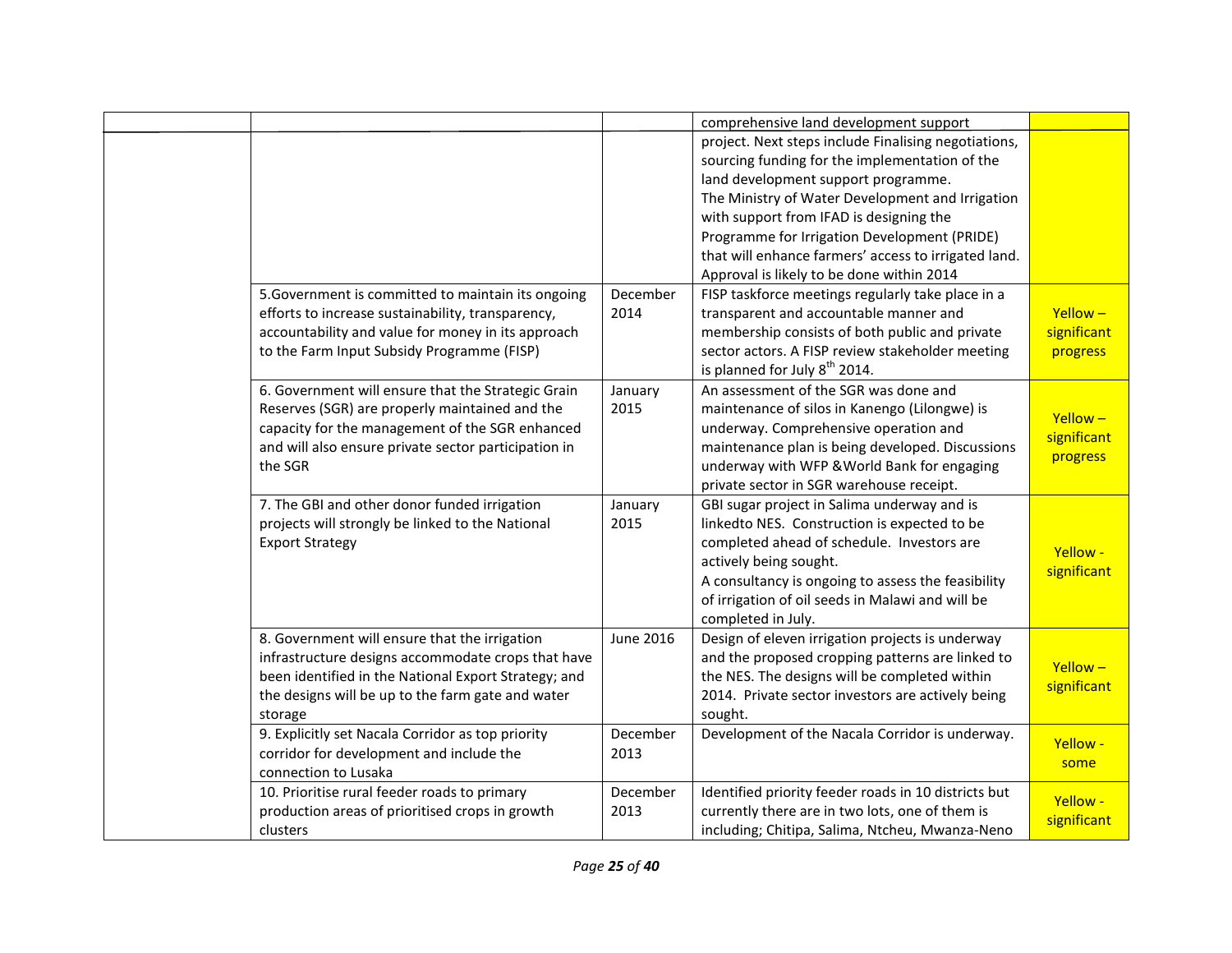|                                                                                                | 11. Government is committed to the provision of<br>reliable power supply to agri-business including<br>those in rural areas, in particular through the timely                                   | December<br>2018  | and Chikwawa under this, contractors have been<br>identified to carry out three interventions such as;<br>Hand reshaping, Gravelling and low volume<br>sealing based on the condition of the road. The<br>other lot will be done later.<br>\$350m has been allocated through MCC to up<br>scaling energy supply. This is being spent on<br>feasibility studies for hydro power; building an |                                   |
|------------------------------------------------------------------------------------------------|-------------------------------------------------------------------------------------------------------------------------------------------------------------------------------------------------|-------------------|---------------------------------------------------------------------------------------------------------------------------------------------------------------------------------------------------------------------------------------------------------------------------------------------------------------------------------------------------------------------------------------------|-----------------------------------|
|                                                                                                | implementation of the Millennium Challenge<br>Compact, the Mozambique Interconnector, the<br>Kholombizo Hydro Power Station and the<br>Kamwamba Coal Power Station, among other<br>investments. |                   | interconnector for Blantyre & Lilongwe; and<br>capacity building at MERA, ESCOM and the Min.<br>Energy. Kapichila power station has been built<br>addition of 40KW to the grid but ESCOM still<br>needs 750KW more to meet demand.                                                                                                                                                          | $Y$ ellow $-$<br>some<br>progress |
| 3. Reorganise<br>extension services<br>targeting nutrition,<br>agribusiness and<br>cooperative | 1. Government has prioritised the following crops:<br>maize, groundnuts, soya beans, sunflower, cotton,<br>pigeon peas and sugar cane and dairy in the short<br>term                            | <b>July 2013</b>  | Government has prioritised maize, groundnuts,<br>soya beans, sunflower, cotton, pigeon peas and<br>sugar cane and dairy.<br>TWGs and taskforces in ASWAp and TIP Swap<br>have been aligned to priorities.                                                                                                                                                                                   | Green                             |
| programmes<br>focusing on priority<br>crops in their<br>primary growing                        | 2. Government is committed to agricultural zoning<br>based on priority crops and growth clusters and<br>promotion of anchor farms as well as out grower<br>schemes                              | September<br>2014 | Promotion of anchors farms and out grower<br>schemes has started and process is ongoing but<br>zoning is yet to start.                                                                                                                                                                                                                                                                      | Yellow-<br>some<br>progress       |
| areas; and                                                                                     | 3. The Government is committed to reorganise the<br>extension services to improve delivery of<br>modernised market oriented agricultural extension<br>services in the following priority areas  | September<br>2014 | The ASWAP is supporting farmer organisations<br>mostly cooperatives to effectively participate in<br>public private partnership and agricultural value<br>chains and extension services. Farm Business<br>Schools are being established to build capacity of<br>market-oriented farm planning and management                                                                                | Yellow-<br>some<br>progress       |
|                                                                                                | a. Facilitate establishment of agricultural<br>cooperatives to effectively participate in agricultural<br>value chains by formulating a special Farmer<br>Organisation Development strategy.    | September<br>2014 | Establishment of agricultural cooperatives in<br>agricultural value chains is ongoing and being<br>handled by technical working group under<br>ASWAp.                                                                                                                                                                                                                                       | Yellow-<br>some<br>progress       |
|                                                                                                | b. Support applied research and extension<br>programmes on priority ASWAp and National Export<br>Strategy growth clusters                                                                       | September<br>2014 | Research on oil seeds under a sub-project has<br>been developed at Chiteze Research Station. The<br>Department of Agricultural Research is conducting<br>on-farm trials and demos under ASWAp.                                                                                                                                                                                              | Green                             |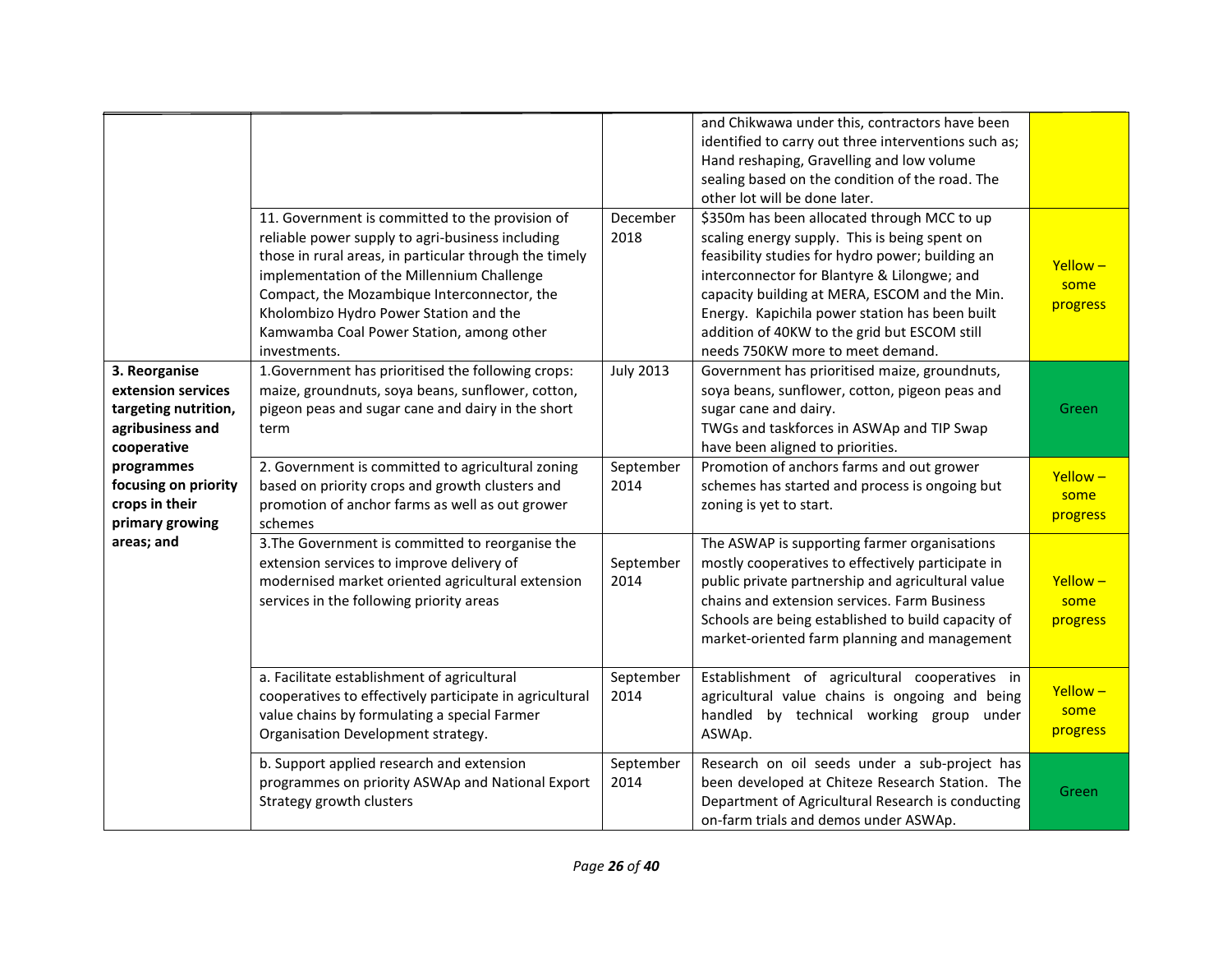|                                                             | c. Improving knowledge and skills of existing<br>frontline staff through long and short term training<br>programmes                                                                                                              | September<br>2014 | With the support from donors, 66 frontline staff<br>pursuing diploma studies at NRC. A class of 40 has<br>graduated from Mikolongwe and a class of 20 has<br>completed studies from College of fisheries. The<br>exercise is on-going                               | $Yellow -$<br>significant<br>progress    |
|-------------------------------------------------------------|----------------------------------------------------------------------------------------------------------------------------------------------------------------------------------------------------------------------------------|-------------------|---------------------------------------------------------------------------------------------------------------------------------------------------------------------------------------------------------------------------------------------------------------------|------------------------------------------|
|                                                             | d. Standardise and harmonise the pluralistic and<br>demand-driven delivery of extension services                                                                                                                                 | September<br>2016 | Identified extension service providers where they<br>work on oil seeds, namely: DAES, NASFAM, INVC,<br>AICC, EXAGRIS, Presidential Initiative, and FIDP. A<br>task force is working on extension services for<br>sugar, tea and cotton, following the PPP approach. | $Y$ ellow $-$<br>some<br>progress        |
|                                                             | 4. Government will gradually fill existing vacancies in<br>extension and agricultural research to facilitate<br>implementation of quality control/regulatory<br>services (seed certification, phyto-sanitary and food<br>safety) | September<br>2014 | Ongoing and aim to fill vacancies to achieve<br>optimal capacity in extension. Alternative<br>mechanisms have been adopted in the meantime,<br>including working with lead farmers and<br>outsourcing the extension services.                                       | $Y$ ellow $-$<br>some<br>progress        |
|                                                             | 5. Government will foster a favourable enabling<br>environment for contract farming                                                                                                                                              | September<br>2015 | Draft Contract Farming Strategy is being finalized.<br>Expected to be completed by end of 2014. In the<br>meantime, the guidelines for implementation of<br>contracted farming - Integrated Production<br>System - have been fast tracked and gazetted.             | Yellow -<br>significant                  |
|                                                             | 6. Government will improve the quality of<br>agricultural commodities by capacitating the Malawi<br>Bureau of Standards and other research institutions                                                                          | <b>June 2015</b>  | Government has started equipping the Malawi<br>Bureau of Standards but lack of funding to<br>construct building has been main bottleneck                                                                                                                            | Yellow-<br>some<br>progress              |
|                                                             | to be able to certify products to meet international<br>standards                                                                                                                                                                |                   | Government has started equipping Chitedze<br>Research Station with the capacity to certify<br>commodities. This being done with the support of<br>development partners including the EU and World<br>Bank                                                           | $Y$ ellow $-$<br>some<br>progress        |
| 4. Reduce<br>malnutrition by<br>promoting<br>production and | 1. Government will enact the Nutrition Bill and<br>complete the review of the Public Health Act to<br>enforce salt iodisation and extend maternity leave.                                                                        | <b>July 2015</b>  | Nutrition Act has been drafted; iodisation of salt is<br>being implemented and monitored.<br>Maternity leave has not been extended                                                                                                                                  | $Y$ ellow $-$<br>significant<br>progress |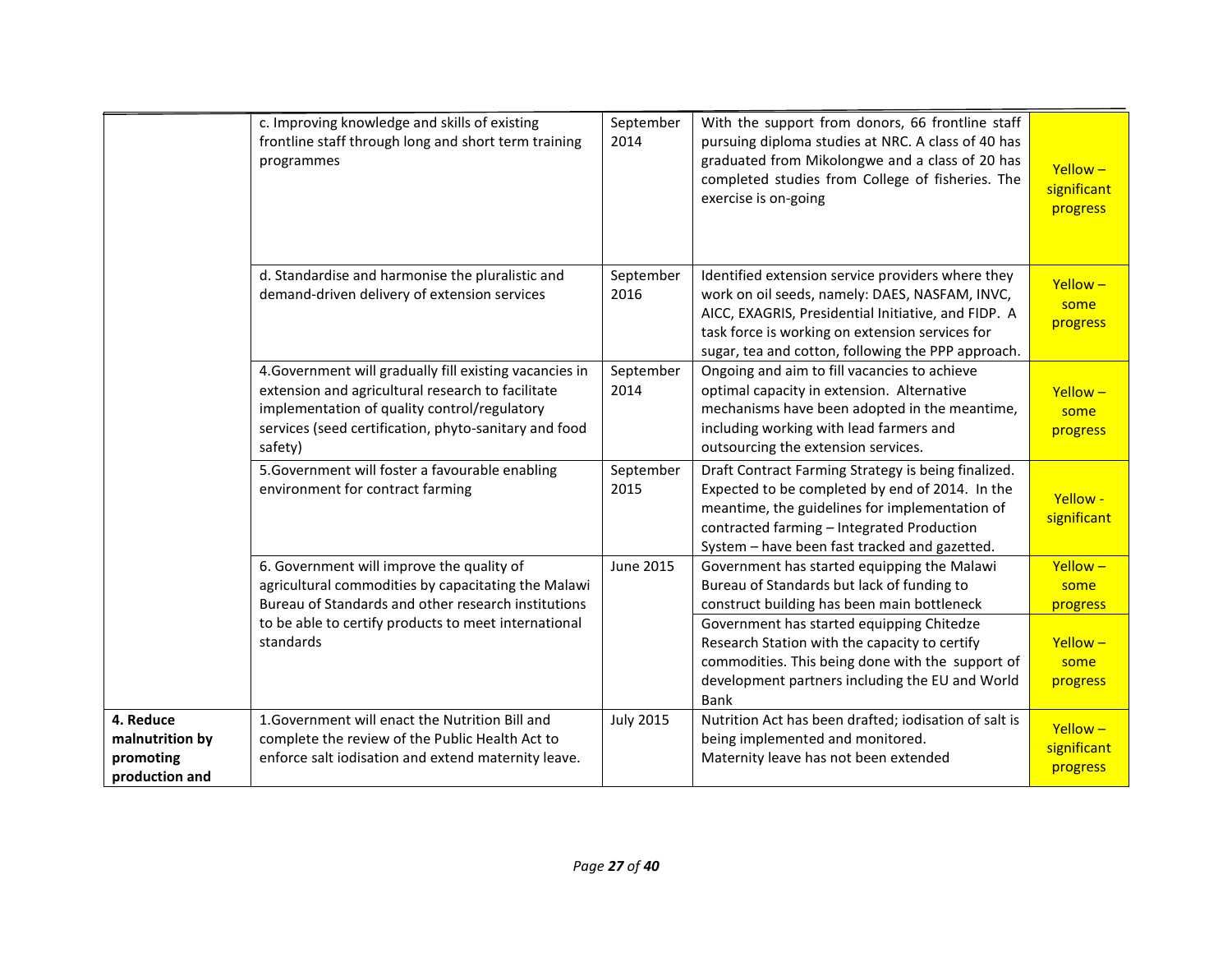| utilization of<br>diversified foods<br>with high nutritive<br>values. | 2. Government will develop a nutrition sensitive<br>agriculture strategy, which takes into account<br>Scaling Up Nutrition and the National Nutrition<br>Policy<br>3. Government will continue the decentralised<br>multi-sectoral approach to implementing the 1,000<br>days of the Scaling Up Nutrition Strategy                                                                                                                                                               | December<br>2014<br>December<br>2016 | Currently (June 2014) being incorporated into the<br>development of the National Agricultural Policy;<br>The process has begun with documenting best<br>nutrition practices in agriculture.<br>Implementation of 1000 days ongoing and details<br>are included in the SUN annual progress report<br>which will be forwarded to the SUN secretariat<br>before end of June 2014 | $Y$ ellow $-$<br>some<br>progress<br>$Y$ ellow $-$<br>some<br>progress |
|-----------------------------------------------------------------------|----------------------------------------------------------------------------------------------------------------------------------------------------------------------------------------------------------------------------------------------------------------------------------------------------------------------------------------------------------------------------------------------------------------------------------------------------------------------------------|--------------------------------------|-------------------------------------------------------------------------------------------------------------------------------------------------------------------------------------------------------------------------------------------------------------------------------------------------------------------------------------------------------------------------------|------------------------------------------------------------------------|
|                                                                       | 4. Government will harmonise standards for<br>centrally processed foods including complementary<br>foods.                                                                                                                                                                                                                                                                                                                                                                        | December<br>2015                     | Government has harmonized standards for<br>centrally processed foods including<br>complementary foods. The Act governing the<br>harmonised standards has been draft but has not<br>yet been enacted                                                                                                                                                                           | $Y$ ellow $-$<br>significant<br>progress                               |
|                                                                       | 5. Scale up nutrition interventions targeting stunting<br>in all 28 districts promoting recommended practices;<br>improving and scaling up Community Based<br>Management of Malnutrition; improving infant<br>micronutrient intake through health day campaigns<br>routine supplementations and dietary<br>diversification; and improving women's<br>empowerment through the promotion of rights<br>based approaches for communities to demand<br>nutrition services and others. | <b>July 2016</b>                     | Ongoing, funded by government and<br>development partners, government to continue<br>prioritizing activity.<br>Rolling out Scale Up Nutrition Education and<br>Communication and community based nutrition<br>services through care group model or Community<br>Leaders Actions in Nutrition (CLANS) in 23 of 28<br>districts                                                 | $Y$ ellow $-$<br>some<br>progress                                      |
|                                                                       | 6. Government will implement the Micronutrient<br>Strategy                                                                                                                                                                                                                                                                                                                                                                                                                       | December<br>2017                     | Government is implementing the strategy and the<br>activity is ongoing. Campaigns on vitamin A and<br>iron continue to be implemented. Monitoring of<br>iodised salt by Malawi Bureau of Standards is<br>ongoing.<br>Some private sector companies have already<br>changed production methods to fortify sugar with<br>vitamin A                                              | $Y$ ellow $-$<br>significant<br>progress                               |
|                                                                       | 7. Government will implement the Nutrition<br><b>Education and Communication Strategy</b>                                                                                                                                                                                                                                                                                                                                                                                        | December<br>2016                     | In agriculture process has begun with<br>strengthening nutrition education and<br>communication using mass media, television and<br>radio. Pamphlets are printed.                                                                                                                                                                                                             | $Y$ ellow $-$<br>significant<br>progress                               |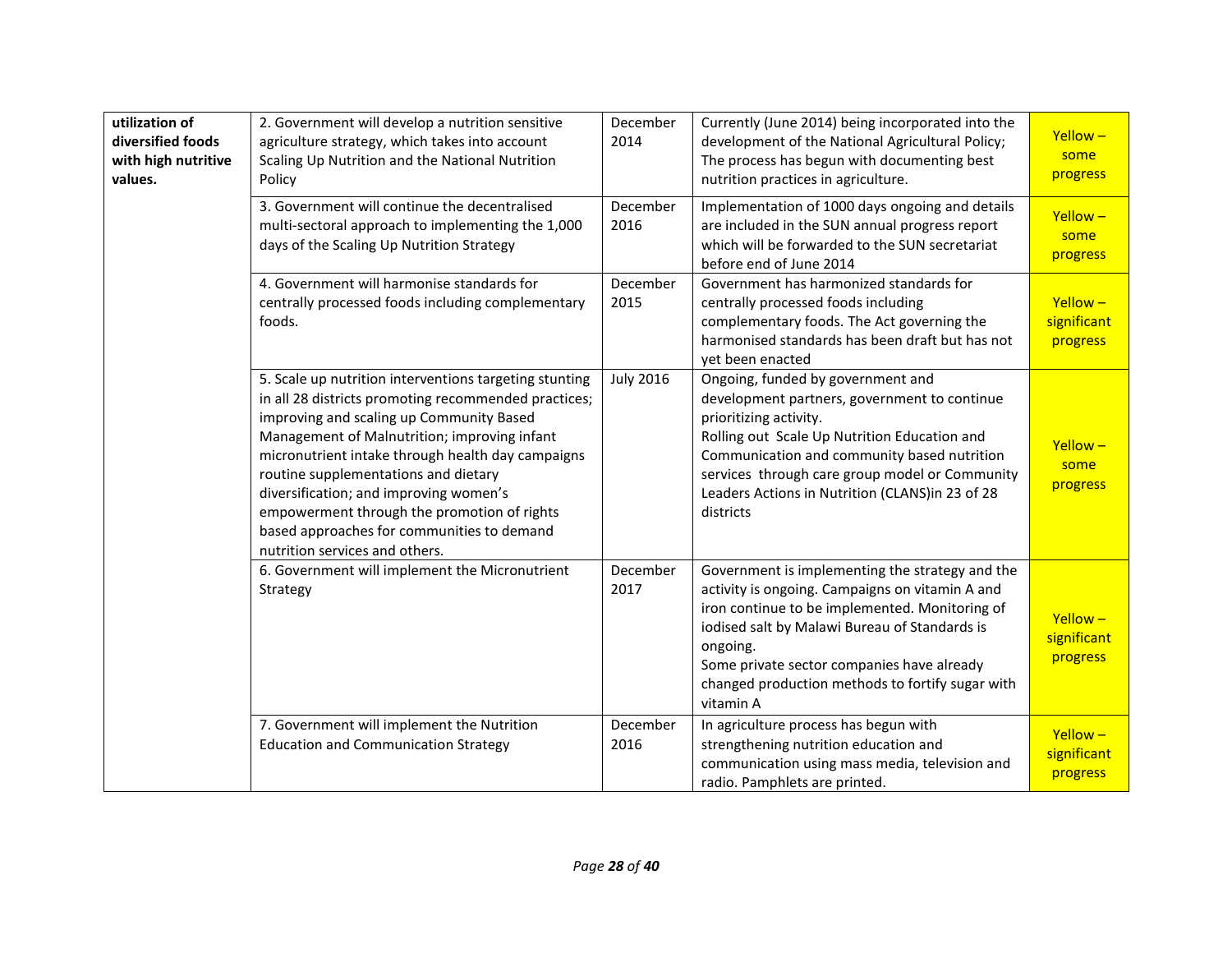<span id="page-28-0"></span>

| Company     | Goal                                                                                                                                                                                                                                                                                                                                                                                                                                                                                                                                                                                                                                                                                                                                          | Progress to date                                                                                                                                                                                                                                                                                                                                                                                                                                                                                                                                                                                                                                                                                                           | <b>Traffic light</b> |
|-------------|-----------------------------------------------------------------------------------------------------------------------------------------------------------------------------------------------------------------------------------------------------------------------------------------------------------------------------------------------------------------------------------------------------------------------------------------------------------------------------------------------------------------------------------------------------------------------------------------------------------------------------------------------------------------------------------------------------------------------------------------------|----------------------------------------------------------------------------------------------------------------------------------------------------------------------------------------------------------------------------------------------------------------------------------------------------------------------------------------------------------------------------------------------------------------------------------------------------------------------------------------------------------------------------------------------------------------------------------------------------------------------------------------------------------------------------------------------------------------------------|----------------------|
| Afri-Nut    | Contribute to adding significant value to Malawi nut production<br>and creating additional income for groundnut producers by:<br>1. increasing European aflatoxin standard- and Fair-trade<br>certification-compliant groundnut production to 4,000 tonnes<br>p.a.;<br>2. designing, contracting and building a new groundnut<br>processing factory and ordering and importing new machinery;<br>and<br>3. providing training and employment for smallholder farmers<br>in the sector.                                                                                                                                                                                                                                                        | Significantly improved the quality of groundnut processed,<br>but only produced 300 tonnes of compliant product, with<br>the target for 2014 being 1,500 tonnes.<br>Completed the design phase of the groundnut processing<br>factory.<br>Training programme will start in 2014. Currently working on<br>a €3 million project with the Dutch government to expand<br>the groundnut processing facility and take more produce<br>from smallholders.<br>Plans are also underway for a joint venture with BERL,<br>ExAgris Africa and NASFAM to form Afri-Oils, which will<br>entail setting up operations at a separate new oil production<br>facility, which will source around 8,000 tonnes of<br>groundnuts from farmers. | rating               |
| <b>AGCO</b> | Contribute to capacity building, knowledge transfer on the<br>agronomic system, and the intensification of agriculture and<br>farming mechanisation by:<br>1. establishing a demonstration farm and training centre,<br>together with global and local partners, aimed at large- to<br>small-scale<br>farmers,<br>agriculture<br>students<br>and<br>local<br>schoolchildren;<br>2. providing infrastructure and technical support with<br>mechanisation, storage and livestock systems, including after-<br>sales services for commercial smallholders, and emerging and<br>large-scale farmers; and<br>3. Offering finance solutions and developing leasing models for<br>tractor supply to small-scale farmers with little working capital. | Further in-country exploration visits planned.<br>Efforts to forge links in the regional cluster with<br>Mozambique, Tanzania and Zambia are envisaged.                                                                                                                                                                                                                                                                                                                                                                                                                                                                                                                                                                    |                      |
| Agora       | Help forge empowering linkages between grass-root farmers<br>and urban high-quantity consumers of farm output<br>commodities (such as maize, soya beans, groundnuts, sunflower<br>and pulses) by:<br>1. building and commissioning a \$4.7 million Toor Dhal (or<br>pigeon pea) plant in Malawi's southern region, with anticipated<br>production volumes of 28 tonnes a day; and                                                                                                                                                                                                                                                                                                                                                             | Sourced around 15,000 tonnes of commodities from the<br>company's outlet shops in the south, between 30-40,000<br>tonnes from the centre, and 20-30,000 tonnes from the<br>north through its networks. Approximately 50% is directly<br>sourced from smallholders (of whom about 70% are<br>female).<br>Secured \$3 million to start constructing a 4,000 sq.m. facility                                                                                                                                                                                                                                                                                                                                                   |                      |

## **b. Summary Table of Private Sector Commitments**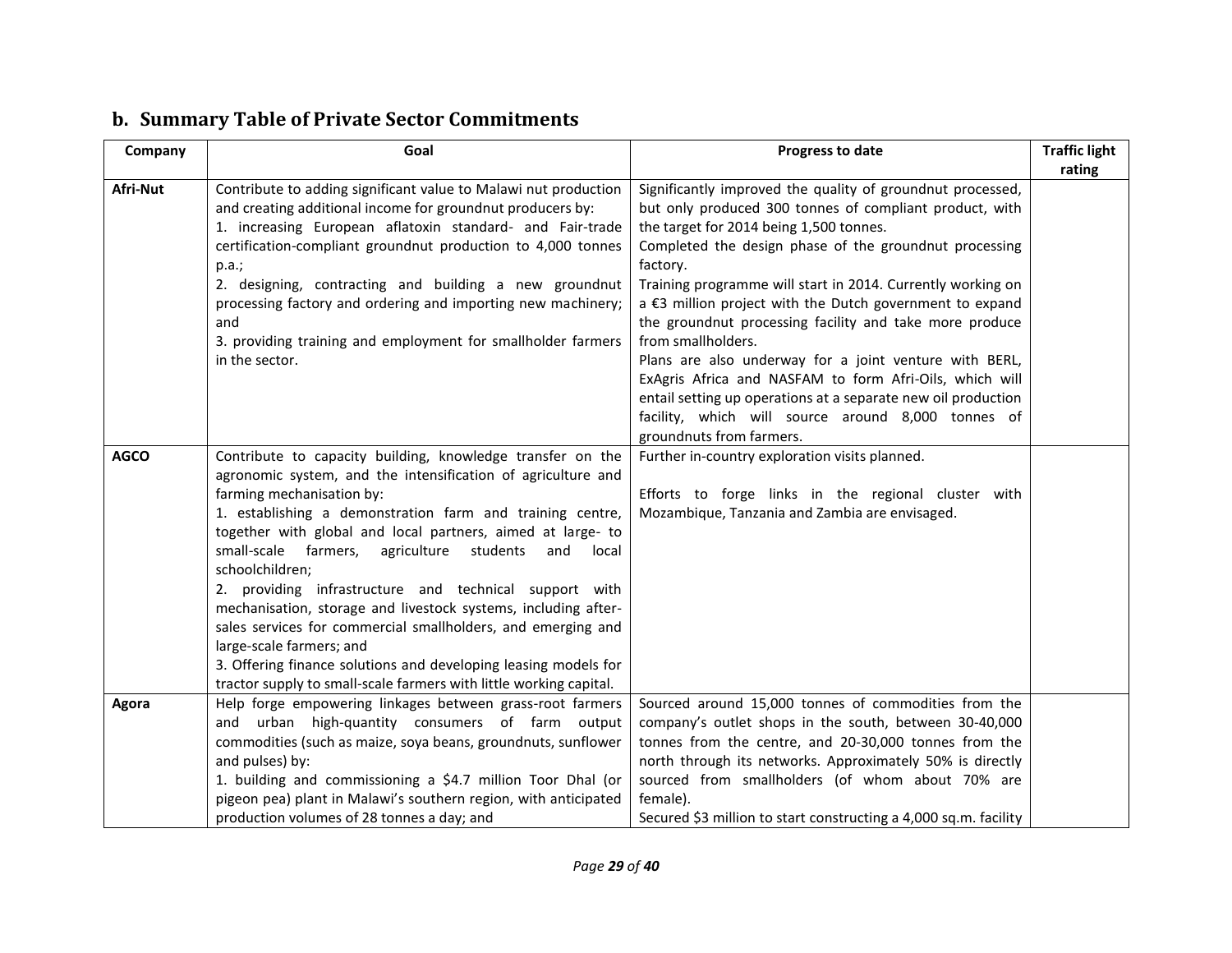| Company                                         | Goal                                                                                                                                                                                                                                                                                                                                                                                                                                                                                                                                                                                                                                                                                                                                               | Progress to date                                                                                                                                                                                                                                                                                                                                                                                                                                                                                                                                                                                                                                                                                                   | <b>Traffic light</b> |
|-------------------------------------------------|----------------------------------------------------------------------------------------------------------------------------------------------------------------------------------------------------------------------------------------------------------------------------------------------------------------------------------------------------------------------------------------------------------------------------------------------------------------------------------------------------------------------------------------------------------------------------------------------------------------------------------------------------------------------------------------------------------------------------------------------------|--------------------------------------------------------------------------------------------------------------------------------------------------------------------------------------------------------------------------------------------------------------------------------------------------------------------------------------------------------------------------------------------------------------------------------------------------------------------------------------------------------------------------------------------------------------------------------------------------------------------------------------------------------------------------------------------------------------------|----------------------|
|                                                 | 2. Purchasing appropriate land to accommodate storage space<br>and production plant (\$0.5 million), procuring plant equipment<br>(\$2.4 million), building and commissioning warehouses and<br>factory (\$1.8 million), and training employees in production and<br>packaging of finished product.                                                                                                                                                                                                                                                                                                                                                                                                                                                | to house its entire operations, including warehouses (ready<br>within 7-8 months) and ToorDhal plant (completion<br>expected within 2 years).<br>Sharing plans and engineering requirements with Indian<br>leading brand Laxmi Toor Dhal, which will buy from the                                                                                                                                                                                                                                                                                                                                                                                                                                                  | rating               |
| <b>Alliance One</b>                             | Provide support and investment for developing<br>and                                                                                                                                                                                                                                                                                                                                                                                                                                                                                                                                                                                                                                                                                               | factory once production commences.<br>2012 government approval for IPS officially gazetted in                                                                                                                                                                                                                                                                                                                                                                                                                                                                                                                                                                                                                      |                      |
| <b>Tobacco</b><br>(Malawi) -<br><b>AOM</b>      | empowering smallholder and women growers by:<br>1. up scaling production (for all sales including under the<br>Integrated Production System - or IPS, contract marketing and<br>auction) from 36,000 to 300,000 tonnes of maize, from 1,600 to<br>145,000 tonnes of soya, from 6,800 to 40,000 tonnes of flue-<br>cured tobacco, and from 50,000 to 90,000 tonnes of burley<br>tobacco;<br>2. increasing related employment from 71,000 to 181,000;<br>3. expanding land utilised in production from 61,000 ha to<br>181,000 ha; and<br>4. developing one or more academies to enhance growers'<br>agronomic and business abilities, and establishing one or more<br>research farms to develop world-class high flavour/aromatic<br>burley styles. | 2014.<br>In respect of IPS smallholder farmers, scaling up production<br>of burley to 26,000 tonnes, flue-cured to 9,000 tonnes<br>(doubling smallholder volumes from 2,500 to 5,000 tonnes)<br>and maize to around 55,000 tonnes.<br>Expanded agronomy department by 200 people in<br>preparation for wider rollout of IPS, training 21,000<br>smallholders.<br>Cultivated 19,000 ha under new technologies and improved<br>methods.<br>Financed input for farmers worth \$20 million, invested<br>additional \$1.3 million on new technology in factory, \$1.1<br>million in agronomy, and purchased a 670 ha farm for R&D.<br>Proceeding with reduced-scale proof-of-concept on<br>sustainable soya production. |                      |
| <b>Bio Energy</b><br><b>Resources</b><br>(BERL) | Develop the production, processing and trade of oilseed<br>commodities (jatropha nuts for bio-fuel/fertilizer and sunflower<br>seed for cooking oil and animal feed) for domestic consumption<br>by contributing to:<br>1. local value addition (reducing imported cooking oil<br>requirement by \$45-50 million p.a.) through enhancing its<br>oilseed processing facility with an additional oil press and<br>further seed/oil cleaning and storage equipment worth<br>\$600,000; and<br>2. rural household incomes, poverty reduction and food security<br>through the enrolment of additional beneficiaries benefiting<br>from annual incomes generated via sales of sunflower seed.                                                           | Economies of scale for expansion necessitated 2 additional<br>oil presses, but the required finance has not been realised.<br>As at end of 2013, discussions were underway with ExAgris<br>Africa, NASFAM and Afri-Nut to form a joint venture known<br>as Afri-Oils to operate a larger capacity oilseed production<br>facility, which will take over BERL's business and likely<br>require its Letter of Intent to be reissued in the new entity's<br>name.                                                                                                                                                                                                                                                      |                      |
| <b>Bunge</b>                                    | Contribute to sustainably ensuring food security and<br>high-quality agric-products by:<br>1. working with smallholders in partnership with organisations                                                                                                                                                                                                                                                                                                                                                                                                                                                                                                                                                                                          | Original 2013 business plan called for procurement of 20,000<br>tonnes of crops for export, only 5,000 tonnes of which were<br>sourced, from 1,700 smallholder farmers in the central                                                                                                                                                                                                                                                                                                                                                                                                                                                                                                                              |                      |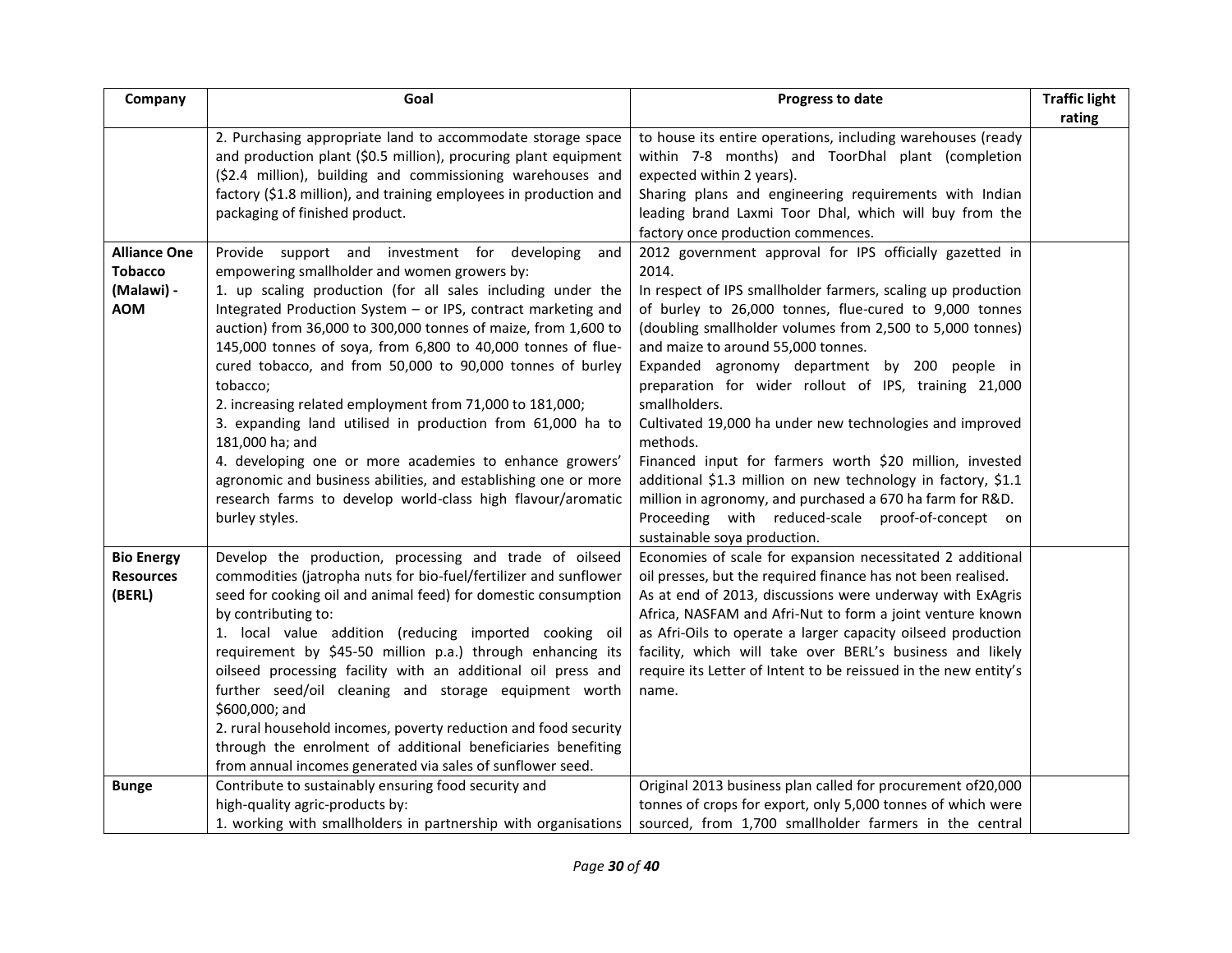| Company              | Goal                                                                                                                | Progress to date                                                                                                  | <b>Traffic light</b> |
|----------------------|---------------------------------------------------------------------------------------------------------------------|-------------------------------------------------------------------------------------------------------------------|----------------------|
|                      | like the Farmers Union of Malawi, the Clinton Development                                                           | region of the country.                                                                                            | rating               |
|                      | Initiative, and the National Smallholder Farmers Association of                                                     | The business has been idled, with operations expected to                                                          |                      |
|                      | Malawi to promote the growing, structured marketing and                                                             | recommence in 18-24 months, depending on economic                                                                 |                      |
|                      | export of soya beans worth \$9 million for 2013-14;and                                                              | conditions.                                                                                                       |                      |
|                      | 2. across sub-Saharan Africa, investing in agribusiness, food and                                                   |                                                                                                                   |                      |
|                      | ingredients, and sugar and bio-energy.                                                                              |                                                                                                                   |                      |
| <b>Citrefine</b>     | Contribute to boosting production of high-value oils(such as                                                        | Produced and exported 2.5 tonnes of lemon eucalyptus oil                                                          |                      |
| <b>Plantations</b>   | eucalyptus, geraniums and lemon grass) as inputs for insect                                                         | (LEO) to South Africa.                                                                                            |                      |
| <b>Malawi</b>        | repellents and cosmetics by:                                                                                        | Planted 700 ha of lemon eucalyptus (target of 240 ha for                                                          |                      |
|                      | 1. investing \$2.5 million over five years to increase the Viphya                                                   | 2014), with trial plots of 230 ha of lemon eucalyptus and 5                                                       |                      |
|                      | Forest Reserve plantation by 1,500 ha, with a potential yield                                                       | ha of lemongrass (including 15 ha with out-growers)                                                               |                      |
|                      | over 50 tonnes of oils p.a. and revenues (at present all from                                                       | expected to yield 4 tonnes of LEO in 2014.                                                                        |                      |
|                      | exports) of \$2 million p.a.; and                                                                                   | Invested \$2.25 million since 2009 with foreign private                                                           |                      |
|                      | 2. improving nursing and seedling, developing a small holder                                                        | investor loans.                                                                                                   |                      |
|                      | out-grower scheme, increasing tree planting, supporting                                                             | Produced around 2 million seedlings in nursery to plant for                                                       |                      |
|                      | ecotourism in the forest reserve, improving electrification, and                                                    | oils.                                                                                                             |                      |
|                      | doubling employees to 600 people.                                                                                   | Employed 200 people plus 4 volunteers on various                                                                  |                      |
|                      |                                                                                                                     | programmes.                                                                                                       |                      |
|                      |                                                                                                                     | Developed a small ecotourism project centred on a                                                                 |                      |
|                      |                                                                                                                     | company-run guesthouse.                                                                                           |                      |
| Competitive          | Contribute to improving the livelihoods of smallholder cotton                                                       | Continuing with strategic investment plans through to2015.                                                        |                      |
| African              | farmers by:                                                                                                         | In partnership with Plexus Cotton Limited and Great Lakes                                                         |                      |
| Cotton<br>Initiative | 1. convening investment in the cotton value chain from                                                              | Cotton Company, reached over 53,000smallholders to                                                                |                      |
| (COMPACI)            | corporate partners to train farmers in soil/water conservation,<br>balanced crop rotation, and business principles; | purchase around 10 tonnes of seed cotton, of which<br>approximately half is "Cotton made in Africa" verified, and |                      |
|                      | 2. expanding cotton demand by promoting the "Cotton made in                                                         | produced over 1.7 tonnes of "Cotton made in Africa"                                                               |                      |
|                      | Africa" brand; and                                                                                                  | verified lint.                                                                                                    |                      |
|                      | 3. linking smallholders to larger markets by partnering with the                                                    | Trained around 39,000 smallholders in 2013.                                                                       |                      |
|                      | "Better Cotton Initiative".                                                                                         | Plans underway to invest \$3.4 million over 2013-2015 to                                                          |                      |
|                      |                                                                                                                     | reach 65,000 farmers.                                                                                             |                      |
| <b>Dairibord</b>     | Progress export-oriented growth in milk production through                                                          | Invested in 3 new collection centres for smallholders;                                                            |                      |
| Malawi               | commercialisation by:                                                                                               | installations complete but still chasing electricity company                                                      |                      |
| Private              | 1. investing \$3 million in small-scale dairy development and the                                                   | for power connection, with centres due to commence                                                                |                      |
| (DML))               | set-up of three large-scale commercial anchor farms, as well as                                                     | operating from 1 March 2014.                                                                                      |                      |
|                      | purchasing equipment for value addition targeting both                                                              | No progress on commercial anchor farms due to absence of                                                          |                      |
|                      | domestic and export markets; and                                                                                    | suitable partners with land, and lack of reasonable-cost                                                          |                      |
|                      | 2. importing at least 100 dairy animals for distribution to small-                                                  | medium- to long- term financing vehicles.                                                                         |                      |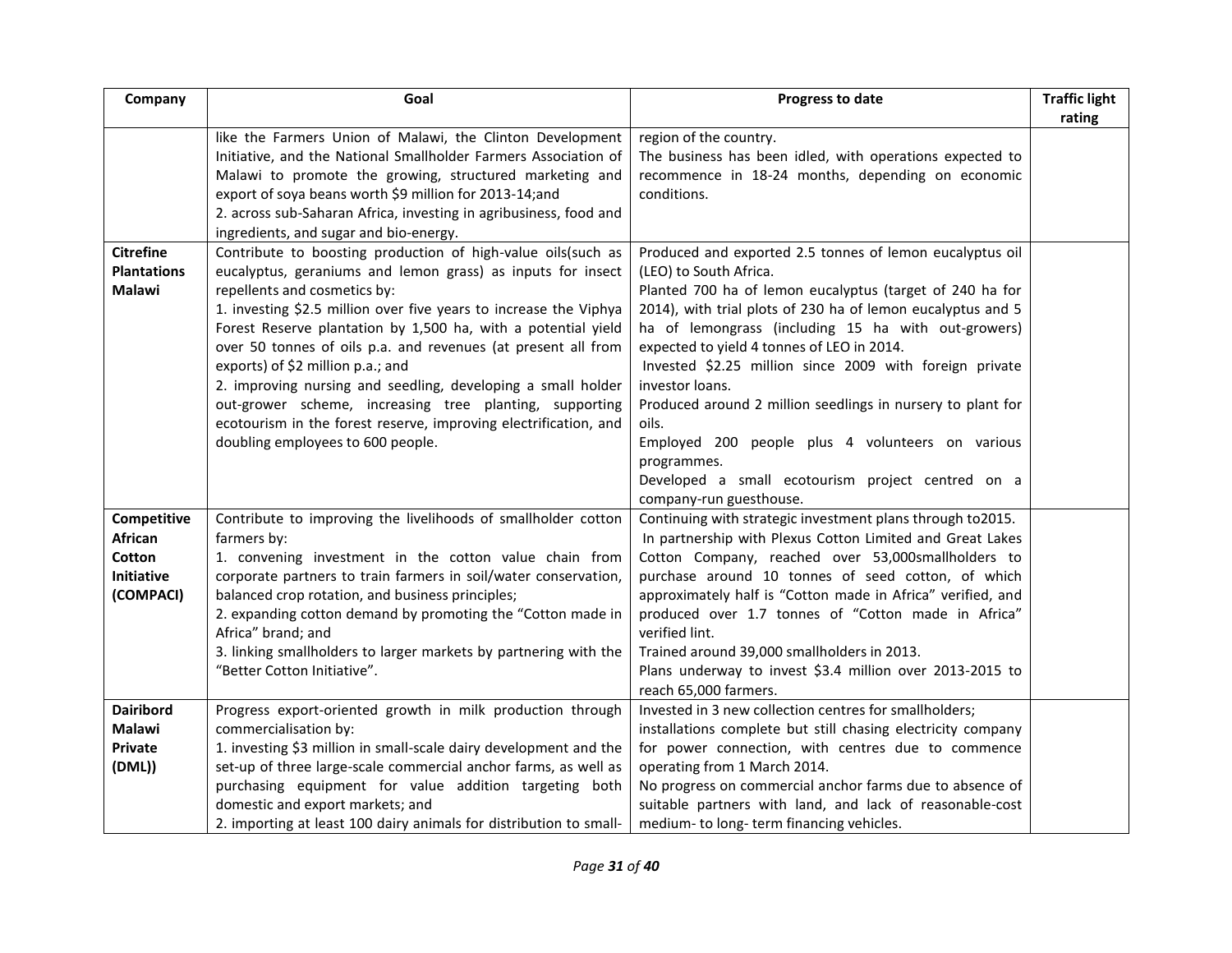| Company             | Goal                                                              | Progress to date                                                | <b>Traffic light</b> |
|---------------------|-------------------------------------------------------------------|-----------------------------------------------------------------|----------------------|
|                     |                                                                   |                                                                 | rating               |
|                     | scale farmers, providing training and support to smallholders,    | Purchased equipment for value addition in Q4 2013, with         |                      |
|                     | and identifying local partners with suitable land for investment  | plans to invest further in 2014 depending on supply             |                      |
|                     | in commercial dairy farming, thereby creating at least450 new     | response.                                                       |                      |
|                     | jobs.                                                             | Full-time extension worker hired to support farmers.            |                      |
|                     |                                                                   | Expenditure to date estimated at \$400,000.                     |                      |
| Ex-Agris            | Contribute to enhancing certified seed and agri-food production   | Completed electrification on an estate for irrigating around    |                      |
| <b>Africa</b>       | by:                                                               | 280 ha.                                                         |                      |
| (EAA)               | 1. investing around \$2 million in completion of 450ha of         | Engaged with government through technical working group         |                      |
|                     | electrified irrigation, mechanised groundnut grading, soil        | on availability of certified seed in Malawi.                    |                      |
|                     | fertility improvement and extended use of arable land;            | Cropping plan for non-tobacco commodities increased by          |                      |
|                     | 2. increasing the value of non-tobacco exports of over\$1 million | 250 ha (50 ha for paprika and 200 ha for groundnuts), which     |                      |
|                     | (paprika and groundnuts) and employing200 additional staff,       | will deliver around 400 tonnes of additional seed.              |                      |
|                     | while creating 1,500 part-time jobs; and                          | Targeting to buy more groundnuts (350 tonnes) and paprika       |                      |
|                     | 3. contributing 500 tonnes of maize/maize flour,500,000 litres    | (200)<br>tonnes)<br>from<br>group<br>roughly<br>same<br>οf      |                      |
|                     | of vegetable oil, and 75 tonnes of beef to the national food      | 15,000smallholders in 2014.                                     |                      |
|                     | basket, while supplying200 crossbred heifers annually to          | 20,000 smallholders registered and 50 head of cattle            |                      |
|                     | smallholder                                                       | supplied.                                                       |                      |
|                     |                                                                   | In talks to form the Afri-Oils plant oil production joint       |                      |
|                     |                                                                   | venture with Afri-Nut, BERL and NASFAM.                         |                      |
| <b>Farmers</b>      | Promote the participation of farmers in the design,               | With support from Swedish organisation We Effect,               |                      |
| <b>Union</b>        | implementation, and monitoring of policies and programmes to      | established demonstration plots on how to economically          |                      |
| <b>Malawi</b>       | improve their livelihoods by contributing \$2.5 million annually  | produce cotton, and built capacity of Cotton Farmers            |                      |
| (FUM)               | towards:                                                          | Association of Malawi to effectively engage in national         |                      |
|                     | 1. strengthening farmers' competitiveness in various              | cotton negotiation meetings.                                    |                      |
|                     | agricultural value chains through development of agricultural     | Trained farmers on collective marketing, enabling those         |                      |
|                     | cooperatives, promotion of agribusiness, market access and        | adopting changed practices to fetch price premiums up to        |                      |
|                     | policy advocacy; and                                              | double their prior selling price.                               |                      |
|                     | 2. Increasing the production and marketing of strategic           | Ran farmer training workshops on how to engage with             |                      |
|                     | agricultural commodities such as cereals, oilseeds, fruits,       | Malawi's Agricultural Commodity Exchange (with support          |                      |
|                     | vegetables and dairy by more than 500,000 smallholders and        | from USAID-funded company DAI).                                 |                      |
|                     | approximately 500 medium and large-scale farmers.                 | Strengthened farmer organisations' policy engagement            |                      |
|                     |                                                                   | capability at local, district and national levels (with funding |                      |
|                     |                                                                   | from USAID).                                                    |                      |
| <b>Illovo Sugar</b> | Enhance domestic food crop production by:                         | Over the first 12 months:                                       |                      |
| Malawi              | 1. investing around \$30 million to increase sugar production by  | • Increased sugar production by 50,000MT per annum              |                      |
| (ISML)              | 30,000 tonnes p.a. through incremental expansions at ISML's       | through incremental expansions at both Dwangwa and              |                      |
|                     | Dwangwa and Nchalo estates;                                       | Nchalo requiring a capital investment of approximately          |                      |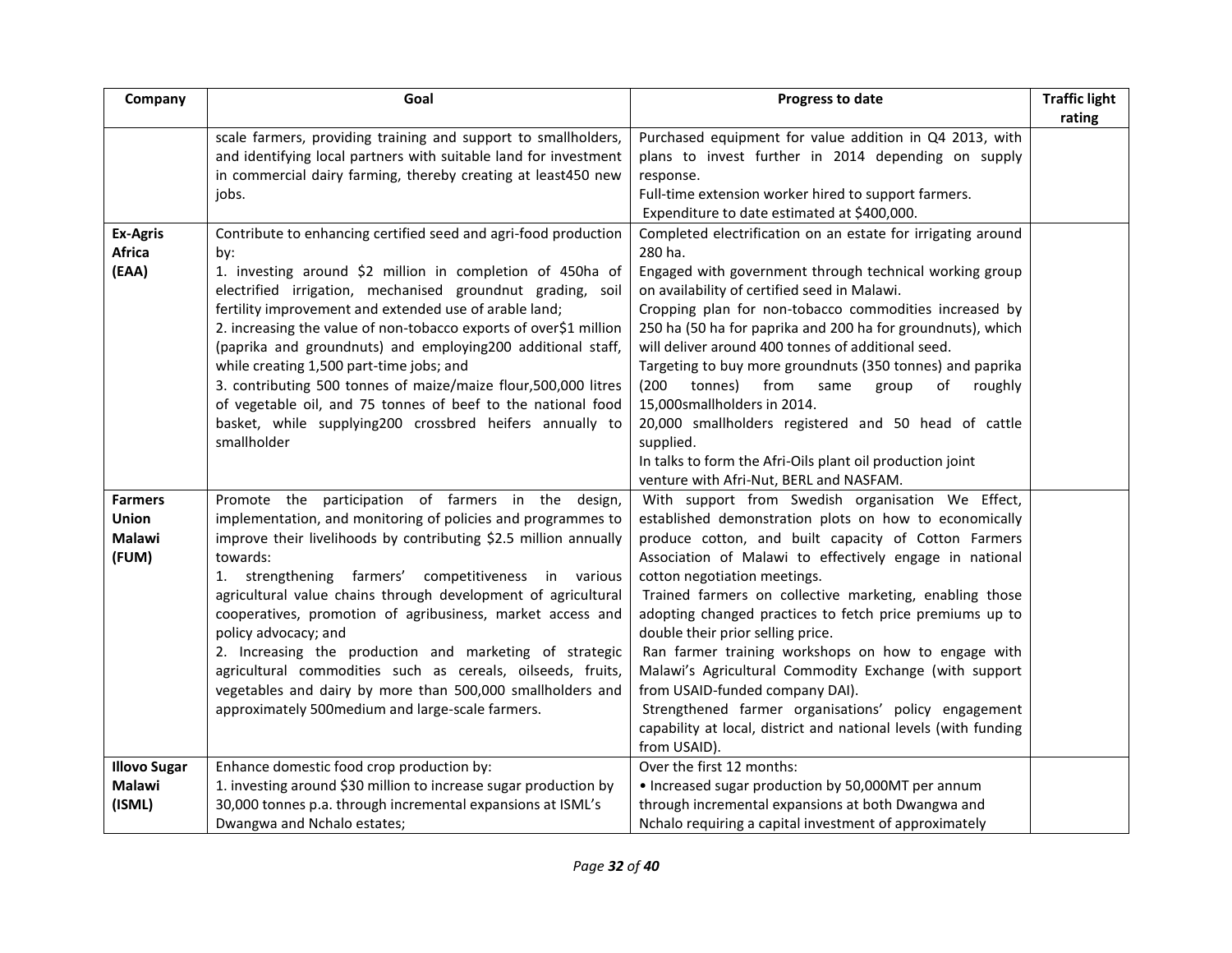| Company           | Goal                                                                                                                                                                                                                                                                                                                                                                        | Progress to date                                                                                                                                                                                                                                                                                                                                                                                                                                                                                                                                                                                                                                                                                                                                                                                                                                                                                                                                                                                                                                                                                                                                              | <b>Traffic light</b><br>rating |
|-------------------|-----------------------------------------------------------------------------------------------------------------------------------------------------------------------------------------------------------------------------------------------------------------------------------------------------------------------------------------------------------------------------|---------------------------------------------------------------------------------------------------------------------------------------------------------------------------------------------------------------------------------------------------------------------------------------------------------------------------------------------------------------------------------------------------------------------------------------------------------------------------------------------------------------------------------------------------------------------------------------------------------------------------------------------------------------------------------------------------------------------------------------------------------------------------------------------------------------------------------------------------------------------------------------------------------------------------------------------------------------------------------------------------------------------------------------------------------------------------------------------------------------------------------------------------------------|--------------------------------|
|                   | 2. up-scaling its food crop production by planting 50 ha of maize<br>at both estates in 2013; and<br>3. Investing approximately \$800,000 to develop 50 ha of<br>irrigated food crops and produce three rotational crops p.a. at<br>Kaombe estates, to be expanded to 100 ha in 2014, with<br>support from the GoM, and ISML's community trust and<br>development partners. | \$40m - Illovo has commenced its investment programme<br>(approximately \$10Million) across both Nchalo and<br>Dwangwa sites which supports an estimated additional<br>10,000Mt sugar make this year. In addition, investments in<br>infrastructure are designed to support value adding of the<br>raw sugar product through speciality sugar development.<br>• Design, preparation and capital cost application to the<br>internal Board of Directors for incremental expansion in<br>Dwangwa - completed<br>. Planting of 50ha of irrigated food crops at Nchalo and<br>Dwangwa in 2013 - Exceeded: 60ha planted and harvested<br>at each site. Maize distributed to vulnerable communities;<br>elderly, disabled and orphans<br>• Collaboration and coordination with donors and service<br>providers for 100ha of irrigated food cropping at Kaombe<br>community trust farm - in progress; Application for<br>integrated sugarcane and food crop smallholder scheme<br>made to the EU in June 2013 - no response to date;<br>Application for integrated sugar, fish farming, food crops<br>and orchards made to MICF with Agricane as the lead<br>partner |                                |
|                   |                                                                                                                                                                                                                                                                                                                                                                             | In addition, Illovo is collaborating with the Southern<br>Regional Water Board, GIZ and the UK Aid funded Climate<br>Resilience Infrastructure Development Facility (CRIDF) to<br>provide potable water to the villages and trading centres<br>surrounding the Nchalo estate. We are currently in<br>discussion with CRIDF to extend this partnership to<br>investigate small-scale irrigation for food crops to facilitate<br>sustainable food security at village level. The Community<br>Development Trust established by Illovo and partners is also<br>now in a position to support community development<br>projects in a number of sectors including food security,<br>health, education and economic development. The Trust is<br>currently in the process of identify community led projects                                                                                                                                                                                                                                                                                                                                                         |                                |
| <b>Limbe Leaf</b> | Promote wellbeing, financial security and environmental                                                                                                                                                                                                                                                                                                                     | for support.<br>i.) LLTC provides loans through a contract directly to their                                                                                                                                                                                                                                                                                                                                                                                                                                                                                                                                                                                                                                                                                                                                                                                                                                                                                                                                                                                                                                                                                  |                                |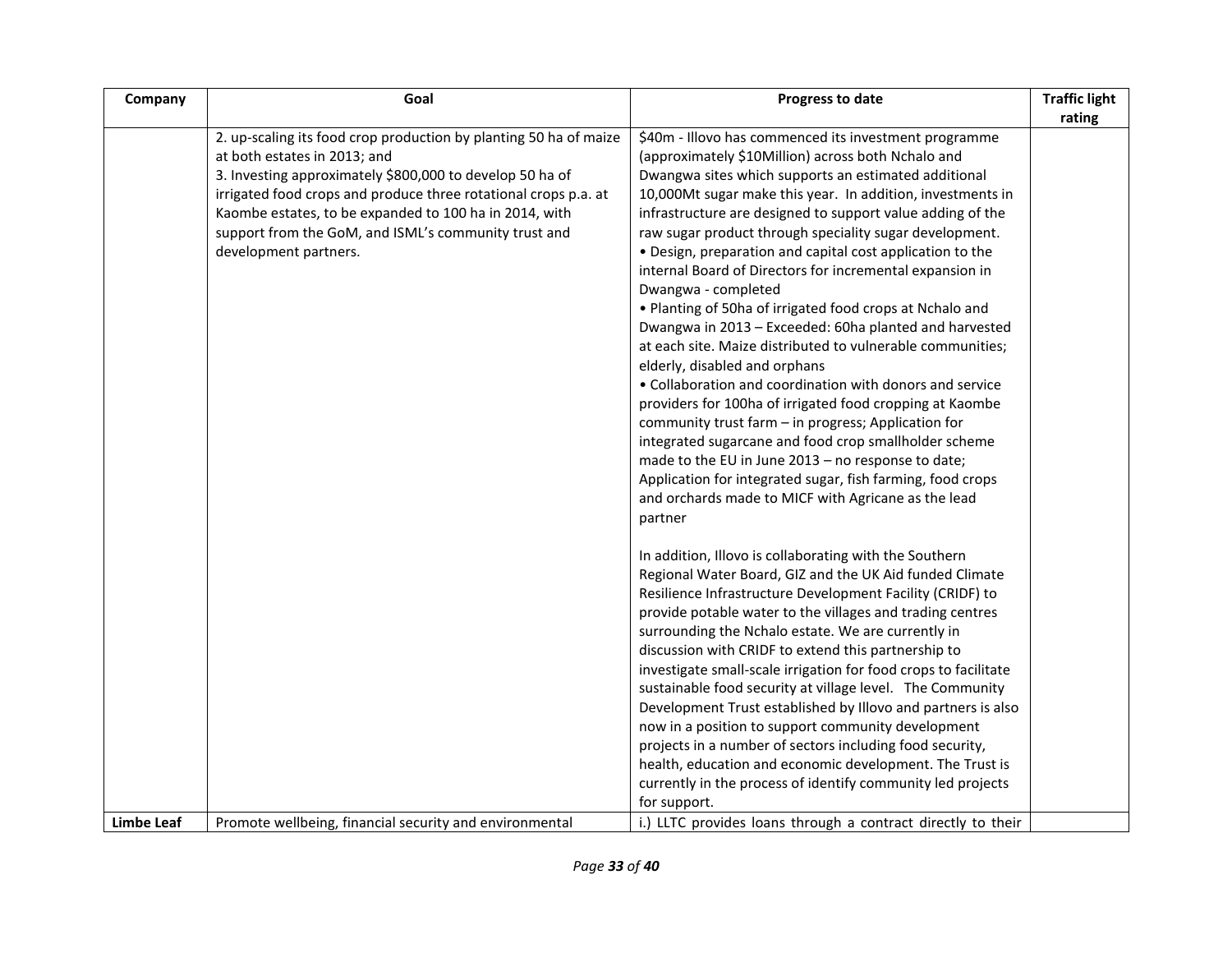| Company                             | Goal                                                                                                                                                                                                                                                                                                                                                                                                                                                                                                                                                                                                                                                                                                 | Progress to date                                                                                                                                                                                                                                                                                                                                                                                                                                                                                                                                                                                                                                                                                                                                                                                                                                                                                                                                                                                                                                    | <b>Traffic light</b> |
|-------------------------------------|------------------------------------------------------------------------------------------------------------------------------------------------------------------------------------------------------------------------------------------------------------------------------------------------------------------------------------------------------------------------------------------------------------------------------------------------------------------------------------------------------------------------------------------------------------------------------------------------------------------------------------------------------------------------------------------------------|-----------------------------------------------------------------------------------------------------------------------------------------------------------------------------------------------------------------------------------------------------------------------------------------------------------------------------------------------------------------------------------------------------------------------------------------------------------------------------------------------------------------------------------------------------------------------------------------------------------------------------------------------------------------------------------------------------------------------------------------------------------------------------------------------------------------------------------------------------------------------------------------------------------------------------------------------------------------------------------------------------------------------------------------------------|----------------------|
| <b>Tobacco</b><br>Company<br>(LLTC) | sustainability in tobacco production and<br>handling through investment of at least \$30 million to:<br>1. expand LLTC's farmer contracting programme and increase<br>the average maize yield from 1.8 to 3.3 tonnes/ha by 2014,<br>increasing household agricultural income from \$280 to \$600<br>p.a.; and<br>2. provide pre-financing and guarantees to banks for pre-<br>contracted smallholders, inputs (e.g. fertiliser, seed), technical<br>extension services, and water management training, as well as<br>support for a long-term reforestation programme.                                                                                                                                | IPS funded growers at favourable interest rates. The average<br>overall income after loan repayment of LLTC's contracted<br>smallholder tobacco farmers who are supported for food<br>production is over USD 1,000 per year<br>ii.) During the 2013/14 season, LLTC constructed 2 dams,<br>one in Kasungu East and the other in Mzimba South,<br>providing enough irrigation water for about 350 households.<br>The total combined capacity of the dams is about 50,000<br>cubic meters of water. LLTC also continued a long-term<br>programme of distribution of treadle pumps which allow<br>farmers to water vegetable gardens during the dry season<br>iii.) LLTC's contracted and supported farmers have seen an<br>increase of tobacco yield ranging between 20 and 55%<br>during the first year of IPS.<br>iv.) The provision to farmers of hybrid maize and legume<br>seeds has shown an increase in the yield crops of 54%<br>passing from the national average of 1,800 kg/ha indicated<br>in CAADP to an average of 3,000 kg/ha in 2013. | rating               |
| Malawi<br><b>Mangoes</b>            | Deliver positive development outcomes to Malawians through a<br>viable commercially-driven agribusiness by:<br>1. constructing a 10,000 sq. m. world-standard fruit processing<br>facility, with over 100,000 tonnes of fruit processed every year<br>(sourced also from smallholders);<br>2. developing and irrigating over 350 ha of Rainforest Alliance-<br>certified farmland initially and a further 1,000 ha in the<br>following year, one-third being smallholder land capable of<br>generating incomes of over \$10,000 p.a. per farmer; and<br>3. establishing an out-grower scheme involving 2,000- 3,000<br>smallholders, yielding an average net benefit of over \$100 per<br>household. | Building an international-standard fruit processing facility in<br>Salima, with a large-volume customer already secured.<br>Registering and working with over 4,000 smallholder<br>mango growers (one-to-one relationships, now being<br>organised into collectives).<br>Irrigated 68 ha (out of target 350 ha), as required G8<br>enabling support has not yet kicked in.<br>Necessary machinery either imported or commissioned,<br>with commencement of operations only delayed by onset of<br>rainy season.<br>Recruited all key staff, with over 500 currently employed.                                                                                                                                                                                                                                                                                                                                                                                                                                                                       |                      |
| Monsanto<br><b>Malawi</b>           | Contribute to strengthening hybrid seed, vegetable and crop-<br>protection product value chains by:<br>1. advancing existing testing efforts, focusing on the<br>introduction of high-quality and high-yielding conventional<br>hybrid seed maize varieties and Bollgard insect-protected<br>cotton; and<br>2. investing working capital to enable normal business                                                                                                                                                                                                                                                                                                                                   | Introducing high-quality, high-yielding conventional hybrid<br>seed maize varieties and Bollgard insect protected cotton.                                                                                                                                                                                                                                                                                                                                                                                                                                                                                                                                                                                                                                                                                                                                                                                                                                                                                                                           |                      |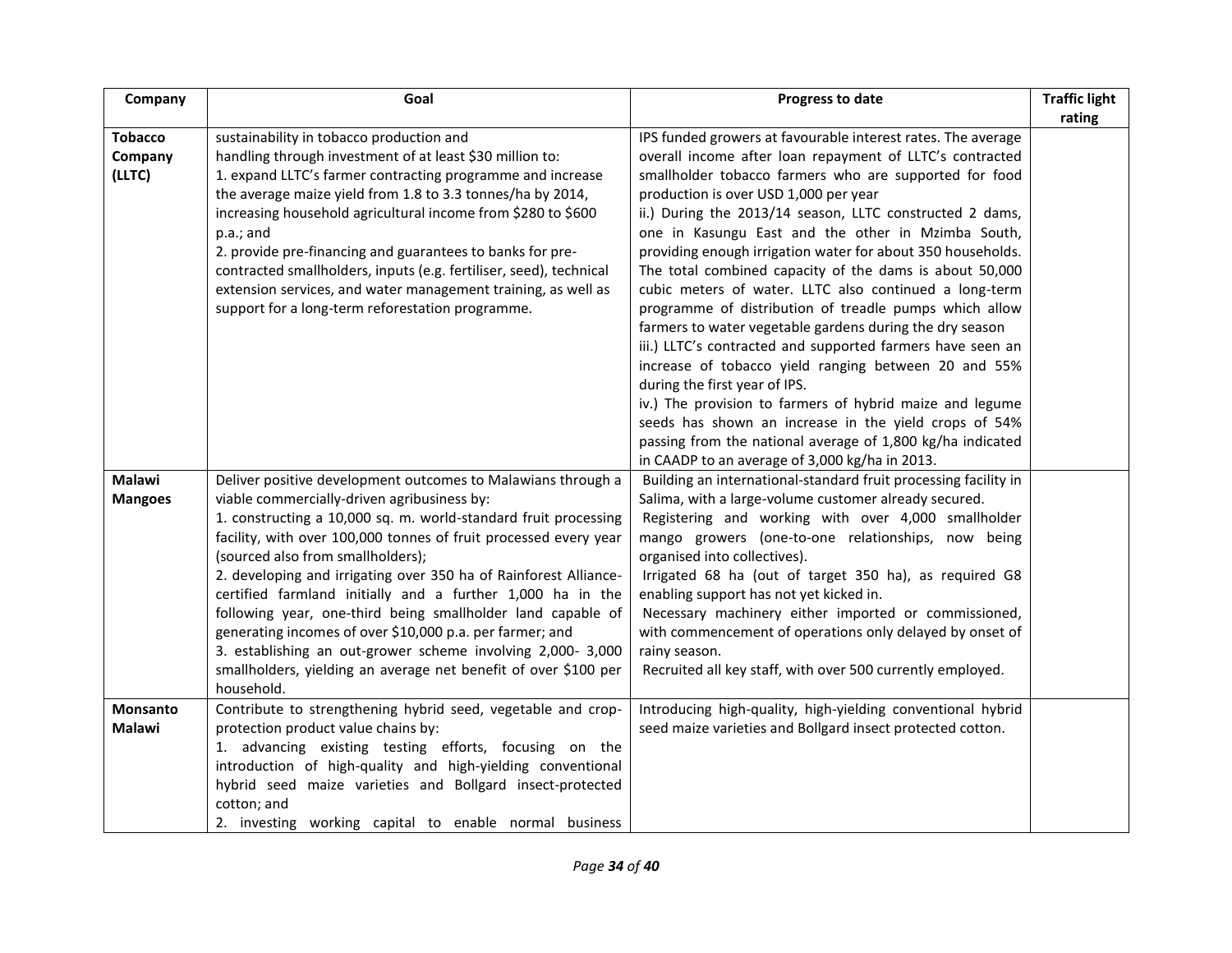| Company                                                                                                                    | Goal                                                                                                                                                                                                                                                                                                                                                                                                                                                                                                                                                                                                                                                                                                                                                                                                                                                                                                                                     | Progress to date                                                                                                                                                                                                                                                                                                                                                                                                                                                                                                                                                                                                                                                                         | <b>Traffic light</b><br>rating |
|----------------------------------------------------------------------------------------------------------------------------|------------------------------------------------------------------------------------------------------------------------------------------------------------------------------------------------------------------------------------------------------------------------------------------------------------------------------------------------------------------------------------------------------------------------------------------------------------------------------------------------------------------------------------------------------------------------------------------------------------------------------------------------------------------------------------------------------------------------------------------------------------------------------------------------------------------------------------------------------------------------------------------------------------------------------------------|------------------------------------------------------------------------------------------------------------------------------------------------------------------------------------------------------------------------------------------------------------------------------------------------------------------------------------------------------------------------------------------------------------------------------------------------------------------------------------------------------------------------------------------------------------------------------------------------------------------------------------------------------------------------------------------|--------------------------------|
|                                                                                                                            | operations and meet all biosafety standards prior to                                                                                                                                                                                                                                                                                                                                                                                                                                                                                                                                                                                                                                                                                                                                                                                                                                                                                     |                                                                                                                                                                                                                                                                                                                                                                                                                                                                                                                                                                                                                                                                                          |                                |
| <b>Mpatsa</b><br><b>Farms</b><br><b>National</b><br>Smallholder<br>Farmers'<br><b>Association</b><br>of Malawi<br>(NASFAM) | commercial introduction.<br>Add value to existing farming and aquaculture operations<br>through an investment of approximately \$2 million to:<br>1. introduce irrigation farming for rice, cotton, soya and maize,<br>soliciting irrigation expertise and purchasing irrigation<br>equipment; and<br>2. expand its aquaculture venture by breeding fish species such<br>as chambo, makumbi and catfish, involving the construction of<br>additional dams and the introduction of cage culture.<br>Improve the livelihoods and market access of smallholders by:<br>1. enlarging NASFAM's seed multiplication and supply<br>programmes for groundnuts, soya and pigeon peas to reach<br>over 100,000 smallholders, particularly expanding certified seed<br>supply for commercial sale to 1,000 tonnes p.a.;<br>2. developing rice export markets for 250 tonnes p.a. and<br>increasing groundnut and soya trading to local and external | Constructed 2 additional dams and put in various fish types,<br>then stopped and channelled resources to tobacco farming.<br>Bought 3 pumps (198 hp, 174 hp and 125 hp respectively)<br>to enhance irrigation.<br>Switched from rice and cotton production to tobacco<br>commercial farming due to preferential pricing; initial 60 ha<br>increased to 180 ha in February 2014, with expected<br>average yield of 2.5 tonnes/ha.<br>Hired 10 additional staff.<br>Procured and distributed certified seed to, and expanded<br>programming to reach, 41,000 smallholders.<br>In talks to form the Afri-Oils plant oil production joint<br>venture with Afri-Nut, BERL and ExAgris Africa. |                                |
|                                                                                                                            | markets by 3,000 tonnes; and 3. providing \$3 million worth of<br>production training to smallholders annually.                                                                                                                                                                                                                                                                                                                                                                                                                                                                                                                                                                                                                                                                                                                                                                                                                          |                                                                                                                                                                                                                                                                                                                                                                                                                                                                                                                                                                                                                                                                                          |                                |
| Panthochi<br><b>Seed</b><br>Company                                                                                        | Improve access of local farmers to high-quality certified seeds<br>by:<br>1. expanding seed production to create self sustainability and<br>income independence of smallholders; and<br>2. subject to the GoM meeting commitments under the NES,<br>purchasing farming machinery to assist in up-scaling the<br>company's seed production                                                                                                                                                                                                                                                                                                                                                                                                                                                                                                                                                                                                | Produced early maturing seeds, and sensitized customers to<br>the need for conservation agriculture, crop diversification,<br>and cultivation of trees that will help rehabilitate soil<br>fertility.<br>Donated seeds to winter farmers in Mulanje and Nsanje as<br>partnership negotiations failed.<br>Mass production currently hampered as operations are<br>performed manually; the farming, grading, processing and<br>packaging machinery required to up-scale will not be<br>available for another 3-5 years.                                                                                                                                                                    |                                |
| <b>Press</b><br><b>Agriculture</b><br>(PAL)                                                                                | Strengthen agricultural commodity value chains by:<br>1. restructuring its operations and expanding in seed cropping<br>and marketing to fill the certified seed availability gap, as well<br>as oilseed production (groundnuts, soya and sunflower);<br>2. investing \$5 million over five years in oil crushing and<br>refining, and livestock production for beef and related products;<br>and<br>3. Conducting out-grower schemes, using PAL's estates as                                                                                                                                                                                                                                                                                                                                                                                                                                                                            | Cancelled Letter of Intent.<br>Planned investments put on hold due to funding problems,<br>as the cost of finance in Malawi remains very prohibitive<br>and the macroeconomic environment has been judged un<br>conducive.                                                                                                                                                                                                                                                                                                                                                                                                                                                               |                                |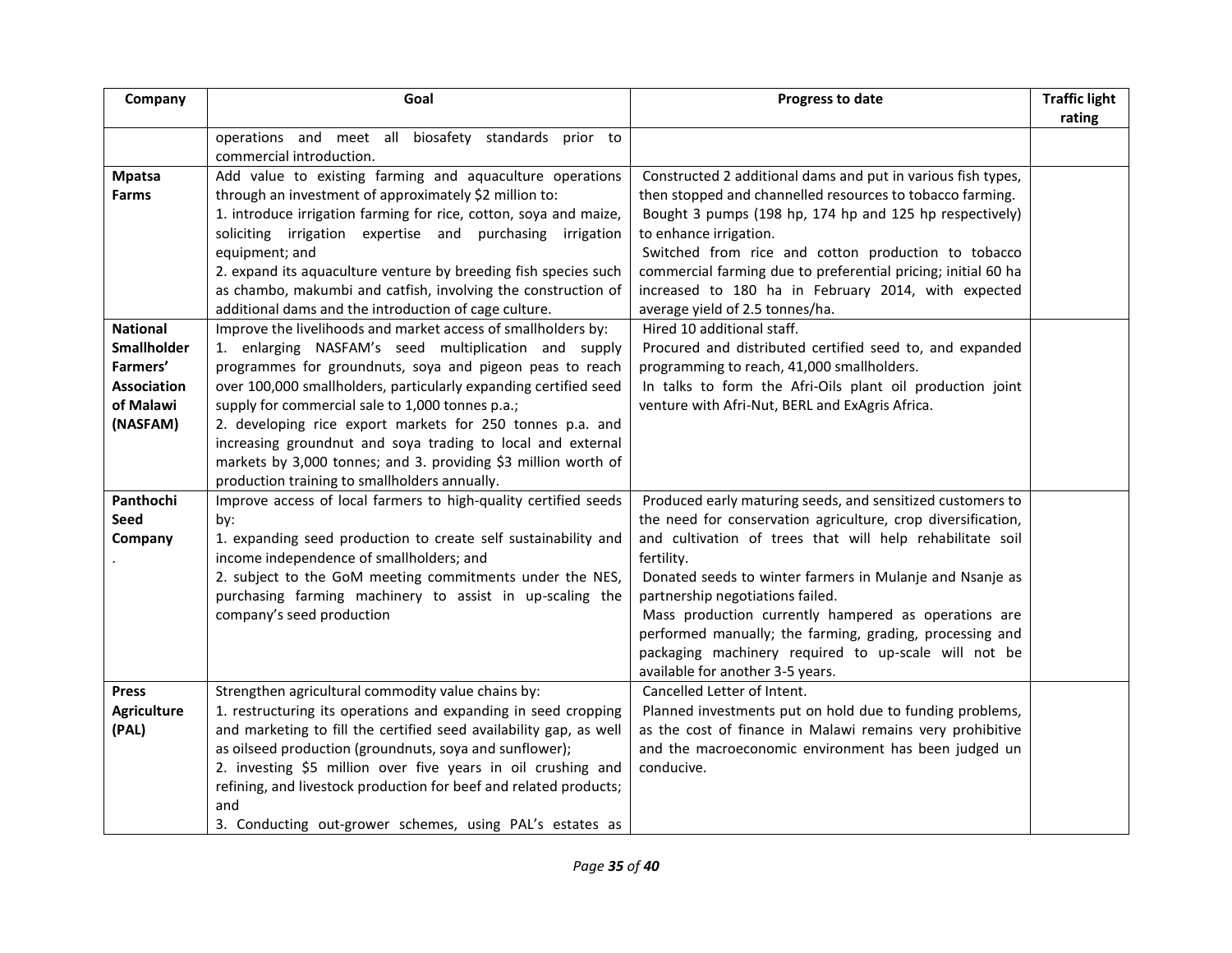| Company            | Goal                                                                                                                              | Progress to date                                                                                                       | <b>Traffic light</b> |
|--------------------|-----------------------------------------------------------------------------------------------------------------------------------|------------------------------------------------------------------------------------------------------------------------|----------------------|
|                    |                                                                                                                                   |                                                                                                                        | rating               |
|                    | anchor farms to train and improve local farmers' production<br>capacity.                                                          |                                                                                                                        |                      |
| <b>RAB</b>         | Expand the market for smallholder inputs to fortified and                                                                         | A factory with a capacity for processing around 30,000                                                                 |                      |
| <b>Processors</b>  | nutritious food products by:                                                                                                      | tonnes of soya is under construction and due to commence                                                               |                      |
|                    | 1. increasing the production of leguminous crops to expand                                                                        | operations from June 2014.                                                                                             |                      |
|                    | Malawi's export base whilst improving the nutritional status of                                                                   | Sourced produce directly from around 30,000 smallholders                                                               |                      |
|                    | the population;                                                                                                                   | around the country.                                                                                                    |                      |
|                    | 2. contributing investment of \$8-10 million, along with                                                                          | Planning to hire around 100 staff between April and                                                                    |                      |
|                    | knowhow and resources, to identify investment and technical                                                                       | September 2014.                                                                                                        |                      |
|                    | partners, carry out R&D, and impart skills and guidance to                                                                        | Working with Global Compact to ensure compliance with                                                                  |                      |
|                    | farmers; and                                                                                                                      | best practice for responsible agri-investment.                                                                         |                      |
|                    | 3. conducting research to add value to basic legumes (such as                                                                     | The GoM is expected to facilitate direct linkage with<br>farmers through contract farming.                             |                      |
|                    | groundnuts and soya beans) to produce textured vegetable<br>protein, quality edible oils and high-energy supplements.             |                                                                                                                        |                      |
| <b>Seed Co</b>     | Develop and market certified crop seeds by:                                                                                       | Letter of Intent cancelled following a restructuring of the                                                            |                      |
| <b>Malawi</b>      | 1. investing \$8 million to build a new processing complex in                                                                     | company's shareholding in November 2013.                                                                               |                      |
| (SCM)              | Lilongwe, including modern offices, a warehouse, and a seed                                                                       | All engagements entered into prior to this will require re-                                                            |                      |
|                    | processing plant for maize, soybean and beans;                                                                                    | endorsement before in order to be recognised.                                                                          |                      |
|                    | 2. installing a \$1 million cotton acid de-linting plant in Lilongwe;                                                             |                                                                                                                        |                      |
|                    | and                                                                                                                               |                                                                                                                        |                      |
|                    | 3. developing improved rice varieties with a Consultative Group                                                                   |                                                                                                                        |                      |
|                    | on International Agricultural Research (CGIAR) partner.                                                                           |                                                                                                                        |                      |
| <b>Standard</b>    | Improve access to financial services for individual growers and                                                                   | Standard Bank's risk appetite for crops and processing alone                                                           |                      |
| <b>Bank Malawi</b> | local and international agribusinesses by:                                                                                        | is K2 billion but actual performance to date is K2.4 billion.                                                          |                      |
|                    | 1. advancing commodity and production finance in pursuance of<br>Malawi's NES, in particular for the oilseed cluster, to increase | This already displays the Bank's commitment to funding<br>projects in this sector. As more opportunities arise, we are |                      |
|                    | productivity and in-country value addition; and                                                                                   | willing to consider reviewing our risk appetite to                                                                     |                      |
|                    | 2. over the first twelve months, financing projects in line with                                                                  | accommodate more loans.                                                                                                |                      |
|                    | the NES.                                                                                                                          |                                                                                                                        |                      |
| <b>Swiss Re</b>    | Develop micro-insurance solutions to agricultural risks by                                                                        | Partnerships forged<br>with<br>donors,<br>businesses<br>and                                                            |                      |
|                    | investing in-kind to support development of sustainable agri-                                                                     | governments for advancement of agri-risk transfer markets                                                              |                      |
|                    | risk management markets, with a view to assisting farmers with                                                                    | through International Finance Corporation supported                                                                    |                      |
|                    | production risk coverage, accessing finance and engaging in                                                                       | projects.                                                                                                              |                      |
|                    | higher income generating activities.                                                                                              | At pan-African level, 300,000 smallholders reached.                                                                    |                      |
| <b>Universal</b>   | Contribute to value addition of locally-grown commodities by:                                                                     | Secured board approval for installation of soya processing                                                             |                      |
| <b>Industries</b>  | 1. producing breakfast cereals with local rice and maize,                                                                         | line and oil refinery, with operations, staff recruitment and                                                          |                      |
|                    | entailing supply chain organisation, technical backstopping,                                                                      | procurement of produce for the new processing facility due                                                             |                      |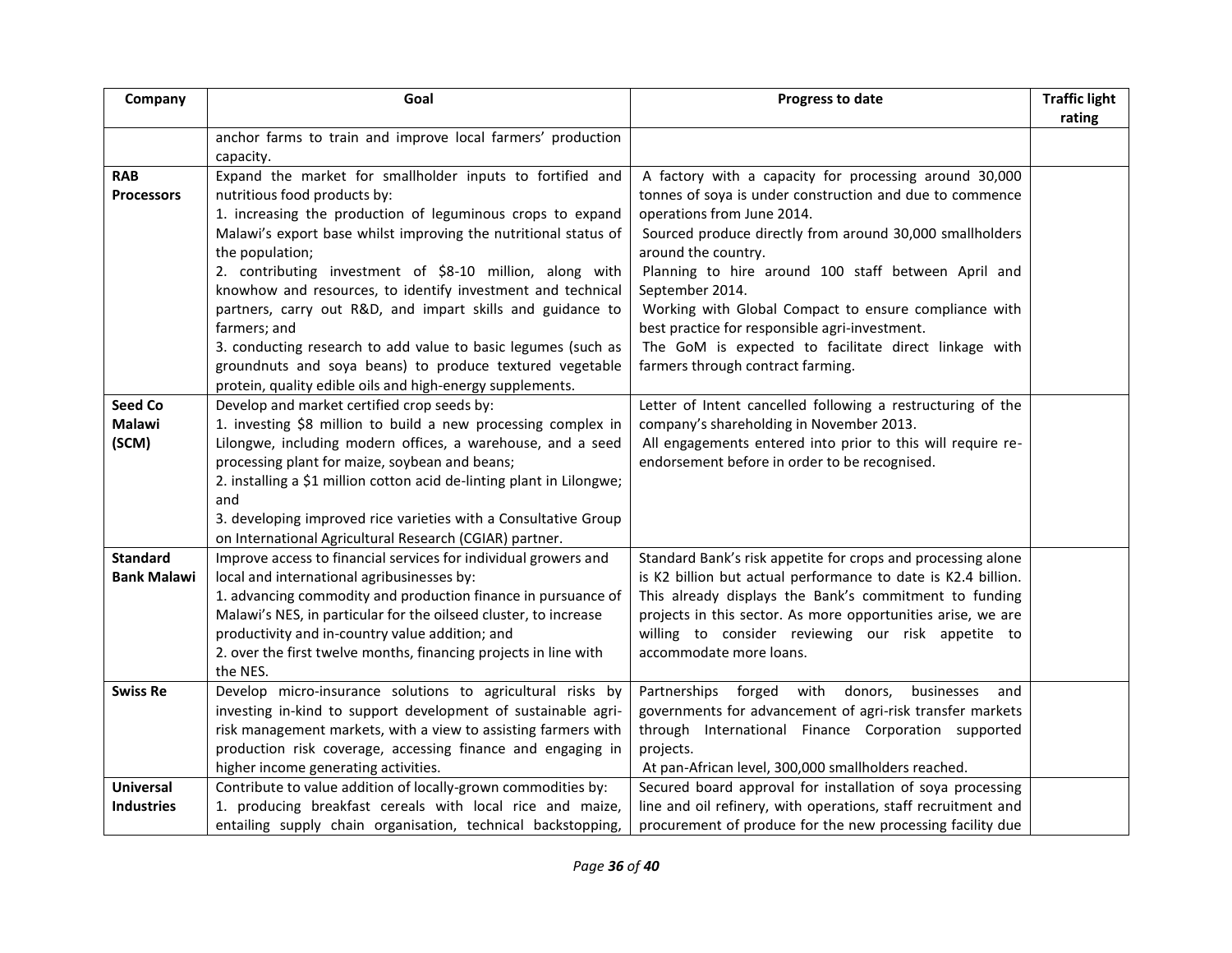<span id="page-36-0"></span>

| Company                               | Goal                                                                                                                                                                                                                                                                                                                                                                                                                                                                                                                                                                | Progress to date                                                                                                                                                                                                                                                                                                       | <b>Traffic light</b><br>rating |
|---------------------------------------|---------------------------------------------------------------------------------------------------------------------------------------------------------------------------------------------------------------------------------------------------------------------------------------------------------------------------------------------------------------------------------------------------------------------------------------------------------------------------------------------------------------------------------------------------------------------|------------------------------------------------------------------------------------------------------------------------------------------------------------------------------------------------------------------------------------------------------------------------------------------------------------------------|--------------------------------|
|                                       | machinery procurement and job creation;<br>2. producing extruded soya TVP, and, through collaboration<br>with the Malawi Industrial Research and Technology<br>Development Centre (MIRTDC), a complete "instant" soya meal<br>by adding dehydrated vegetables sourced from SMEs to be<br>created in the value chain; and                                                                                                                                                                                                                                            | to commence in March 2014. Oil refined will be used<br>internally as import substitution.<br>Produced flavoured, high-protein basic soya pieces.<br>In concept stage for production of nutrition soya bar aimed<br>at pregnant women and nursing mothers.<br>Intensive collaborative research underway with MIRTDC for |                                |
|                                       | 3. using defatted soya flour from oil processing as a base for the<br>fully locally-made instant nutritious porridge (NutriGlucoPhala).                                                                                                                                                                                                                                                                                                                                                                                                                             | production of a complete "instant" soya meal, expected to<br>be on-shelf within one year.<br>Launched the Breakfast Cereal as well as Nutri Gluco Phala                                                                                                                                                                |                                |
|                                       | The following investment plans exist, but no progress report has been shared                                                                                                                                                                                                                                                                                                                                                                                                                                                                                        |                                                                                                                                                                                                                                                                                                                        |                                |
| <b>Export</b><br><b>Trading</b>       | Pursuing integrated farming, trading and processing of<br>agricultural commodities through an end to-end supply-chain                                                                                                                                                                                                                                                                                                                                                                                                                                               |                                                                                                                                                                                                                                                                                                                        |                                |
| Group                                 | solution by                                                                                                                                                                                                                                                                                                                                                                                                                                                                                                                                                         |                                                                                                                                                                                                                                                                                                                        |                                |
| (ETG)                                 | 1. investing \$20 million to establish an integrated cotton<br>processing facility in Blantyre, supply chain infrastructure and<br>expanding soya bean, pigeon pea and maize processing<br>facilities;<br>2. expanding processing capacity by 100,000 tonnes, and<br>extending silo, warehouse and transport capacity to handle an<br>additional 50,000 tonnes of commodities;<br>3. setting up a tractor and farm equipment showroom and<br>training centre in Lilongwe; and<br>4. working with smallholders for the transfer of technology and<br>best practices. |                                                                                                                                                                                                                                                                                                                        |                                |
| <b>Tapika Food</b><br><b>Products</b> | Improve the food security, nutritional status and livelihoods of<br>farming households through honey production (as an additional<br>activity to their traditional crop cultivation) by investing \$1.5<br>million to expand the company's bee-keeping project to other<br>regions of the country, benefiting an estimated 4,000 families<br>(subject to the GoM meeting commitments under the NES).                                                                                                                                                                |                                                                                                                                                                                                                                                                                                                        |                                |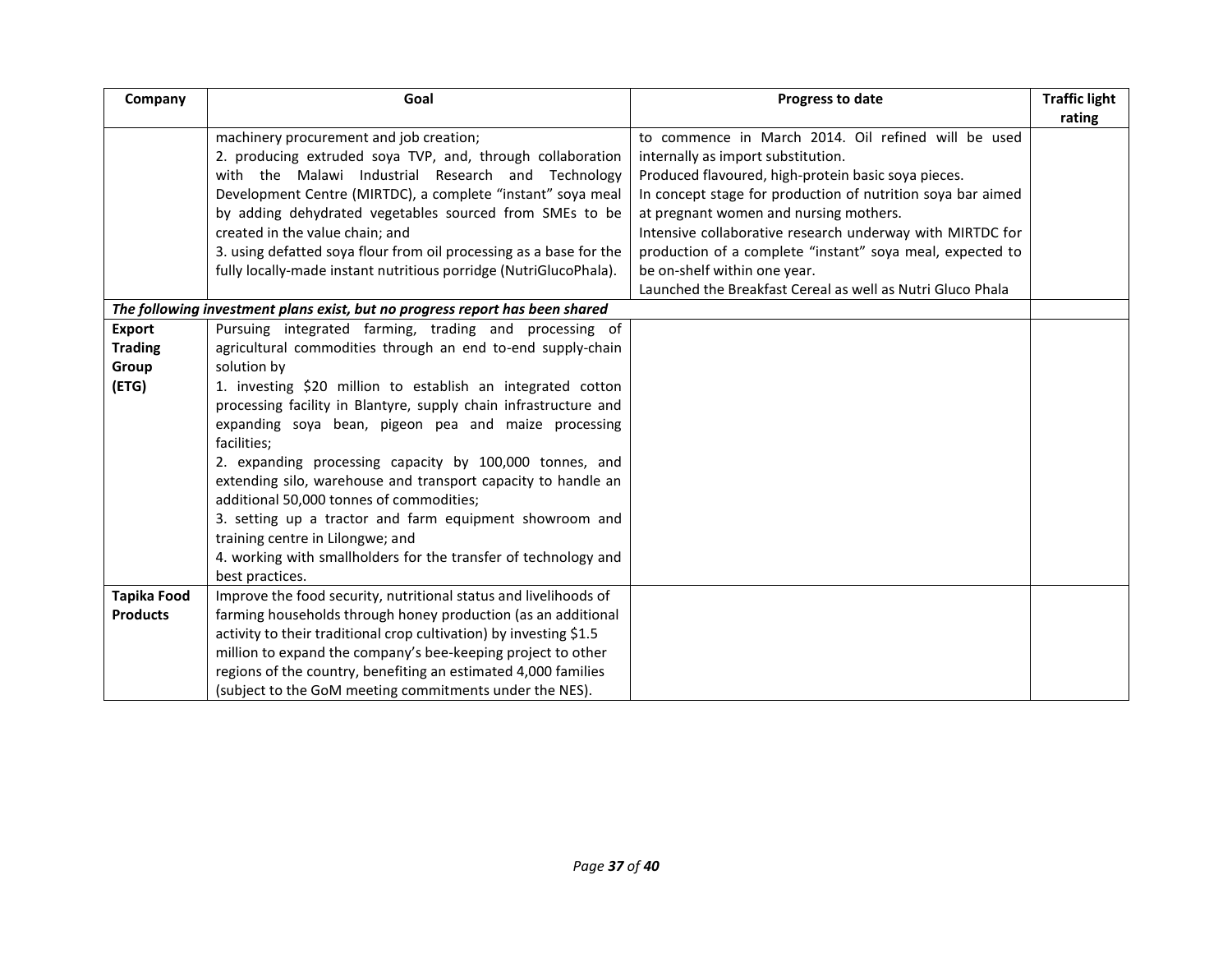## **c. Summary Table of Indicators**

| Indicator (input,             | <b>Baseline Source</b> |                | <b>Average for</b> |                        | <b>End Target</b> |      |                | <b>Current Status</b> |                |                | Rating      |               |
|-------------------------------|------------------------|----------------|--------------------|------------------------|-------------------|------|----------------|-----------------------|----------------|----------------|-------------|---------------|
| output, outcome)              | <b>Document</b>        |                | <b>Suggested</b>   |                        |                   |      |                |                       |                |                |             |               |
|                               |                        |                |                    | <b>Baseline Period</b> |                   |      |                |                       |                |                |             |               |
|                               |                        |                |                    | $(2010-2013)$          |                   |      |                |                       |                |                |             |               |
|                               | Year                   | Value          | <b>Unit</b>        | Value                  | Unit              | Year | Value          | <b>Unit</b>           | Year           | Value          | <b>Unit</b> |               |
| Increase cereal yields        | 2010                   | 1.7            | Ton/               | 2.04                   | Tons/             | 2015 | 2.3            | Tons/                 | 2013           | 1.8            | Tons/h      | <b>GREEN</b>  |
| to 2.3 tons /ha               |                        |                | ha                 |                        | ha                |      |                | ha                    |                |                | a           |               |
| of<br>share<br>Increase       | 2004                   | $\overline{2}$ | ha                 | $\overline{2}$         | ha                | 2015 | 7.0            | ha                    | $\overline{2}$ | 2.3            | ha          | Yellow        |
| irrigated arable land         |                        |                |                    |                        |                   |      |                |                       |                |                |             |               |
| Share of government           | 2010                   | 18.9           | %                  | 17.3                   | %                 | 2015 | 25             | %                     | 2012           | 18.2           | %           | <b>GREEN</b>  |
| agriculture                   |                        |                |                    |                        |                   |      |                |                       |                |                |             |               |
| expenditure in total          |                        |                |                    |                        |                   |      |                |                       |                |                |             |               |
| government                    |                        |                |                    |                        |                   |      |                |                       |                |                |             |               |
| expenditure                   |                        |                |                    |                        |                   |      |                |                       |                |                |             |               |
| Ratio of agricultural         | 2010                   | 92             | %                  | 75.7                   | $\%$              | 2015 |                |                       | 2012           | 0.74           | $\%$        | <b>RED</b>    |
| expenditure<br>to             |                        |                |                    |                        |                   |      |                |                       |                |                |             |               |
| agricultural budget           |                        |                |                    |                        |                   |      |                |                       |                |                |             |               |
| rate<br>of<br><b>Adoption</b> | 2010                   | 30             | %                  | 34                     | %                 | 2015 | 60             | %                     | 2013           | 40             | %           | <b>YELLOW</b> |
| agricultural<br>priority      |                        |                |                    |                        |                   |      |                |                       |                |                |             |               |
| technologies                  |                        |                |                    |                        |                   |      |                |                       |                |                |             |               |
| of<br><b>Number</b>           |                        |                |                    |                        |                   |      |                |                       |                |                |             |               |
| technologies                  |                        |                |                    |                        |                   |      |                |                       |                |                |             |               |
| developed<br>and              |                        |                |                    |                        |                   |      |                |                       |                |                |             |               |
| released                      |                        |                |                    |                        |                   |      |                |                       |                |                |             |               |
| <b>Crops</b>                  | 2010                   | 8              | <b>Num</b>         | 13                     | Numb              | 2015 | 28             | Numb                  | 2012           | $\overline{4}$ | Numbe       | <b>RED</b>    |
|                               |                        |                | ber                |                        | er                |      |                | er                    |                |                | r           |               |
| <b>Livestock</b>              | 2010                   | $\mathbf{1}$   | <b>Num</b>         | $\mathbf{1}$           | Numb              | 2015 | $\overline{2}$ | Numb                  | 2012           | $\mathbf 0$    | Numbe       | <b>RED</b>    |
|                               |                        |                | ber                |                        | er                |      |                | er                    |                |                | r           |               |
| Fish                          | 2010                   | $\overline{2}$ | <b>Num</b>         | $\overline{2}$         | Numb              | 2015 | $\overline{2}$ | Numb                  | 2012           | 3              | Numbe       | <b>GREEN</b>  |
|                               |                        |                | ber                |                        | er                |      |                | er                    |                |                | r           |               |
| Area<br>under                 | 2010                   | 72000          | ha.                | 87353                  | ha                | 2015 | 28000          | ha                    | 2013           | 97537          | ha          | YELLOW        |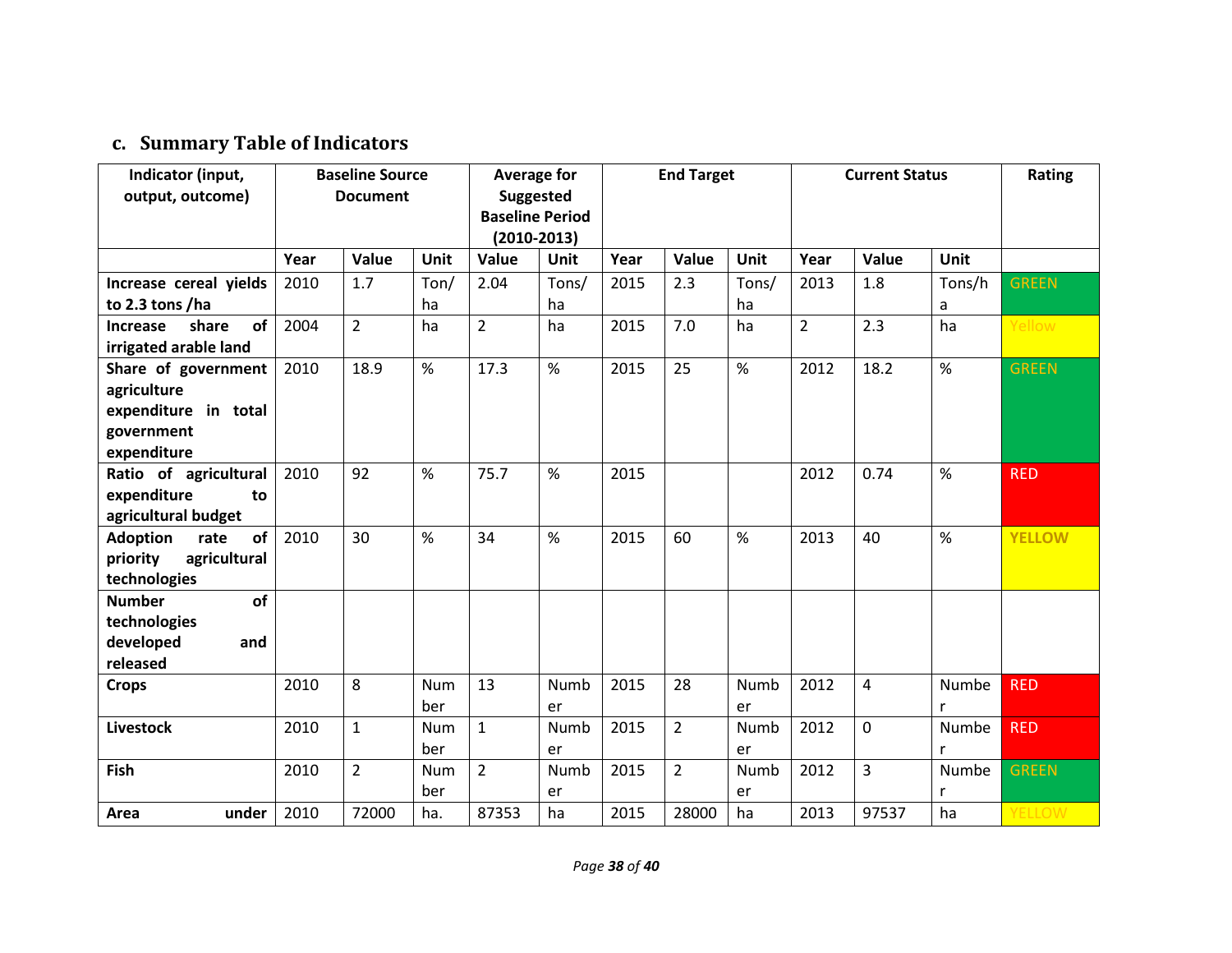| Indicator (input,            | <b>Baseline Source</b> |        | <b>Average for</b> |                                         | <b>End Target</b> |      |             | <b>Current Status</b> |      |             | Rating     |               |
|------------------------------|------------------------|--------|--------------------|-----------------------------------------|-------------------|------|-------------|-----------------------|------|-------------|------------|---------------|
| output, outcome)             | <b>Document</b>        |        |                    | <b>Suggested</b>                        |                   |      |             |                       |      |             |            |               |
|                              |                        |        |                    | <b>Baseline Period</b><br>$(2010-2013)$ |                   |      |             |                       |      |             |            |               |
|                              |                        |        |                    |                                         |                   |      |             |                       |      |             |            |               |
|                              | Year                   | Value  | Unit               | Value                                   | <b>Unit</b>       | Year | Value       | <b>Unit</b>           | Year | Value       | Unit       |               |
| sustainable irrigation       |                        |        |                    |                                         |                   |      | $\mathbf 0$ |                       |      |             |            |               |
| <b>Agricultural</b><br>Labor | 2010                   | 622    | \$~per             | 627                                     | $$$ per           | 2015 |             |                       | 2011 | 631         | \$<br>per  | <b>ELLOW</b>  |
| Productivity                 |                        |        | work               |                                         | worke             |      |             |                       |      |             | worker     |               |
|                              |                        |        | er                 |                                         |                   |      |             |                       |      |             |            |               |
| <b>Agricultural</b><br>land  | 2010                   | 547    | \$~per             | 560                                     | \$<br>per         | 2015 |             |                       | 2011 | 572         | \$<br>per  | <b>ELLOW</b>  |
| productivity                 |                        |        | ha                 |                                         | ha                |      |             |                       |      |             | worker     |               |
| Staple food gap              | 2010                   | 0.53   | Milli              | 0.605                                   | Millio            | 2015 | 0           | Millio                | 2013 | 0.19        | Million    | ELLOW         |
|                              |                        |        | on                 |                                         | n tons            |      |             | n tons                |      |             | tons       |               |
|                              |                        |        | tons               |                                         |                   |      |             |                       |      |             |            |               |
| Population at risk of        | 2010                   | 508089 | Num                | 105388                                  | Numb              | 2015 | $1500$      | Numb                  | 2013 | 146194      | Numbe      | <b>ELLOW</b>  |
| food insecurity              |                        |        | ber                | 0                                       | er                |      | 000         | er                    |      | $\mathbf 0$ | r          |               |
| Value of total exports       | 2010                   | 830    | Milli              | 972                                     | Millio            | 2015 | 800         | Millio                | 2012 | 959         | Million    | <b>GREEN</b>  |
|                              |                        |        | on                 |                                         | n US\$            |      |             | n US\$                |      |             | US\$       |               |
|                              |                        |        | US\$               |                                         |                   |      |             |                       |      |             |            |               |
| Ratio of agricultural        | 2010                   | 0.47   | ratio              | 0.47                                    | ratio             |      |             |                       | 2010 | 0.47        | ratio      | <b>YELLOW</b> |
| exports to agricultural      |                        |        |                    |                                         |                   |      |             |                       |      |             |            |               |
| imports                      |                        |        |                    |                                         |                   |      |             |                       |      |             |            |               |
| Real agricultural GDP        | 2010                   | 3.9    | %                  | 3.4                                     | $\%$              | 2015 | 6           | $\%$                  | 2013 | 5.7         | %          | <b>ELLOW</b>  |
| growth rate                  |                        |        |                    |                                         |                   |      |             |                       |      |             |            |               |
| <b>Real Agricultural GDP</b> | 2010                   | 276204 | (MK                | 295663                                  | (MK               |      |             |                       | 2013 | 304393      | (MK        | YELLOW        |
|                              |                        |        | millio             |                                         | millio            |      |             |                       |      |             | million,   |               |
|                              |                        |        | n,                 |                                         | n,                |      |             |                       |      |             | $2009 = 1$ |               |
|                              |                        |        | 2009               |                                         | $2009=$           |      |             |                       |      |             | 00)        |               |
|                              |                        |        | $=100$             |                                         | 100)              |      |             |                       |      |             |            |               |
|                              |                        |        |                    |                                         |                   |      |             |                       |      |             |            |               |
| <b>Real GDP per capita</b>   | 2010                   | 780    | US\$               | 784                                     | US\$              |      |             |                       | 2011 | 788         | US\$       | YELLOW        |
|                              |                        |        | (200)              |                                         | (2005)            |      |             |                       |      |             | $(2005=$   |               |
|                              |                        |        | $5 = 10$           |                                         | $=100$ )          |      |             |                       |      |             | 100)       |               |
|                              |                        |        | $\left( 0\right)$  |                                         |                   |      |             |                       |      |             |            |               |